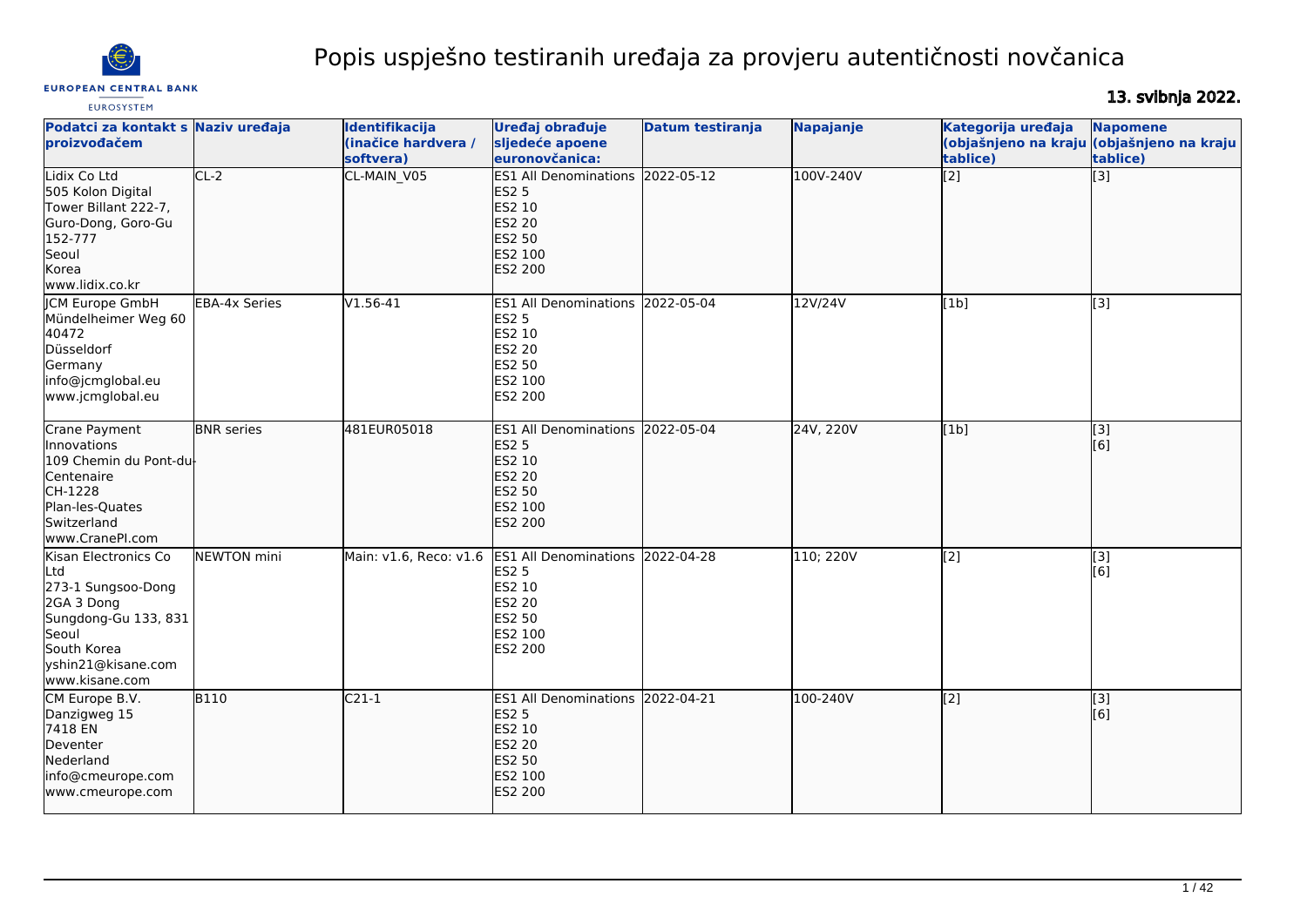

| Podatci za kontakt s Naziv uređaja<br>proizvođačem                                                                                   |                 | Identifikacija<br>(inačice hardvera /<br>softvera) | Uređaj obrađuje<br>sljedeće apoene<br>euronovčanica:                                                                  | Datum testiranja | <b>Napajanje</b>                                                                   | Kategorija uređaja<br>tablice) | <b>Napomene</b><br>(objašnjeno na kraju <mark>(objašnjeno na kraju</mark><br>tablice) |
|--------------------------------------------------------------------------------------------------------------------------------------|-----------------|----------------------------------------------------|-----------------------------------------------------------------------------------------------------------------------|------------------|------------------------------------------------------------------------------------|--------------------------------|---------------------------------------------------------------------------------------|
| Iternet-European<br>Distribution<br>Via S. Merli 64/66<br>29122<br>Piacenza<br>Italy<br>www.iternet-<br>securitysystems.com          | HT-6070         | V12                                                | <b>ES1 All Denominations</b><br><b>ES2 5</b><br>ES2 10<br><b>ES2 20</b><br><b>ES2 50</b><br>ES2 100<br><b>ES2 200</b> | 2022-04-14       | DC 12 Vdc                                                                          | [1a]                           | $\overline{[3]}$<br>[6]                                                               |
| Iternet-European<br>Distribution<br>Via S. Merli 64/66<br>29122<br>Piacenza<br>Italy<br>www.iternet-<br>securitysystems.com          | HT-7100         | C <sub>02</sub>                                    | <b>ES1 All Denominations</b><br><b>ES2 5</b><br>ES2 10<br><b>ES2 20</b><br>ES2 50<br>ES2 100<br><b>ES2 200</b>        | 2022-04-14       | Rechargeable battery - [[1a]<br>Adapter (INPUT:100-24<br>l0Vac-<br>OUTPUT:12Vdc/1A |                                | [3]<br>[6]                                                                            |
| Masterwork<br>Automodules<br>4F, 223, Chong Yang<br>Rd.<br>115 Nangang<br>Taipei<br>Taiwan<br>www.automodules.com                    | CashPoint (OEM) | EUR 002.110                                        | ES1 All Denominations 2022-04-14<br><b>ES2 5</b><br>ES2 10<br>ES2 20<br><b>ES2 50</b><br>ES2 100<br>ES2 200           |                  | 110V; 220V                                                                         | [1b]                           | [3]<br>[6]                                                                            |
| Cashtester/Amwit<br>Security B.V.<br>De Corridor 9<br>3621 ZA<br>Breukelen<br>Netherlands<br>mw@cashtester.com<br>www.cashtester.com | CT411           | V1.81                                              | <b>ES1 All Denominations</b><br><b>ES2 5</b><br>ES2 10<br><b>ES2 20</b><br><b>ES2 50</b><br>ES2 100<br><b>ES2 200</b> | 2022-04-12       | Other: 12V                                                                         | [1a]                           | [3]<br>[6]                                                                            |
| Masterwork<br>Automodules<br>4F, 223, Chong Yang<br>Rd<br>115 Nangang<br>Taipei<br>Taiwan<br>www.automodules.com                     | <b>BEAM</b>     | EUR 002.117                                        | ES1 All Denominations 2022-04-11<br><b>ES2 5</b><br>ES2 10<br><b>ES2 20</b><br><b>ES2 50</b><br>ES2 100<br>ES2 200    |                  | 110-220V                                                                           | [2]                            | [3]<br>[6]                                                                            |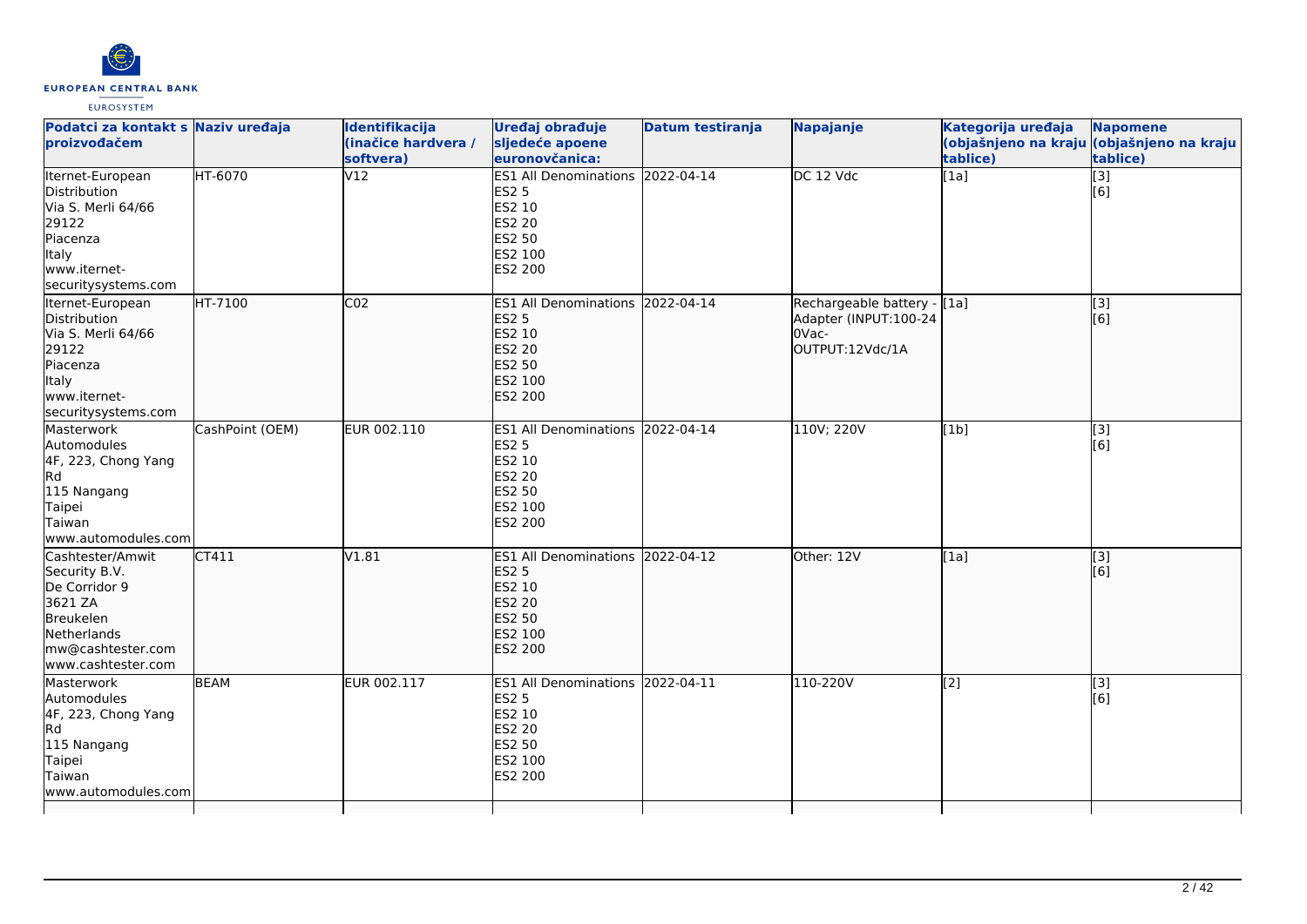

| Podatci za kontakt s Naziv uređaja<br>proizvođačem                                                                                   |                  | Identifikacija<br>(inačice hardvera /<br>softvera)                                      | Uređaj obrađuje<br>sljedeće apoene<br>euronovčanica:                                                                                | <b>Datum testiranja</b> | Napajanje   | Kategorija uređaja<br>tablice) | <b>Napomene</b><br>(objašnjeno na kraju (objašnjeno na kraju<br>tablice)                  |
|--------------------------------------------------------------------------------------------------------------------------------------|------------------|-----------------------------------------------------------------------------------------|-------------------------------------------------------------------------------------------------------------------------------------|-------------------------|-------------|--------------------------------|-------------------------------------------------------------------------------------------|
| <b>TNSi Europe GmbH</b><br>Amsterdamsestrasse<br>230<br>50735<br>Köln<br>Germany<br>www.t-ns.co.jp                                   | <b>BR-7200B</b>  | <b>Banknote Circulary</b><br>Acceptor for Ticketing<br>Validation Software<br>Val. V.51 | ES15<br>ES1 10<br>ES1 20<br>ES1 50<br>ES1 100<br>ES1 200<br><b>ES2 5</b><br>ES2 10<br><b>ES2 20</b><br>ES2 50<br>ES2 100<br>ES2 200 | 2022-03-30              | Other: 24V  | $\overline{[1b]}$              | $\overline{[2]}$<br>$\begin{bmatrix} 3 \\ 6 \end{bmatrix}$<br>$\overline{[}8\overline{]}$ |
| <b>TNSi Europe GmbH</b><br>Amsterdamsestrasse<br>230<br>50735<br>Köln<br>Germany<br>www.t-ns.co.jp                                   | <b>BV-6200G</b>  | <b>Validation Software</b><br>Val. V.51                                                 | <b>ES15</b><br>ES1 10<br>ES1 20<br>ES1 50<br>ES1 100<br>ES1 200<br><b>ES2 5</b><br>ES2 10<br>ES2 20<br>ES2 50<br>ES2 100<br>ES2 200 | 2022-03-30              | Other: 24 V | [1b]                           | $\overline{[2]}$<br>$\begin{bmatrix} 3 \end{bmatrix}$ [3]<br>$\overline{[}8\overline{]}$  |
| Cashtester/Amwit<br>Security B.V.<br>De Corridor 9<br>3621 ZA<br>Breukelen<br>Netherlands<br>mw@cashtester.com<br>www.cashtester.com | <b>BC 141 SD</b> | C41                                                                                     | ES1 All Denominations 2022-03-29<br><b>ES2 5</b><br><b>ES2 10</b><br>ES2 20<br>ES2 50<br>ES2 100<br>ES2 200                         |                         | 220V        | [2]                            | $\overline{[3]}$<br>[6]                                                                   |
| Cashtester/Amwit<br>Security B.V.<br>De Corridor 9<br>3621 ZA<br>Breukelen<br>Netherlands<br>mw@cashtester.com                       | <b>BC 241 SD</b> | C41                                                                                     | ES1 All Denominations 2022-03-23<br><b>ES2 5</b><br>ES2 10<br>ES2 20<br>ES2 50<br>ES2 100<br>ES2 200                                |                         | 100-240V    | [2]                            | [3]<br>[6]                                                                                |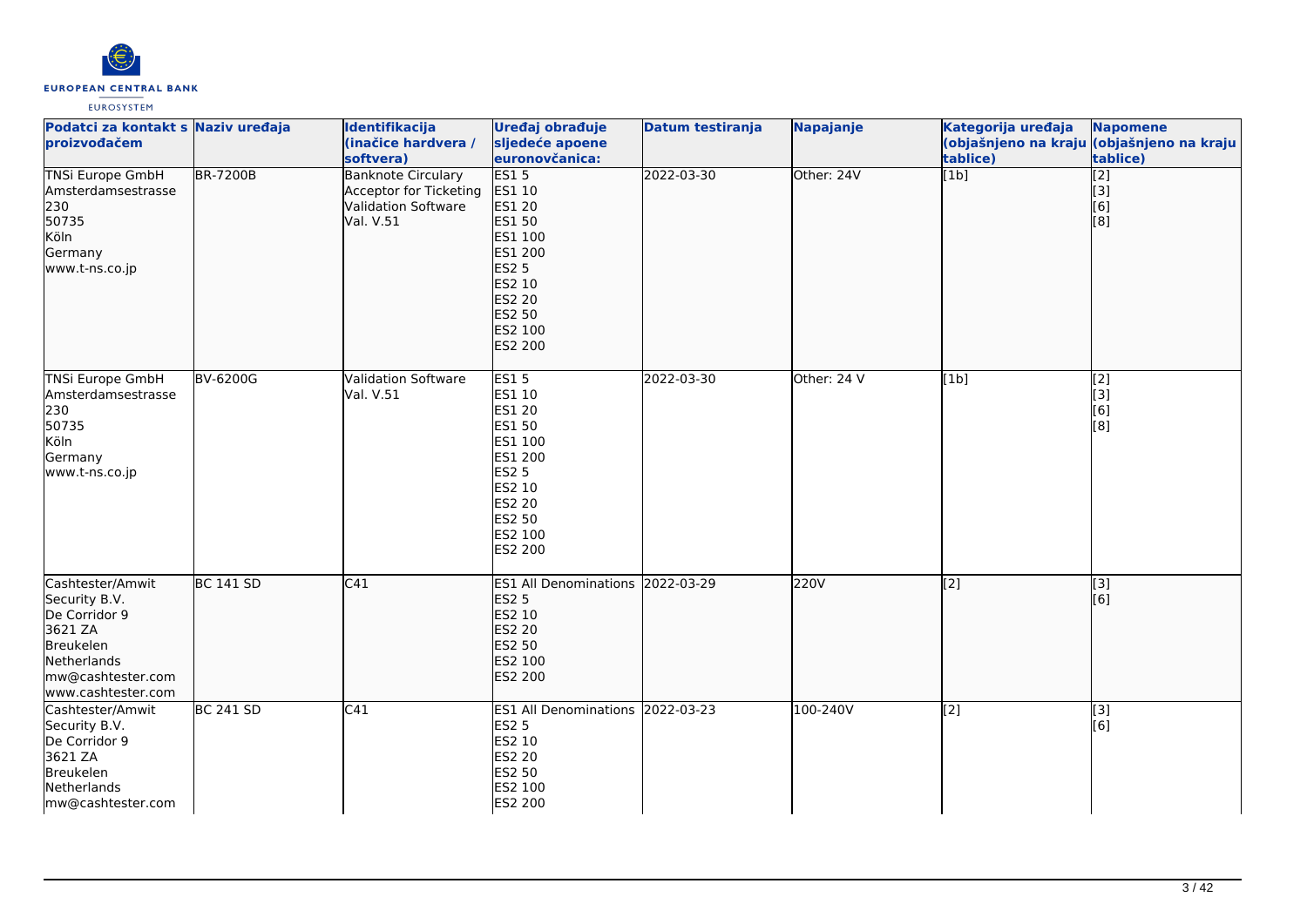

| Podatci za kontakt s Naziv uređaja<br>proizvođačem                                                                                                                                                                    |                      | Identifikacija<br>(inačice hardvera /<br>softvera) | Uređaj obrađuje<br>sljedeće apoene<br>euronovčanica:                                                               | <b>Datum testiranja</b> | Napajanje      | Kategorija uređaja<br>tablice) | <b>Napomene</b><br>(objašnjeno na kraju <mark>(objašnjeno na kraju </mark><br>tablice) |
|-----------------------------------------------------------------------------------------------------------------------------------------------------------------------------------------------------------------------|----------------------|----------------------------------------------------|--------------------------------------------------------------------------------------------------------------------|-------------------------|----------------|--------------------------------|----------------------------------------------------------------------------------------|
| www.cashtester.com                                                                                                                                                                                                    |                      |                                                    |                                                                                                                    |                         |                |                                |                                                                                        |
| Cashtester/Amwit<br>Security B.V.<br>De Corridor 9<br>3621 ZA<br>Breukelen<br>Netherlands<br>mw@cashtester.com<br>www.cashtester.com                                                                                  | $CT$ 334             | C12                                                | ES1 All Denominations 2022-03-23<br><b>ES2 5</b><br>ES2 10<br><b>ES2 20</b><br>ES2 50<br>ES2 100<br>ES2 200        |                         | 12V            | [1a]                           | $\vert$ [3]<br>[6]<br>[4a]                                                             |
| Safescan B.V.<br>Heliumstraat 14<br>2718 SL<br>Zoetermeer<br>Holland<br>info@safescan.com<br>www.safescan.com                                                                                                         | Safescan 2865-S (G2) | 2865SG2-E04                                        | ES1 All Denominations 2022-03-16<br>ES <sub>2</sub> 5<br>ES2 10<br>ES2 20<br>ES2 50<br>ES2 100<br>ES2 200          |                         | 100-240V       | [2]                            | [3]<br>[6]                                                                             |
| Fujitsu Frontech<br>Limited<br>1766 Yanokuchi, Inagi-<br><b>s</b> hi<br>206-855<br>Tokyo<br>lapan<br>www.frontech.fujitsu.c<br>lom/en                                                                                 | G60 BRU              | <b>BV10</b><br>EU35AA                              | ES1 All Denominations 2022-03-04<br><b>ES2 5</b><br>ES2 10<br><b>ES2 20</b><br>ES2 50<br>ES2 100<br><b>ES2 200</b> |                         | 24V DC         | [2]                            | $\left[ \begin{matrix} 1 & 3 \end{matrix} \right]$                                     |
| Hyundai MIB<br>International Co. Ltd.<br>3301, A Bld, 17, Gosan-<br>ro 148beon-gil<br>15850<br>Gunpo-si, Gyeonggi-do,<br>15850, Gunpo City<br>KOREA (Republic)<br>sjpark5423@hyundaim<br>ib.com<br>www.hyundaimib.com | MIB-1S               | Main: 5.8; Image: 3.0                              | ES1 All Denominations 2022-02-24<br><b>ES2 5</b><br>ES2 10<br>ES2 20<br>ES2 50<br>ES2 100<br>ES2 200               |                         | Mains          | [2]                            | [3]<br>[6]                                                                             |
| Comercial del Sur de<br>Papelariá, S.L.<br>C/. Bodequeros, 54                                                                                                                                                         | KF14930-N2           | C <sub>22</sub>                                    | ES1 All Denominations 2022-02-22<br><b>ES2 5</b><br>ES2 10                                                         |                         | Adapter 12V DC | [1a]                           | $\left[ \begin{matrix} 1 & 3 \end{matrix} \right]$                                     |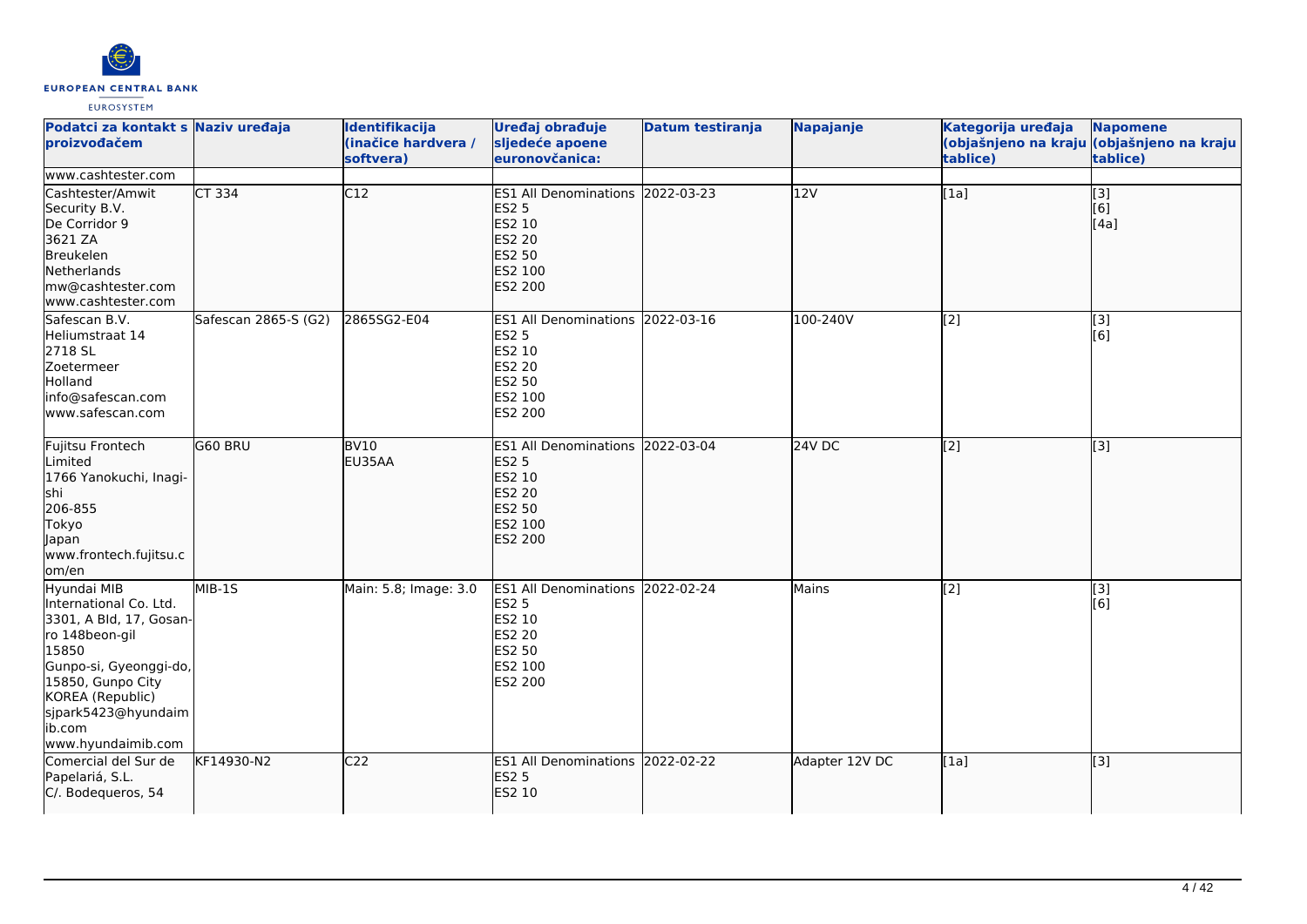

| Podatci za kontakt s Naziv uređaja<br>proizvođačem                                                                                                                                    |                   | Identifikacija<br>(inačice hardvera /<br>softvera)                                                                  | Uređaj obrađuje<br>sljedeće apoene<br>euronovčanica:                                                           | Datum testiranja | Napajanje   | Kategorija uređaja<br>tablice) | <b>Napomene</b><br>(objašnjeno na kraju (objašnjeno na kraju<br>tablice) |
|---------------------------------------------------------------------------------------------------------------------------------------------------------------------------------------|-------------------|---------------------------------------------------------------------------------------------------------------------|----------------------------------------------------------------------------------------------------------------|------------------|-------------|--------------------------------|--------------------------------------------------------------------------|
| 29006<br>Málaga<br>Spain<br>www.liderpapel.com                                                                                                                                        |                   |                                                                                                                     | <b>ES2 20</b><br>ES2 50<br>ES2 100<br>ES2 200                                                                  |                  |             |                                |                                                                          |
| Nanjing NUMENMATIC<br>TECH Co., LTD<br>$606#$ , Jiuzhou B<br>Building, PingYang<br>325400<br>WenZhou City<br>China<br>brian@numenmatic.co<br>lm.<br>www.numenmatic.com                | Numenmatic SH-27C | Mainboard; CIS; IR;<br>MG; UV; Motor<br>SW1:11520<br>SW2:A8611333<br>SW3:CSNM06C10306<br>SW4:20220221190159 ES2 100 | ES1 All Denominations 2022-02-21<br><b>ES2 5</b><br><b>ES2 10</b><br><b>ES2 20</b><br><b>ES2 50</b><br>ES2 200 |                  | 110V 220V   | [2]                            | [3]<br>[6]                                                               |
| Suzhou Ribao<br>Technology Co., Ltd<br>No.299, YuanQi Rd<br>Yuanhe Technology<br>Park<br>Xiangcheng<br>215133<br>Suzhou<br>China<br>info@nippo.com.cn<br>www.ribaotechnology.c<br>lom | $BC-40$           | <b>ECB: 0002</b>                                                                                                    | ES1 All Denominations 2022-02-14<br><b>ES2 5</b><br>ES2 10<br><b>ES2 20</b><br>ES2 50<br>ES2 100<br>ES2 200    |                  | 110V, 220V  | [2]                            | $\overline{[3]}$<br>[6]                                                  |
| Masterwork<br>Automodules<br>4F, 223, Chong Yang<br>Rd<br>115 Nangang<br>Taipei<br>Taiwan<br>www.automodules.com                                                                      | NC-3301           | EUR 002.007                                                                                                         | ES1 All Denominations 2022-02-09<br><b>ES2 5</b><br>ES2 10<br><b>ES2 20</b><br>ES2 50<br>ES2 100<br>ES2 200    |                  | 110V - 220V | [2]                            | $\overline{[3]}$<br>[6]                                                  |
| Masterwork<br>Automodules<br>4F, 223, Chong Yang<br><b>Rd</b><br>115 Nangang                                                                                                          | NC-3501           | EUR 002.007                                                                                                         | ES1 All Denominations 2022-02-09<br><b>ES2 5</b><br>ES2 10<br><b>ES2 20</b><br><b>ES2 50</b>                   |                  | 110V - 220V | [2]                            | [3]<br>[6]                                                               |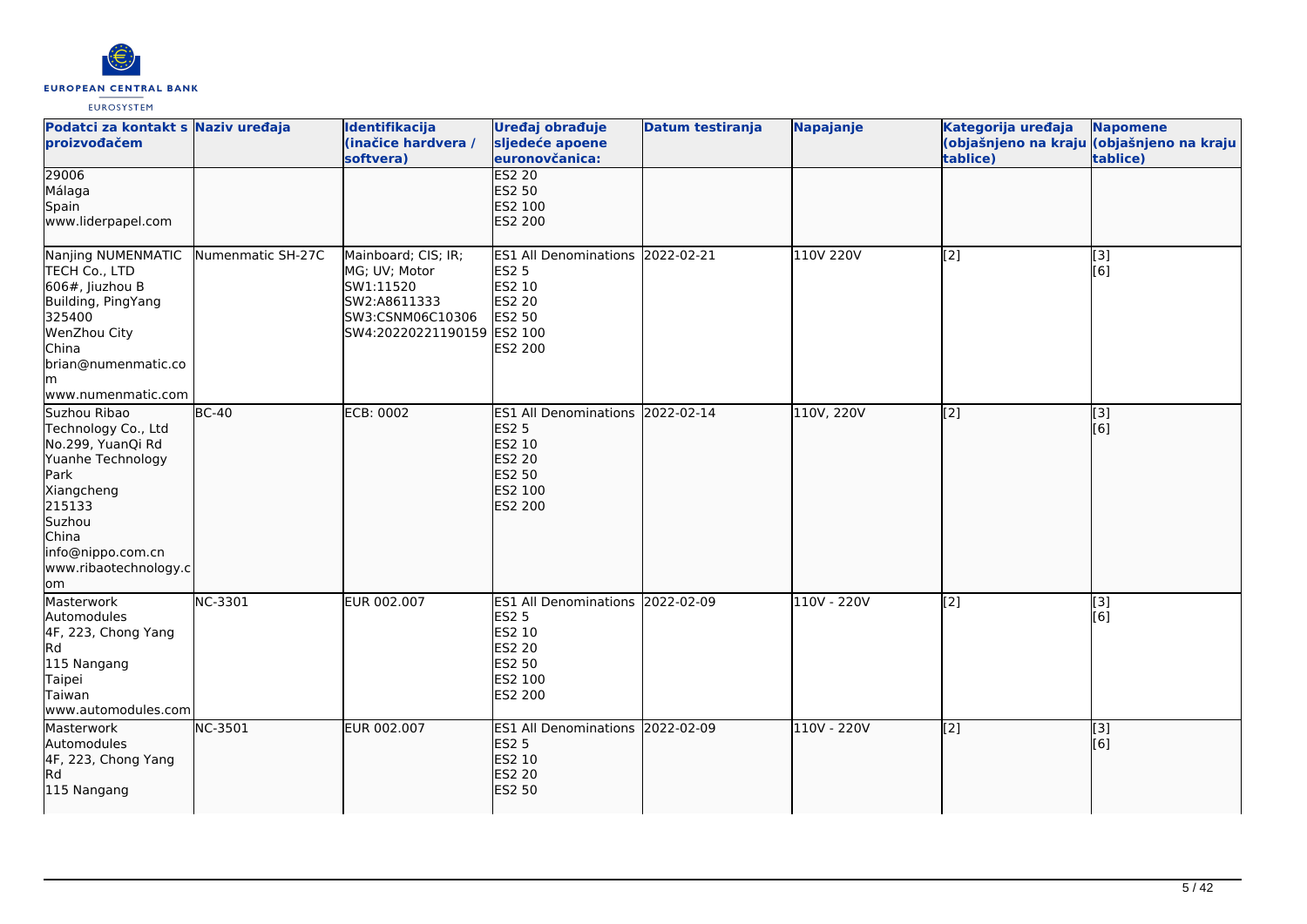

| Podatci za kontakt s Naziv uređaja<br>proizvođačem                                                                                   |             | Identifikacija<br>(inačice hardvera /<br>softvera) | Uređaj obrađuje<br>sljedeće apoene<br>euronovčanica:                                                                             | <b>Datum testiranja</b> | <b>Napajanje</b>                         | Kategorija uređaja<br>tablice) | <b>Napomene</b><br>(objašnjeno na kraju (objašnjeno na kraju<br>tablice) |
|--------------------------------------------------------------------------------------------------------------------------------------|-------------|----------------------------------------------------|----------------------------------------------------------------------------------------------------------------------------------|-------------------------|------------------------------------------|--------------------------------|--------------------------------------------------------------------------|
| <b>Taipei</b><br>Taiwan<br>www.automodules.com                                                                                       |             |                                                    | <b>ES2 100</b><br>ES2 200                                                                                                        |                         |                                          |                                |                                                                          |
| Masterwork<br>Automodules<br>4F, 223, Chong Yang<br>Rd<br>115 Nangang<br>Taipei<br>Taiwan<br>www.automodules.com                     | <b>IIAN</b> | v1.3                                               | ES1 All Denominations 2022-02-03<br><b>ES2 5</b><br>ES2 10<br>ES2 20<br>ES2 50<br>ES2 100<br>ES2 200                             |                         | Adapter 5V or AA<br>Batterie             | [1b]                           | $\overline{[3]}$<br>[6]                                                  |
| Giesecke+Devrient<br>Currency Technology<br><b>GmbH</b><br>Prinzregentenstraße<br>159<br>81677<br>Munich<br>Germany<br>www.gi-de.com | ProNote 1a  | 200.3                                              | <b>ES1 All Denominations</b><br><b>ES2 5</b><br><b>ES2 10</b><br><b>ES2 20</b><br>ES2 50<br>ES2 100<br><b>ES2 200</b>            | 2022-01-19              | 110V/120V, Other:<br>100-240V 50/60Hz 3A | [2]                            | $\overline{[}3]$<br>[6]                                                  |
| CM Europe B.V.<br>Danzigweg 15<br>7418 EN<br>Deventer<br>Nederland<br>info@cmeurope.com<br>www.cmeurope.com                          | <b>B108</b> | 1.0                                                | <b>ES1 All Denominations</b><br><b>ES2 5</b><br>ES2 10<br><b>ES2 20</b><br>ES2 50<br>ES2 100<br>ES2 200                          | 2022-01-17              | Mains 220V                               | [2]                            | [3]<br>[6]                                                               |
| CM Europe B.V.<br>Danzigweg 15<br>7418 EN<br>Deventer<br>Nederland<br>info@cmeurope.com<br>www.cmeurope.com                          | D001        | 329                                                | ES1 All Denominations 2022-01-17<br><b>ES2 5</b><br><b>ES2 10</b><br><b>ES2 20</b><br><b>ES2 50</b><br>ES2 100<br><b>ES2 200</b> |                         | Mains 220V                               | [1a]                           | $\overline{[}3]$<br>[6]                                                  |
| CM Europe B.V.<br>Danzigweg 15<br>7418 EN<br>Deventer                                                                                | <b>D005</b> | B21                                                | ES1 All Denominations 2022-01-17<br><b>ES2 5</b><br>ES2 10<br><b>ES2 20</b>                                                      |                         | Mains 220V                               | [1a]                           | $\overline{[3]}$<br>[6]                                                  |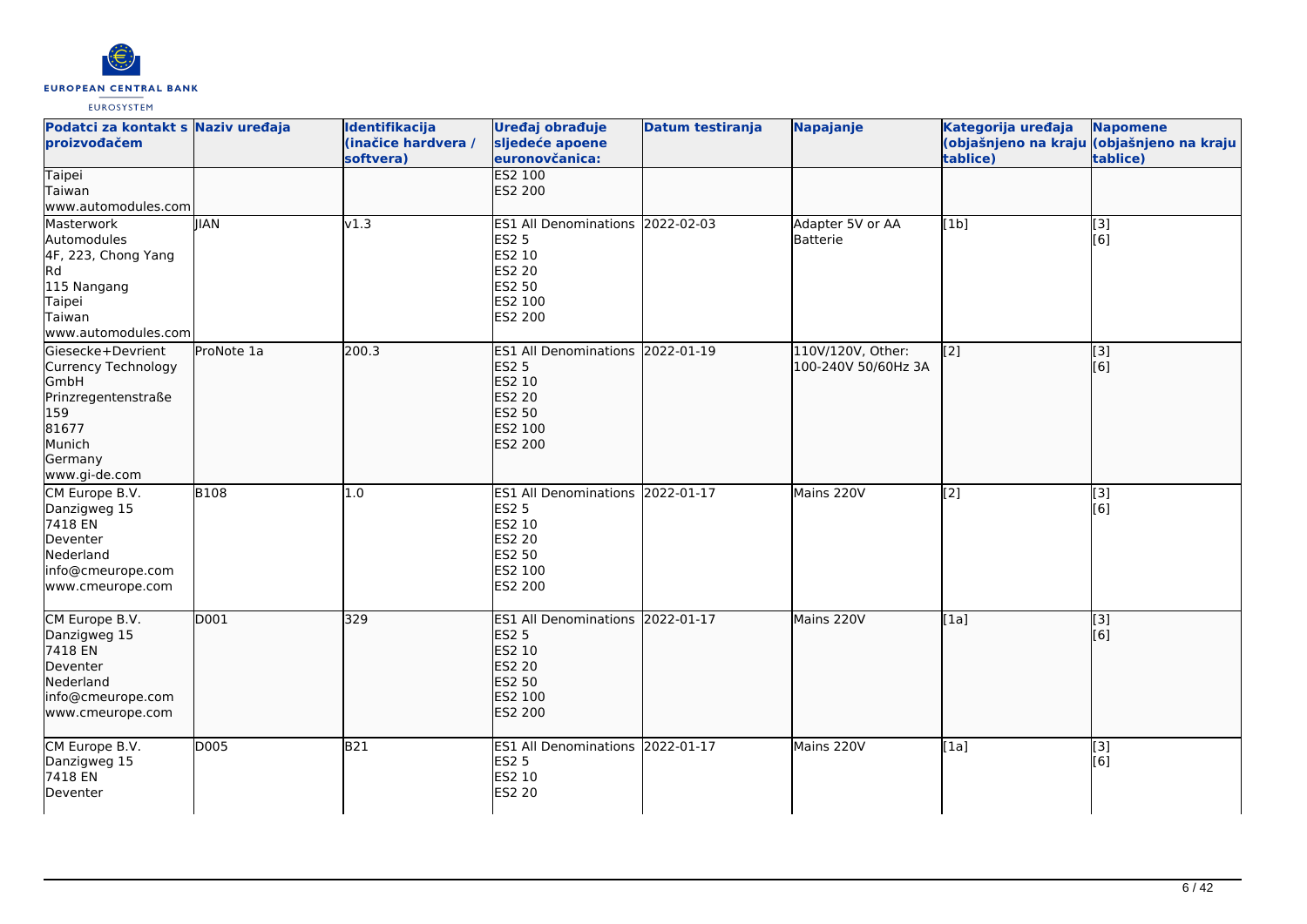

| Podatci za kontakt s Naziv uređaja<br>proizvođačem                                                                               |                            | Identifikacija<br>(inačice hardvera /<br>softvera) | Uređaj obrađuje<br>sljedeće apoene<br>euronovčanica:                                                               | <b>Datum testiranja</b> | Napajanje       | Kategorija uređaja<br>tablice) | <b>Napomene</b><br>(objašnjeno na kraju (objašnjeno na kraju<br>tablice) |
|----------------------------------------------------------------------------------------------------------------------------------|----------------------------|----------------------------------------------------|--------------------------------------------------------------------------------------------------------------------|-------------------------|-----------------|--------------------------------|--------------------------------------------------------------------------|
| Nederland<br>info@cmeurope.com<br>www.cmeurope.com                                                                               |                            |                                                    | <b>ES2 50</b><br>ES2 100<br>ES2 200                                                                                |                         |                 |                                |                                                                          |
| Safescan B.V.<br>Heliumstraat 14<br>2718 SL<br>Zoetermeer<br>Holland<br>info@safescan.com<br>lwww.safescan.com                   | Safescan 155-S (GD-<br>R2) | S31-71                                             | ES1 All Denominations 2022-01-12<br><b>ES2 5</b><br>ES2 10<br><b>ES2 20</b><br>ES2 50<br>ES2 100<br><b>ES2 200</b> |                         | 110V-220V       | [[1a]                          | $\overline{[}$ [3]<br>[6]                                                |
| Safescan B.V.<br>Heliumstraat 14<br>2718 SL<br>Zoetermeer<br>Holland<br>info@safescan.com<br>www.safescan.com                    | Safescan 155-S (NT-<br>R1) | S31-71                                             | ES1 All Denominations 2022-01-12<br><b>ES2 5</b><br>ES2 10<br>ES2 20<br>ES2 50<br>ES2 100<br>ES2 200               |                         | 110V-220V       | [1a]                           | [3]<br>[6]                                                               |
| Safescan B.V.<br>Heliumstraat 14<br>2718 SL<br>Zoetermeer<br>Holland<br>info@safescan.com<br>www.safescan.com                    | Safescan 2665-S            | S61-11                                             | <b>ES1 All Denominations</b><br><b>ES2 5</b><br>ES2 10<br><b>ES2 20</b><br>ES2 50<br>ES2 100<br><b>ES2 200</b>     | 2022-01-12              | Mains 110V-220V | $\sqrt{2}$                     | [3]<br>[6]                                                               |
| <b>GO Europe GmbH</b><br>Zum Kraftwerk 1<br>45527<br>Hattingen<br>Germany<br>Bemd.koenig@go-<br>europe.com<br>www .go-europe.com | <b>NC 620</b>              | U30 008                                            | ES2 <sub>5</sub><br>ES2 10<br><b>ES2 20</b><br>ES2 50<br>ES2 100<br>ES2 200                                        | 2021-12-15              | Mains, 220V     | [2]                            | [3]<br>[6]                                                               |
| Safescan B.V.<br>Heliumstraat 14<br>2718 SL<br>Zoetermeer                                                                        | Safescan 155-S (G2)        | EU-01                                              | ES1 All Denominations 2021-12-15<br><b>ES2 5</b><br>ES2 10<br><b>ES2 20</b>                                        |                         | 110V 220V       | [1a]                           | [3]<br>[6]                                                               |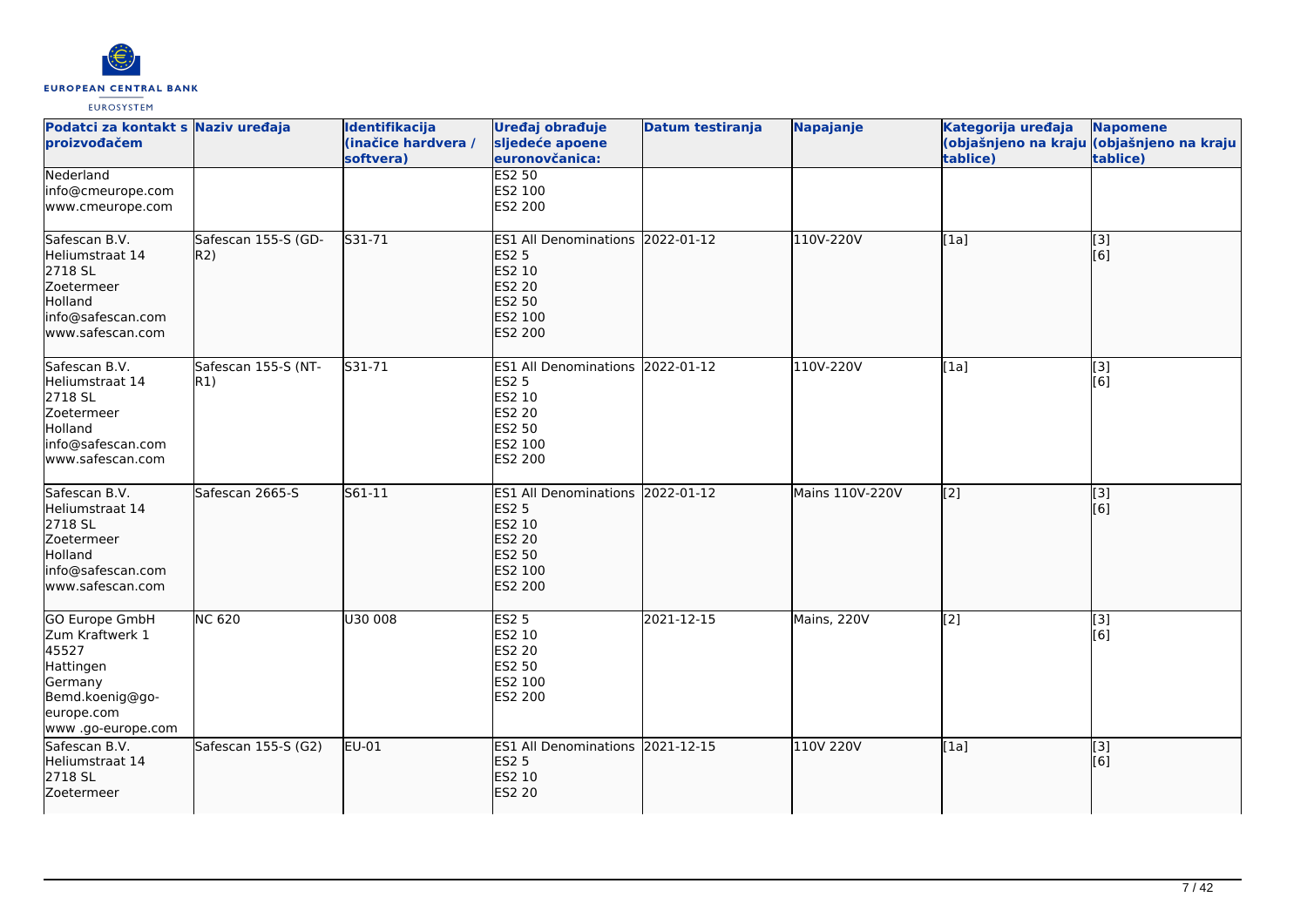

| Podatci za kontakt s Naziv uređaja<br>proizvođačem                                                                                   |                  | Identifikacija<br>(inačice hardvera /<br>softvera) | Uređaj obrađuje<br>sljedeće apoene<br>euronovčanica:                                                        | <b>Datum testiranja</b> | Napajanje              | Kategorija uređaja<br>tablice) | <b>Napomene</b><br>(objašnjeno na kraju (objašnjeno na kraju<br>tablice) |
|--------------------------------------------------------------------------------------------------------------------------------------|------------------|----------------------------------------------------|-------------------------------------------------------------------------------------------------------------|-------------------------|------------------------|--------------------------------|--------------------------------------------------------------------------|
| Holland<br>info@safescan.com<br>lwww.safescan.com                                                                                    |                  |                                                    | ES2 50<br>ES2 100<br><b>ES2 200</b>                                                                         |                         |                        |                                |                                                                          |
| Safescan B.V.<br>Heliumstraat 14<br>2718 SL<br>Zoetermeer<br>Holland<br>info@safescan.com<br>www.safescan.com                        | Safescan 2465-S  | $555 - 71$                                         | ES1 All Denominations 2021-12-15<br><b>ES2 5</b><br>ES2 10<br><b>ES2 20</b><br>ES2 50<br>ES2 100<br>ES2 200 |                         | <b>Mains 110V 220V</b> | [2]                            | $\overline{[}3]$<br>[6]                                                  |
| GO Europe GmbH<br>Zum Kraftwerk 1<br>45527<br>Hattingen<br>Germany<br>Bemd.koenig@go-<br>europe.com<br>www.go-europe.com             | <b>NC 590</b>    | BJ-LSJ-MB<br>U30 008                               | <b>ES2 5</b><br>ES2 10<br>ES2 20<br>ES2 50<br>ES2 100<br><b>ES2 200</b>                                     | 2021-12-15              | Mains, 220V            | $\overline{[2]}$               | $\overline{[3]}$<br>[6]                                                  |
| GO Europe GmbH<br>Zum Kraftwerk 1<br>45527<br>Hattingen<br>Germany<br>Bemd.koenig@go-<br>europe.com<br>www.go-europe.com             | <b>NC 570</b>    | BJ-82+1000-MB<br>U30 008                           | <b>ES2 5</b><br>ES2 10<br><b>ES2 20</b><br>ES2 50<br>ES2 100<br>ES2 200                                     | 2021-12-15              | Mains, 220V            | [2]                            | [3]<br>$\overline{[}6\overline{]}$                                       |
| Cashtester/Amwit<br>Security B.V.<br>De Corridor 9<br>3621 ZA<br>Breukelen<br>Netherlands<br>mw@cashtester.com<br>www.cashtester.com | <b>BC 242 SD</b> | $C21 - 1$                                          | ES1 All Denominations 2021-12-13<br><b>ES2 5</b><br>ES2 10<br>ES2 20<br>ES2 50<br>ES2 100<br>ES2 200        |                         | 100-240V               | [2]                            | $\overline{[}3]$<br>[6]                                                  |
| ZHEJIANG SEMTOM<br>ELECTRONIC CO. LTD<br>1 Bldg, Section B<br>Shoes Ind. Zone Eco.                                                   | ST-1400          | V1.0                                               | ES1 All Denominations 2021-12-13<br><b>ES2 5</b><br>ES2 10<br><b>ES2 20</b>                                 |                         | Mains 220V             | [2]                            | [3]<br>[6]                                                               |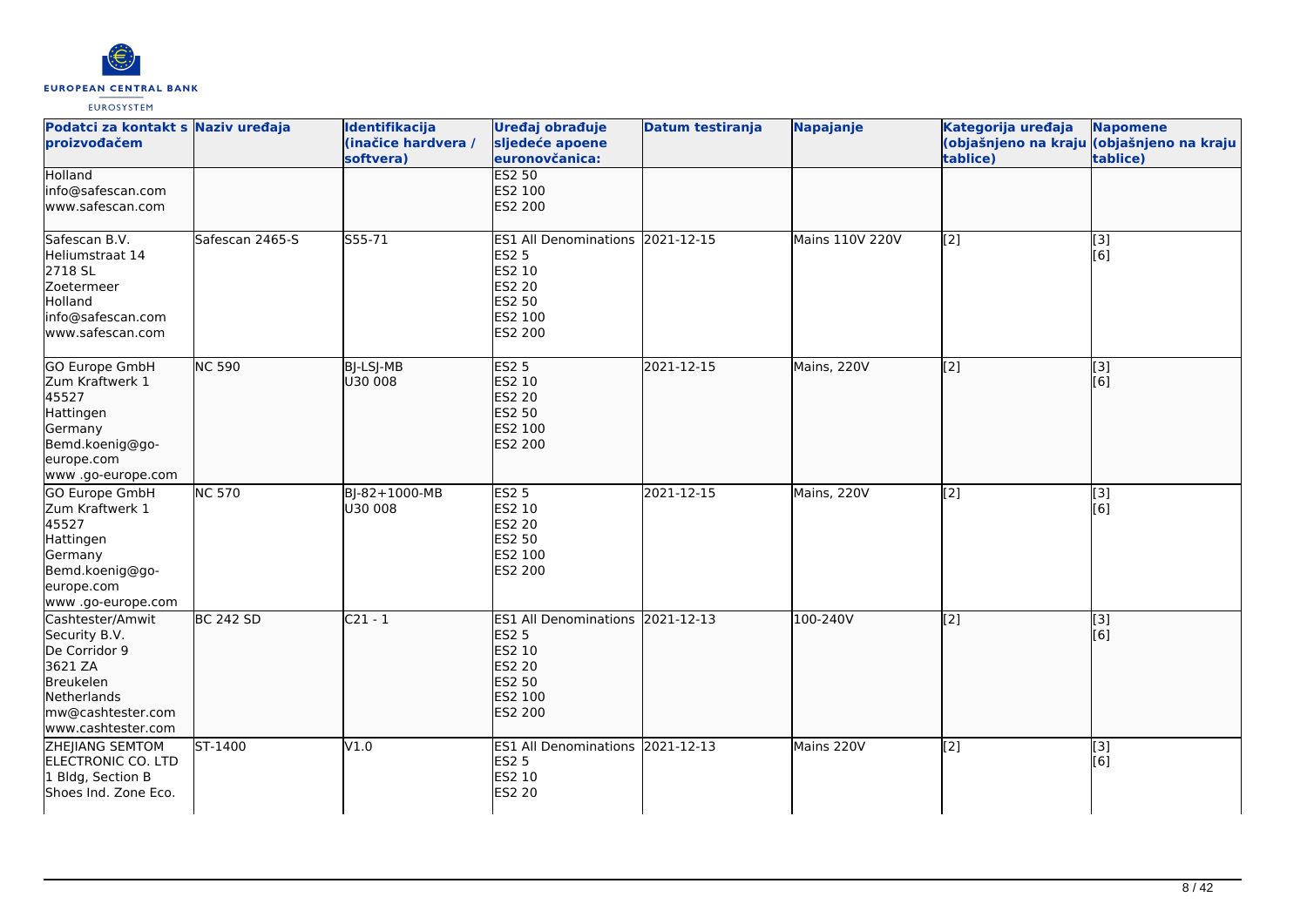

| Podatci za kontakt s Naziv uređaja<br>proizvođačem                                                                                    |                                       | Identifikacija<br>(inačice hardvera /<br>softvera) | Uređaj obrađuje<br>sljedeće apoene<br>euronovčanica:                                                               | <b>Datum testiranja</b> | <b>Napajanje</b> | Kategorija uređaja<br>tablice) | <b>Napomene</b><br>(objašnjeno na kraju (objašnjeno na kraju<br>tablice) |
|---------------------------------------------------------------------------------------------------------------------------------------|---------------------------------------|----------------------------------------------------|--------------------------------------------------------------------------------------------------------------------|-------------------------|------------------|--------------------------------|--------------------------------------------------------------------------|
| Development Area,<br>Pingyan<br>325401 Wenzhou<br>Zhejiang<br><b>CHINA</b><br>sales3@semtom.com<br>http://www.semtom.co<br>m/         |                                       |                                                    | <b>ES2 50</b><br>ES2 100<br><b>ES2 200</b>                                                                         |                         |                  |                                |                                                                          |
| Suzo international NL.<br>B.V. / Suzohapp<br>Rijnzathe 12<br>3454PV<br>De Meern<br>Netherlands<br>info@suzohapp.nl<br>eu.suzohapp.com | Bill-to-Bill 100/200/300 EU1111<br>XE |                                                    | ES1 All Denominations 2021-12-09<br><b>ES2 5</b><br>ES2 10<br><b>ES2 20</b><br><b>ES2 50</b><br>ES2 100<br>ES2 200 |                         | Other_12/24_V    | [1b]                           | [3]<br>[6]                                                               |
| Suzo international NL.<br>B.V. / Suzohapp<br>Rijnzathe 12<br>3454PV<br>De Meern<br>Netherlands<br>info@suzohapp.nl<br>eu.suzohapp.com | MFL-XXXX-EU1230<br><b>CCNET</b>       | EU1230                                             | ES1 All Denominations 2021-12-09<br><b>ES2 5</b><br>ES2 10<br><b>ES2 20</b><br>ES2 50<br>ES2 100<br><b>ES2 200</b> |                         | Other: 12/24_V   | [1b]                           | [3]<br>[6]                                                               |
| Suzo international NL.<br>B.V. / Suzohapp<br>Rijnzathe 12<br>3454PV<br>De Meern<br>Netherlands<br>info@suzohapp.nl<br>eu.suzohapp.com | Bill-to-Bill 100/200/300 EU1192       |                                                    | ES1 All Denominations 2021-12-09<br><b>ES2 5</b><br>ES2 10<br><b>ES2 20</b><br><b>ES2 50</b><br>ES2 100<br>ES2 200 |                         | Other_12/24_V    | [1b]                           | $\overline{[}3]$<br>[6]                                                  |
| Hilton Europe S.L.<br>Principe de Vergara<br>5-bajo dcha.<br>28001<br>Madrid<br>Spain<br>www.hiltoneurope.com                         | b8000                                 | $C21-1$                                            | ES1 All Denominations 2021-12-02<br><b>ES2 5</b><br><b>ES2 10</b><br><b>ES2 20</b><br>ES2 50<br>ES2 100<br>ES2 200 |                         | Mains, 220V      | [2]                            | [3]                                                                      |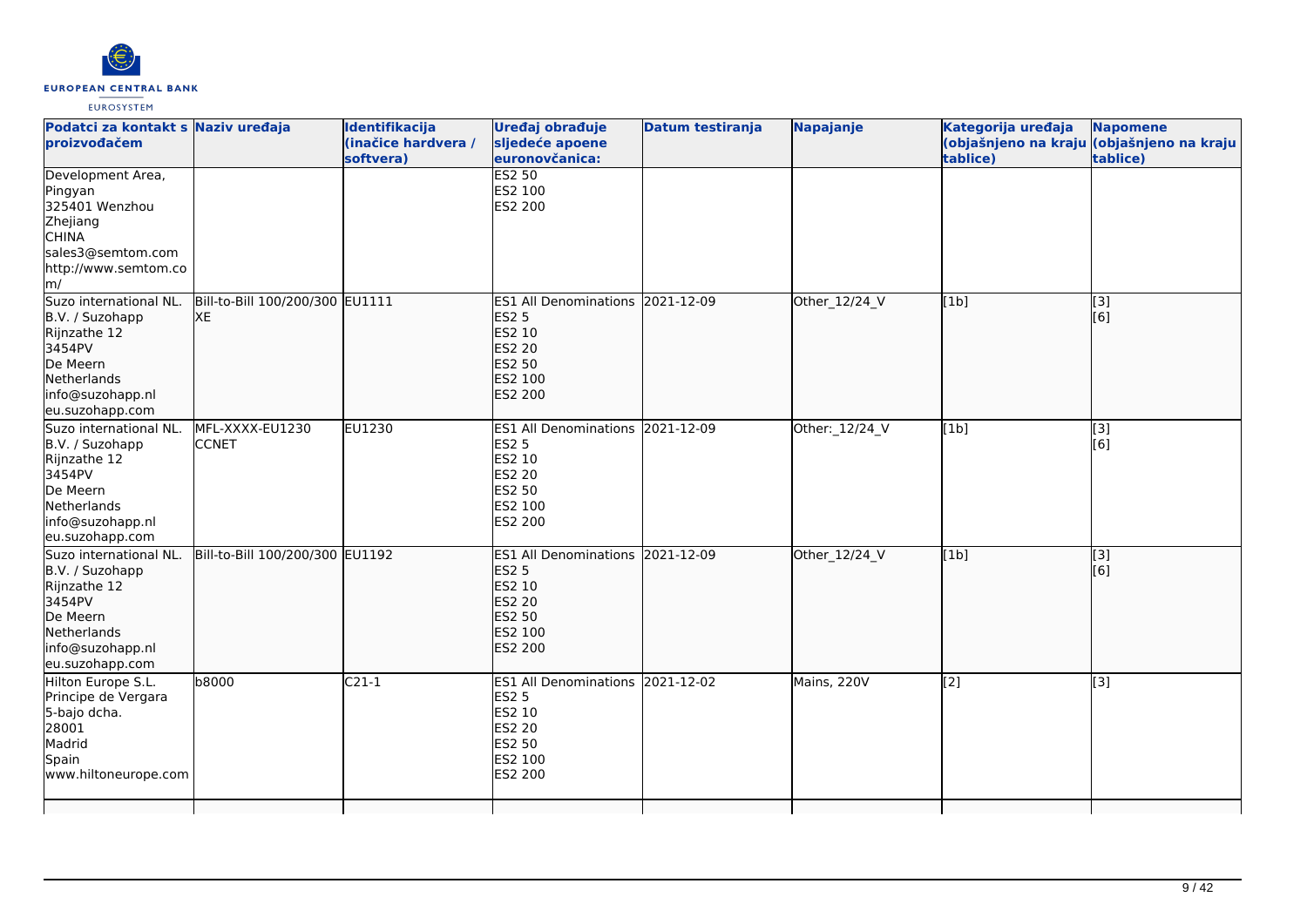

| Podatci za kontakt s Naziv uređaja<br>proizvođačem                                                                                                                               |                | Identifikacija<br>(inačice hardvera /<br>softvera) | Uređaj obrađuje<br>sljedeće apoene<br>euronovčanica:                                                               | Datum testiranja | Napajanje          | Kategorija uređaja<br>tablice) | <b>Napomene</b><br>(objašnjeno na kraju (objašnjeno na kraju<br>tablice) |
|----------------------------------------------------------------------------------------------------------------------------------------------------------------------------------|----------------|----------------------------------------------------|--------------------------------------------------------------------------------------------------------------------|------------------|--------------------|--------------------------------|--------------------------------------------------------------------------|
| Shenzhen Double<br>Power Electronics Co.,<br>Ltd<br>Rm 1281, 12/F,<br>Yunsong Building<br>Tairan 8rh Road<br>District Shenzen<br>Chegongmiao Futian<br>China<br>www.szdpower.com | <b>DP-7300</b> | $\overline{C21-1}$                                 | <b>ES1 All Denominations</b><br><b>ES2 5</b><br>ES2 10<br><b>ES2 20</b><br>ES2 50<br>ES2 100<br>ES2 200            | $2021 - 11 - 26$ | Other: 100-240V    | $\overline{[2]}$               | $\overline{[}3]$<br>[6]                                                  |
| Shenzhen Double<br>Power Electronics Co.,<br>Ltd<br>Rm 1281, 12/F,<br>Yunsong Building<br>Tairan 8rh Road<br>District Shenzen<br>Chegongmiao Futian<br>China<br>www.szdpower.com | DP-2288        | C <sub>03</sub>                                    | <b>ES1 All Denominations</b><br><b>ES2 5</b><br>ES2 10<br><b>ES2 20</b><br><b>ES2 50</b><br>ES2 100<br>ES2 200     | 2021-11-26       | other: 12V Adapter | [1a]                           | [3]<br>[6]                                                               |
| Laurel Bank Machines<br>Co Ltd<br>1-1-2 Toranomon<br>Minato-ku<br><b>Tokyo</b><br>Japan<br>www.lbm.co.jp                                                                         | $-923$         | -923-Main V04<br>Currency Counter                  | <b>ES1 All Denominations</b><br><b>ES2 5</b><br>ES2 10<br><b>ES2 20</b><br><b>ES2 50</b><br>ES2 100<br>ES2 200     | 2021-11-26       | 100V - 240V        | [2]                            | $\overline{[3]}$                                                         |
| Innovative Technology<br>Ltd<br>Derker Street<br>OL1 4EQ<br>Oldham<br>United Kingdom<br>sales@innovativetechn<br>ology.co.uk                                                     | NV201 Spectral | <b>BNV</b><br>EUR01011                             | ES1 All Denominations 2021-11-25<br><b>ES2 5</b><br>ES2 10<br><b>ES2 20</b><br><b>ES2 50</b><br>ES2 100<br>ES2 200 |                  | 24V DC             | [1b]                           | $\overline{[}3]$<br>[6]                                                  |
| Innovative Technology NV9 Spectral<br>Ltd<br>Derker Street                                                                                                                       |                | <b>BNV</b><br>EUR01015                             | ES1 All Denominations 2021-11-25<br><b>ES2 5</b><br>ES2 10                                                         |                  | 12V DC 24V DC      | [1b]                           | [3]<br>[6]                                                               |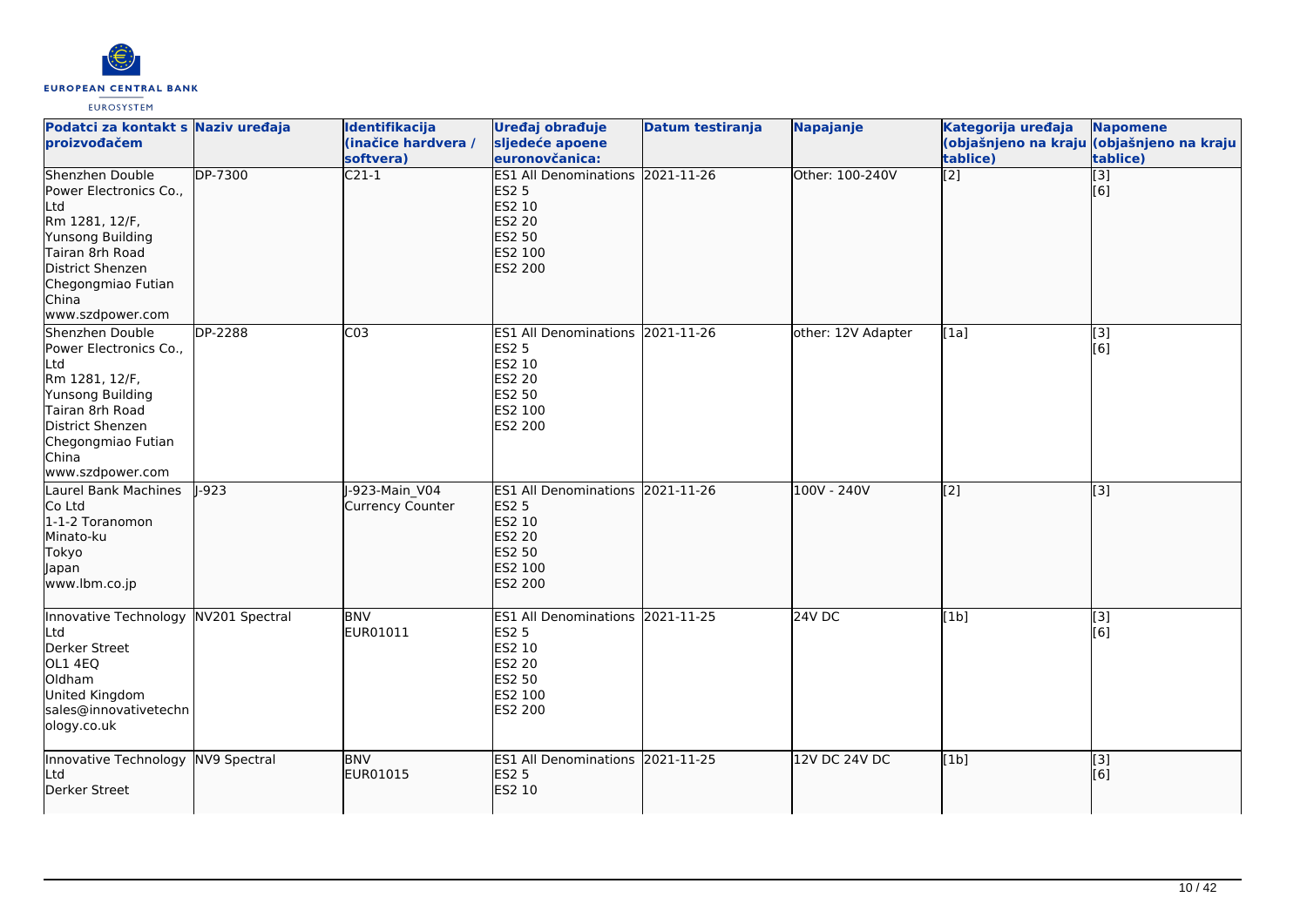

| Podatci za kontakt s Naziv uređaja<br>proizvođačem                                                                                    | Identifikacija<br>(inačice hardvera /<br>softvera) | Uređaj obrađuje<br>sljedeće apoene<br>euronovčanica:                                                        | Datum testiranja | Napajanje  | Kategorija uređaja<br>tablice) | <b>Napomene</b><br>(objašnjeno na kraju (objašnjeno na kraju<br>tablice) |
|---------------------------------------------------------------------------------------------------------------------------------------|----------------------------------------------------|-------------------------------------------------------------------------------------------------------------|------------------|------------|--------------------------------|--------------------------------------------------------------------------|
| OL1 4EQ<br>Oldham<br>United Kingdom<br>sales@innovativetechn<br>ology.co.uk                                                           |                                                    | <b>ES2 20</b><br>ES2 50<br>ES2 100<br>ES2 200                                                               |                  |            |                                |                                                                          |
| Innovative Technology NV9USB+<br>Ltd<br>Derker Street<br>OL1 4EQ<br>Oldham<br>United Kingdom<br>sales@innovativetechn<br>ology.co.uk  | <b>BNV</b><br><b>EUR45F66</b>                      | <b>ES1 All Denominations</b><br>ES2 5<br>ES2 10<br>ES2 20<br>ES2 50<br>ES2 100<br>ES2 200                   | 2021-11-25       | $12V$ DC   | [1b]                           | [3]<br>[6]                                                               |
| Innovative Technology NV10USB+<br>Ltd<br>Derker Street<br>OL1 4EQ<br>Oldham<br>United Kingdom<br>sales@innovativetechn<br>ology.co.uk | <b>BNV</b><br><b>EUR45H56</b>                      | ES1 All Denominations 2021-11-25<br><b>ES2 5</b><br>ES2 10<br>ES2 20<br><b>ES2 50</b><br>ES2 100<br>ES2 200 |                  | $12V$ DC   | [1b]                           | [3]<br>[6]                                                               |
| Innovative Technology NV200<br>Ltd<br>Derker Street<br>OL1 4EQ<br>Oldham<br>United Kingdom<br>sales@innovativetechn<br>ology.co.uk    | <b>BNV</b><br>EUR01G47                             | ES1 All Denominations 2021-11-25<br>ES2 5<br>ES2 10<br>ES2 20<br>ES2 50<br>ES2 100<br>ES2 200               |                  | 12V/24V DC | [1b]                           | $\overline{[3]}$<br>[6]                                                  |
| Innovative Technology NV200 Spectral<br>Ltd<br>Derker Street<br>OL1 4EQ<br>Oldham<br>United Kingdom<br>sales@innovativetechn          | <b>BNV</b><br>EUR01039                             | <b>ES1 All Denominations</b><br><b>ES2 5</b><br>ES2 10<br><b>ES2 20</b><br>ES2 50<br>ES2 100<br>ES2 200     | 2021-11-25       | 12V/24V DC | [1b]                           | [[3]<br>[6]                                                              |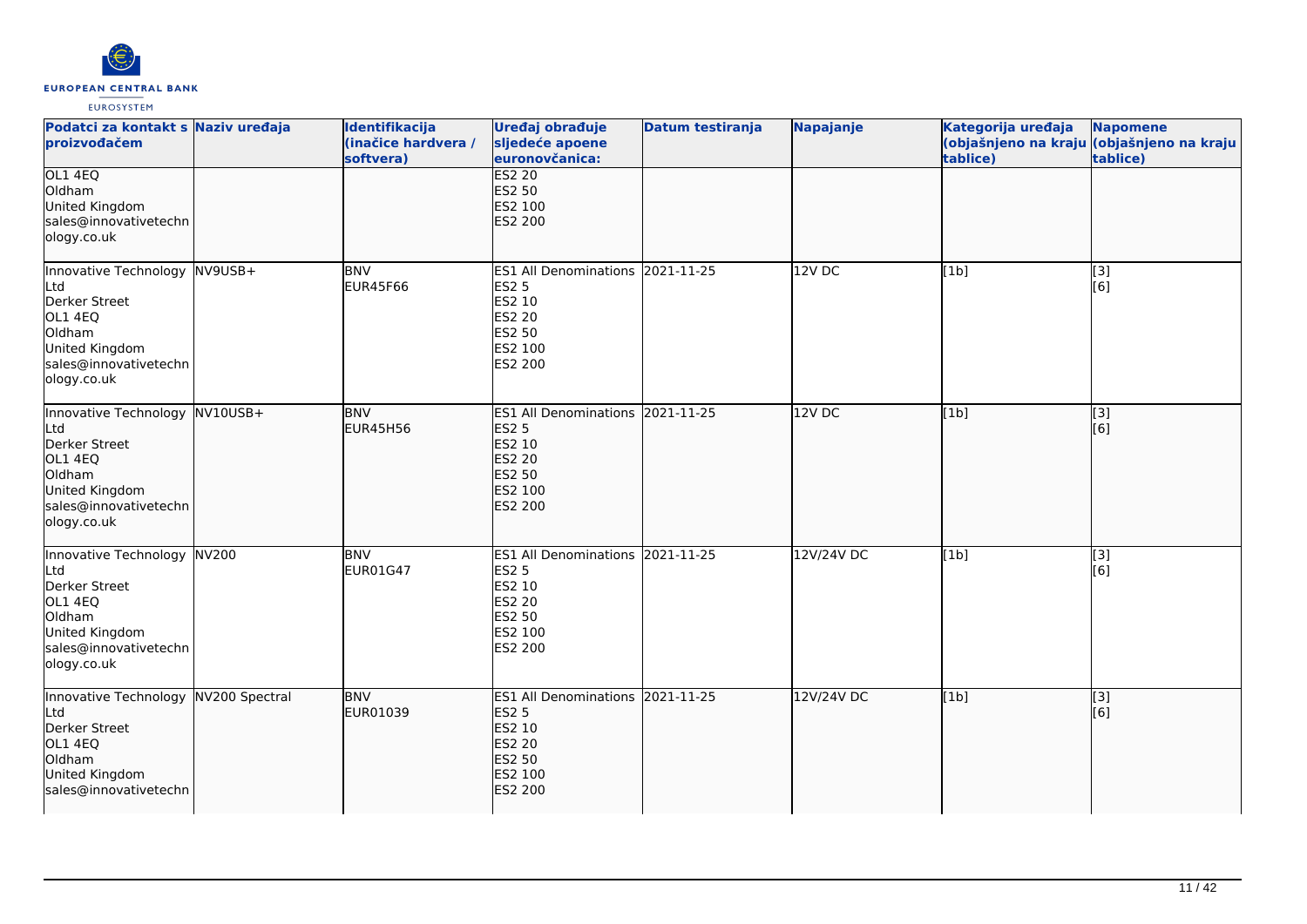

| Podatci za kontakt s Naziv uređaja<br>proizvođačem                                                                                                      |              | Identifikacija<br>(inačice hardvera /<br>softvera) | Uređaj obrađuje<br>sljedeće apoene<br>euronovčanica:                                                                                      | <b>Datum testiranja</b> | Napajanje  | Kategorija uređaja<br>tablice) | <b>Napomene</b><br>(objašnjeno na kraju (objašnjeno na kraju<br>tablice) |
|---------------------------------------------------------------------------------------------------------------------------------------------------------|--------------|----------------------------------------------------|-------------------------------------------------------------------------------------------------------------------------------------------|-------------------------|------------|--------------------------------|--------------------------------------------------------------------------|
| ology.co.uk                                                                                                                                             |              |                                                    |                                                                                                                                           |                         |            |                                |                                                                          |
| Innovative Technology NV201<br>Ltd<br>Derker Street<br>OL1 4EQ<br>Oldham<br>United Kingdom<br>sales@innovativetechn<br>ology.co.uk                      |              | <b>BNV</b><br>EUR01C68                             | ES1 All Denominations 2021-11-25<br><b>ES2 5</b><br>ES2 10<br><b>ES2 20</b><br><b>ES2 50</b><br>ES2 100<br>ES2 200                        |                         | 24V DC     | [1b]                           | $\overline{[3]}$<br>[6]                                                  |
| e-Banking Tech Co, Ltd EB-1500+<br>A-1104 Digital Empire<br>906-1, Gwanyangdong<br>431-060<br>Dongangu, Anyang-si<br>Korea<br>www.ebankingtech.co<br>lm |              | with CIS<br>09.01.01                               | Banknote Discriminator ES1 All Denominations 2021-11-24<br><b>ES2 5</b><br><b>ES2 10</b><br><b>ES2 20</b><br>ES2 50<br>ES2 100<br>ES2 200 |                         | 220V       | $\overline{[2]}$               | $\overline{[}3]$<br>[6]                                                  |
| e-Banking Tech Co, Ltd EB-1500<br>A-1104 Digital Empire<br>906-1, Gwanyangdong<br>431-060<br>Dongangu, Anyang-si<br>Korea<br>www.ebankingtech.co<br>lm. |              | with CIS<br>09.01.01                               | Banknote Discriminator ES1 All Denominations 2021-11-24<br><b>ES2 5</b><br>ES2 10<br><b>ES2 20</b><br>ES2 50<br>ES2 100<br>ES2 200        |                         | 220V       | $[2]$                          | [3]<br>[6]                                                               |
| Plus Banking Machines P16<br>Co Ltd<br>Dangsandong-6Ka,<br>Youngdeungpo-Ku<br>340-4<br>Seoul<br>Korea<br>plus@plus.co.kr<br>www.plus.co.kr              |              | Micro Processor type<br>Main P-1.7.1 14.2.4        | ES1 All Denominations 2021-11-18<br><b>ES2 5</b><br>ES2 10<br><b>ES2 20</b><br><b>ES2 50</b><br>ES2 100<br>ES2 200                        |                         | 110V/220V  | [2]                            | $\left[ \begin{matrix} 1 & 3 \end{matrix} \right]$<br>[6]                |
| Suzhou Ribao<br>Technology Co., Ltd<br>No.299, YuanQi Rd<br>Yuanhe Technology                                                                           | <b>BC-55</b> | 020105                                             | ES1 All Denominations 2021-11-10<br><b>ES2 5</b><br><b>ES2 10</b><br><b>ES2 20</b>                                                        |                         | 110V, 220V | [2]                            | [3]<br>[6]                                                               |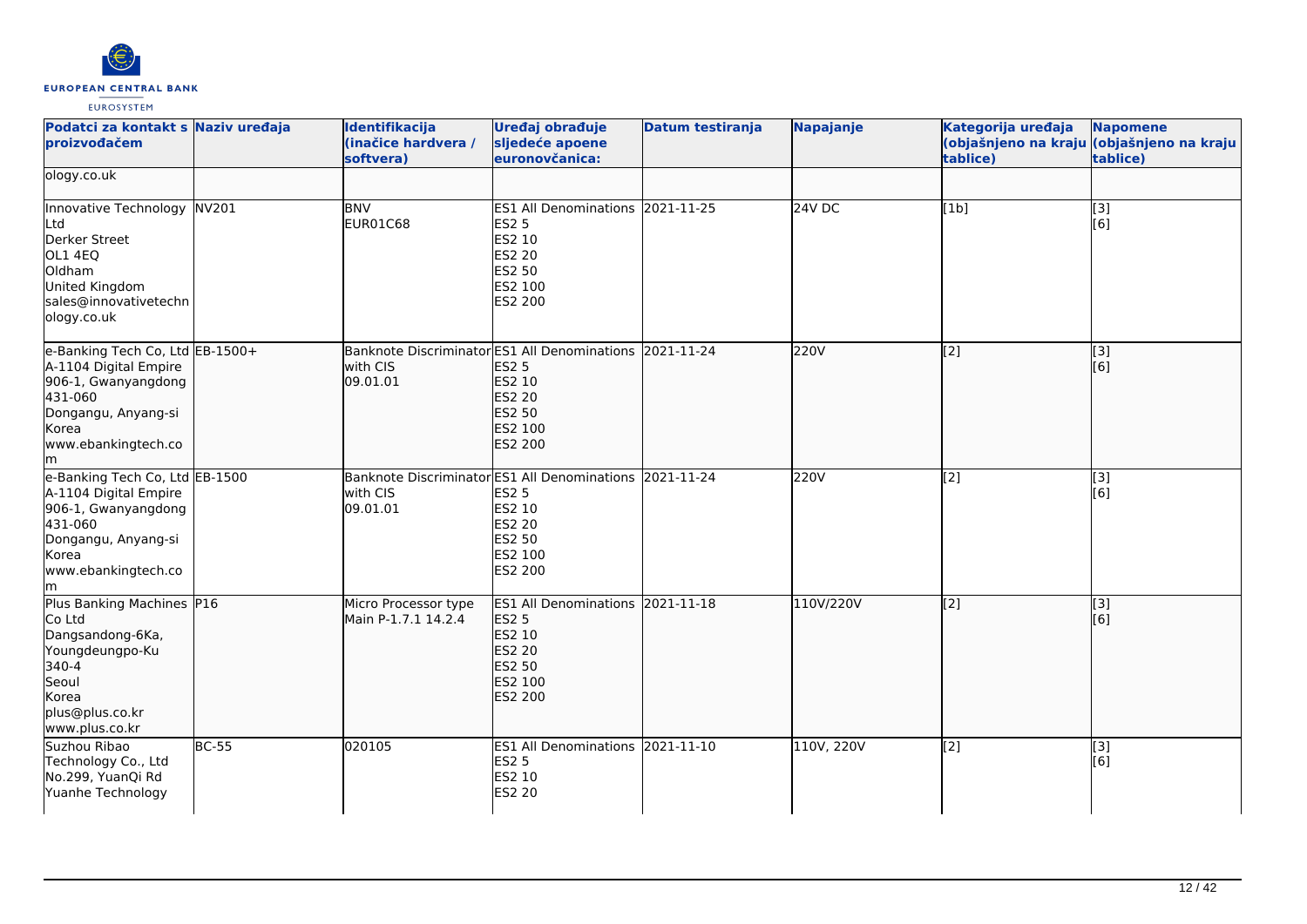

| Podatci za kontakt s Naziv uređaja<br>proizvođačem                                                                                                                                    |                   | Identifikacija<br>(inačice hardvera /<br>softvera) | Uređaj obrađuje<br>sljedeće apoene<br>euronovčanica:                                                               | Datum testiranja | Napajanje     | Kategorija uređaja<br>tablice) | <b>Napomene</b><br>(objašnjeno na kraju (objašnjeno na kraju  <br>tablice) |
|---------------------------------------------------------------------------------------------------------------------------------------------------------------------------------------|-------------------|----------------------------------------------------|--------------------------------------------------------------------------------------------------------------------|------------------|---------------|--------------------------------|----------------------------------------------------------------------------|
| Park<br>Xiangcheng<br>215133<br>Suzhou<br>China<br>info@nippo.com.cn<br>www.ribaotechnology.c<br>om                                                                                   |                   |                                                    | <b>ES2 50</b><br>ES2 100<br>ES2 200                                                                                |                  |               |                                |                                                                            |
| Suzhou Ribao<br>Technology Co., Ltd<br>No.299, YuanQi Rd<br>Yuanhe Technology<br>Park<br>Xiangcheng<br>215133<br>Suzhou<br>China<br>info@nippo.com.cn<br>www.ribaotechnology.c<br>lom | Magner 125        | 020105                                             | ES1 All Denominations 2021-11-10<br><b>ES2 5</b><br>ES2 10<br><b>ES2 20</b><br><b>ES2 50</b><br>ES2 100<br>ES2 200 |                  | 110V, 220V    | [2]                            | [3]<br>[6]                                                                 |
| Astrosystems Ltd<br>Grove Technology Park<br>Wantage, Oxfordshire<br>United Kingdom<br>www.globalbillacceptor<br>s.com                                                                | ST <sub>1C</sub>  | ST2 S 99 144<br>2021-08-10                         | <b>ES15</b><br>ES1 10<br><b>ES2 5</b><br>ES2 10                                                                    | 2021-11-10       | 12V           | [1b]                           | $\vert$ [2]<br>[3]<br>[6]<br>[8]                                           |
| Fujitsu Frontech<br>Limited<br>1766 Yanokuchi, Inagi-<br>lshi<br>206-855<br>Tokyo<br>Japan<br>www.frontech.fujitsu.c<br>om/en                                                         | G60 BRU           | BV <sub>10</sub><br>EU32AA                         | ES1 All Denominations 2021-11-04<br><b>ES2 5</b><br>ES2 10<br><b>ES2 20</b><br>ES2 50<br>ES2 100<br>ES2 200        |                  | <b>24V DC</b> | [[2]                           | $\left[ \begin{matrix} 3 \end{matrix} \right]$                             |
| <b>BellCon Aps</b><br>Messingvei 64A<br>8940<br>Randers SV<br>Denmark                                                                                                                 | <b>Evision SD</b> | C20(039)                                           | <b>ES2 5</b><br>ES2 10<br><b>ES2 20</b><br>ES2 50<br>ES2 100                                                       | 2021-11-03       | Mains, 230V   | [1a]                           | [3]<br>[6]                                                                 |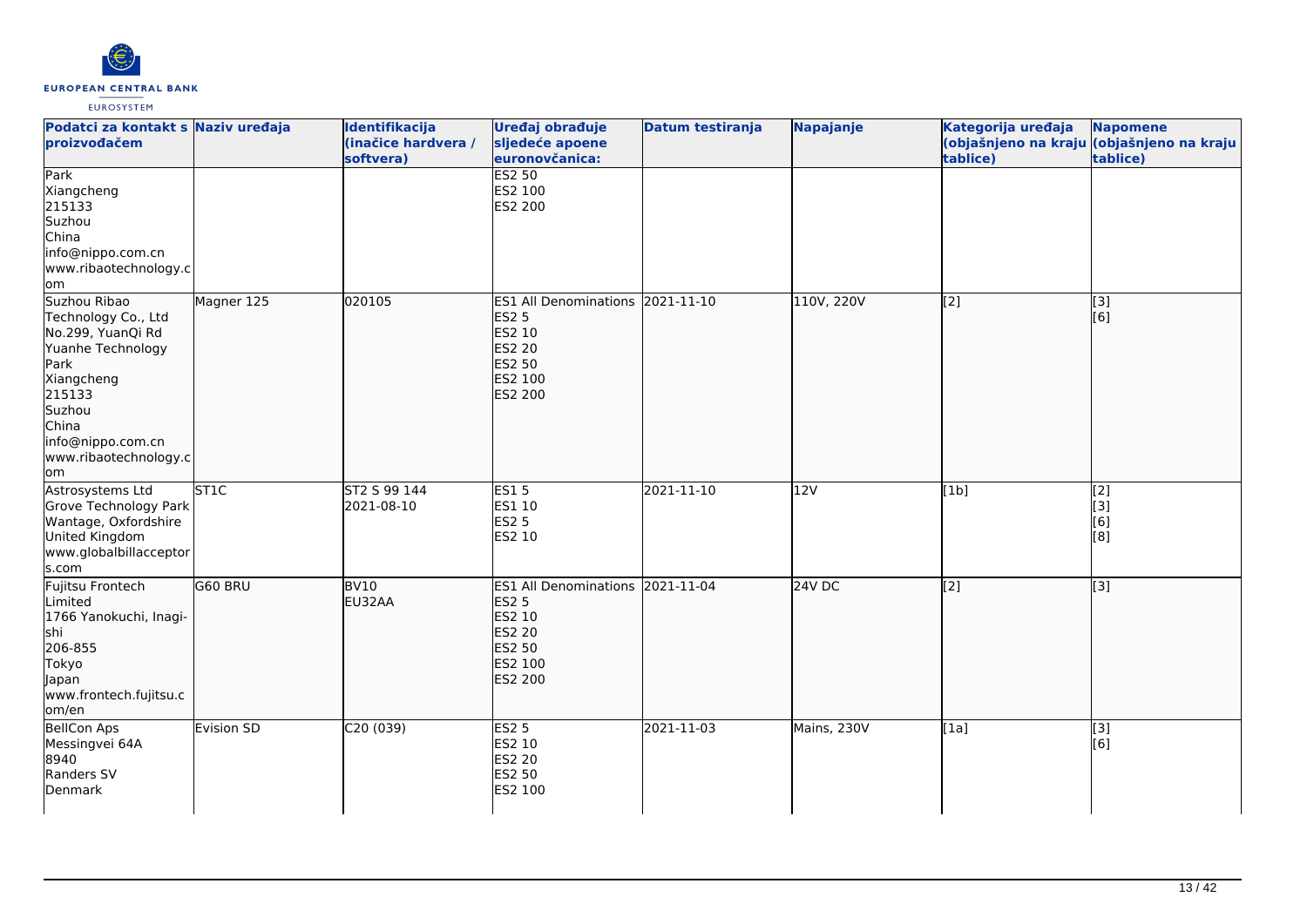

| Podatci za kontakt s Naziv uređaja<br>proizvođačem                                                                           |                       | Identifikacija<br>(inačice hardvera /<br>softvera) | Uređaj obrađuje<br>sljedeće apoene<br>euronovčanica:                                                                               | <b>Datum testiranja</b> | Napajanje         | Kategorija uređaja<br>tablice) | <b>Napomene</b><br>(objašnjeno na kraju (objašnjeno na kraju<br>tablice) |
|------------------------------------------------------------------------------------------------------------------------------|-----------------------|----------------------------------------------------|------------------------------------------------------------------------------------------------------------------------------------|-------------------------|-------------------|--------------------------------|--------------------------------------------------------------------------|
| www.bellcon.com                                                                                                              |                       |                                                    | ES2 200                                                                                                                            |                         |                   |                                |                                                                          |
| <b>BellCon Aps</b><br>Messingvei 64A<br>8940<br>Randers SV<br>Denmark<br>www.bellcon.com                                     | BellCount V610        | SW: 002.006                                        | ES1 All Denominations 2021-11-03<br><b>ES2 5</b><br>ES2 10<br>ES2 20<br><b>ES2 50</b><br>ES2 100<br><b>ES2 200</b>                 |                         | Mains, 110V, 220V | [2]                            | $\begin{bmatrix} 13 \\ 6 \end{bmatrix}$                                  |
| <b>BellCon Aps</b><br>Messingvei 64A<br>8940<br>Randers SV<br>Denmark<br>www.bellcon.com                                     | Evision SD            | C10(039)                                           | ES15<br>ES1 10<br>ES1 20<br><b>ES1 50</b><br><b>ES2 5</b><br>ES2 10<br><b>ES2 20</b><br><b>ES2 50</b><br>ES2 100<br><b>ES2 200</b> | 2021-11-03              | Mains, 230V       | [1a]                           | $\overline{[3]}$<br>[6]                                                  |
| Cummins-Allison Corp<br>891 Feehandville Drive<br>IL 60056<br>MT. Prospect<br>USA<br>www.cumminsallison.c<br>lom             | let Scan iFX1-LC i106 | EURO REVISION 7.31                                 | ES1 All Denominations 2021-11-03<br><b>ES2 5</b><br>ES2 10<br><b>ES2 20</b><br>ES2 50<br>ES2 100<br><b>ES2 200</b>                 |                         | 110V, 220V        | [2]                            | $\overline{[}3]$<br>[6]                                                  |
| Fujitsu Frontech<br>Limited<br>1766 Yanokuchi, Inagi-<br>shi<br>206-855<br>Tokyo<br>Japan<br>www.frontech.fujitsu.c<br>om/en | GSR50-BNA             | GSR50-BV<br>EU0129                                 | ES1 All Denominations 2021-11-03<br><b>ES2 5</b><br>ES2 10<br>ES2 20<br>ES2 50<br>ES2 100<br>ES2 200                               |                         | 24V <sub>DC</sub> | [2]                            | $\overline{[3]}$                                                         |
| <b>BellCon Aps</b><br>Messingvei 64A                                                                                         | BellCount V2510M      | C20 (EUR: V2.003)                                  | ES1 All Denominations 2021-10-29<br><b>ES2 5</b>                                                                                   |                         | Mains, 110V, 220V | [2]                            | [3]<br>[6]                                                               |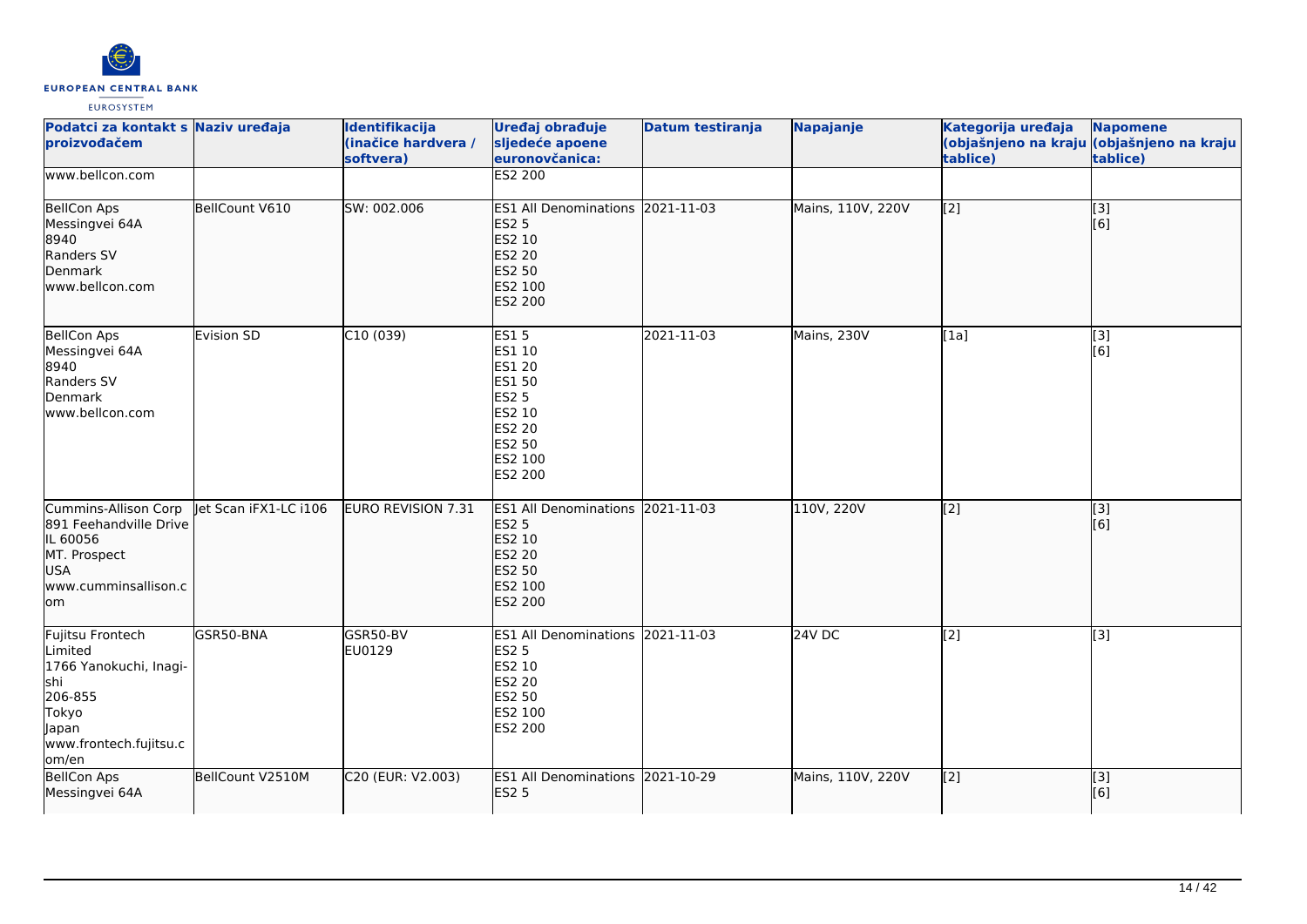

| Podatci za kontakt s Naziv uređaja<br>proizvođačem                                                                          |                       | Identifikacija<br>(inačice hardvera /<br>softvera) | Uređaj obrađuje<br>sljedeće apoene<br>euronovčanica:                                                                         | Datum testiranja | Napajanje                                      | Kategorija uređaja<br>tablice) | <b>Napomene</b><br>(objašnjeno na kraju (objašnjeno na kraju<br>tablice) |
|-----------------------------------------------------------------------------------------------------------------------------|-----------------------|----------------------------------------------------|------------------------------------------------------------------------------------------------------------------------------|------------------|------------------------------------------------|--------------------------------|--------------------------------------------------------------------------|
| 8940<br>Randers SV<br>Denmark<br>www.bellcon.com                                                                            |                       |                                                    | <b>ES2 10</b><br><b>ES2 20</b><br><b>ES2 50</b><br>ES2 100<br><b>ES2 200</b>                                                 |                  |                                                |                                |                                                                          |
| Iternet-European<br>Distribution<br>Via S. Merli 64/66<br>29122<br>Piacenza<br>Italy<br>www.iternet-<br>securitysystems.com | Holenburg PIXEL S2    | V12                                                | ES1 All Denominations 2021-10-28<br><b>ES2 5</b><br>ES2 10<br><b>ES2 20</b><br><b>ES2 50</b><br>ES2 100<br>ES2 200           |                  | DC 12 Vdc                                      | [1a]                           | [3]<br>[6]                                                               |
| Cummins-Allison Corp<br>891 Feehandville Drive<br>IL 60056<br>MT. Prospect<br>USA<br>www.cumminsallison.c<br>lom            | let Scan iFX1 i126    | <b>EURO REVISION 7.31</b>                          | <b>ES1 All Denominations</b><br><b>ES2 5</b><br><b>ES2 10</b><br><b>ES2 20</b><br><b>ES2 50</b><br>ES2 100<br><b>ES2 200</b> | 2021-10-28       | 110V, 220V                                     | [[2]                           | [3]<br>[6]                                                               |
| Cummins-Allison Corp<br>891 Feehandville Drive<br>IL 60056<br>MT. Prospect<br><b>USA</b><br>www.cumminsallison.c<br>lom     | Jet Scan iFX1-LC i104 | EURO REVISION 7.31                                 | ES1 All Denominations 2021-10-28<br><b>ES2 5</b><br>ES2 10<br><b>ES2 20</b><br><b>ES2 50</b><br>ES2 100<br><b>ES2 200</b>    |                  | 110V, 220V                                     | [2]                            | [3]<br>[6]                                                               |
| Cummins-Allison Corp<br>891 Feehandville Drive<br>IL 60056<br>MT. Prospect<br><b>USA</b><br>www.cumminsallison.c<br>om/     | let Scan iFX2 i126    | EURO REVISION 7.31                                 | <b>ES1 All Denominations</b><br><b>ES2 5</b><br>ES2 10<br><b>ES2 20</b><br><b>ES2 50</b><br>ES2 100<br>ES2 200               | 2021-10-28       | 110V/220V                                      | [[2]                           | [[3]<br>[[6]                                                             |
| Iternet-European<br>Distribution                                                                                            | Holenburg HT 8913     | $\overline{C03}$                                   | ES1 All Denominations 2021-10-28<br><b>ES2 5</b>                                                                             |                  | Rechargeable battery - [1a]<br>Adapter (INPUT: |                                | [3]<br>[6]                                                               |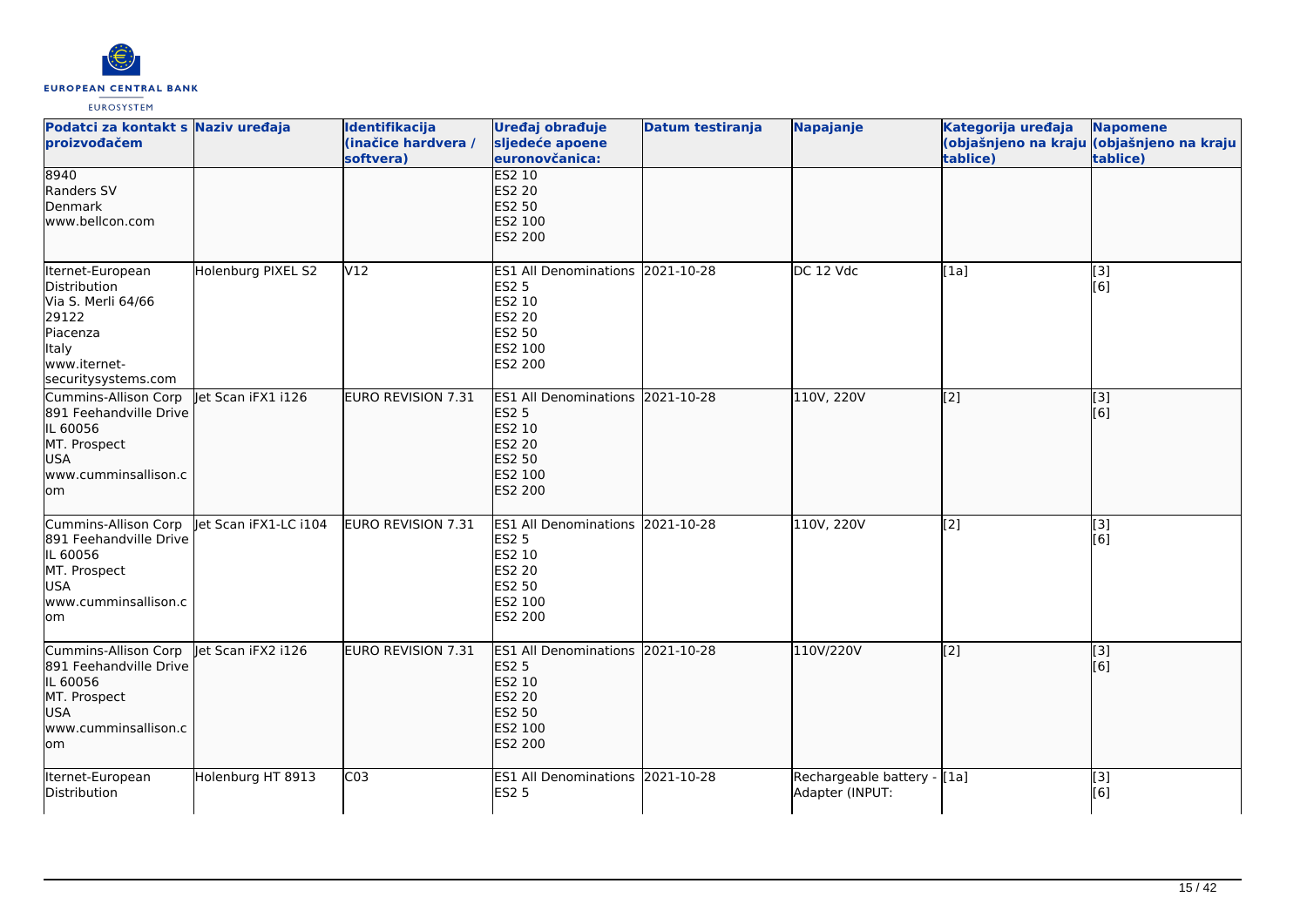

| Podatci za kontakt s Naziv uređaja<br>proizvođačem                                                                                 |                   | Identifikacija<br>(inačice hardvera /<br>softvera) | Uređaj obrađuje<br>sljedeće apoene<br>euronovčanica:                                                                      | <b>Datum testiranja</b> | Napajanje                                                                         | Kategorija uređaja<br>tablice) | <b>Napomene</b><br>(objašnjeno na kraju (objašnjeno na kraju<br>tablice) |
|------------------------------------------------------------------------------------------------------------------------------------|-------------------|----------------------------------------------------|---------------------------------------------------------------------------------------------------------------------------|-------------------------|-----------------------------------------------------------------------------------|--------------------------------|--------------------------------------------------------------------------|
| Via S. Merli 64/66<br>29122<br>Piacenza<br><b>Italy</b><br>www.iternet-<br>securitysystems.com                                     |                   |                                                    | <b>ES2 10</b><br>ES2 20<br>ES2 50<br>ES2 100<br>ES2 200                                                                   |                         | 100-240Vac OUTPUT:<br>12                                                          |                                |                                                                          |
| Iternet-European<br>Distribution<br>Via S. Merli 64/66<br>29122<br>Piacenza<br>Italy<br>www.iternet-<br>securitysystems.com        | Holenburg HT 7.0  | CO <sub>2</sub>                                    | <b>ES1 All Denominations</b><br><b>ES2 5</b><br>ES2 10<br><b>ES2 20</b><br>ES2 50<br>ES2 100<br><b>ES2 200</b>            | 2021-10-28              | Rechargeable battery - [[1a]<br>Adapter (INPUT:100-24<br>OVac-<br>OUTPUT:12Vdc/1A |                                | [[3]<br>[[6]                                                             |
| Iternet-European<br>Distribution<br>Via S. Merli 64/66<br>29122<br>Piacenza<br><b>Italy</b><br>www.iternet-<br>securitysystems.com | Holenburg HT 3000 | C <sub>21</sub>                                    | <b>ES1 All Denominations</b><br><b>ES2 5</b><br>ES2 10<br>ES2 20<br><b>ES2 50</b><br>ES2 100<br>ES2 200                   | 2021-10-28              | Mains - 220V                                                                      | $\overline{[2]}$               | $\overline{[3]}$<br>[6]                                                  |
| YOUGO srl<br>Strada Albareto 11<br>10012<br>Bollengo (TO)<br>Italy<br>info@yougo-tech.com<br>www.yougo-tech.com                    | U-ONE_600         | 0.12                                               | ES1 All Denominations 2021-10-26<br><b>ES2 5</b><br>ES2 10<br><b>ES2 20</b><br><b>ES2 50</b><br>ES2 100<br><b>ES2 200</b> |                         | 220V                                                                              | [1a]                           | [3]<br>[6]                                                               |
| YOUGO srl<br>Strada Albareto 11<br>10012<br>Bollengo (TO)<br>Italy<br>info@yougo-tech.com<br>www.yougo-tech.com                    | <b>U-ONE 1200</b> | 0.12                                               | <b>ES1 All Denominations</b><br><b>ES2 5</b><br>ES2 10<br>ES2 20<br><b>ES2 50</b><br>ES2 100<br>ES2 200                   | 2021-10-26              | 110V-220V                                                                         | [1a]                           | [3]<br>[[6]                                                              |
| YOUGO srl<br>Strada Albareto 11                                                                                                    | U-ONE             | 0.12                                               | ES1 All Denominations 2021-10-26<br><b>ES2 5</b>                                                                          |                         | 220V                                                                              | [1a]                           | $\overline{[}3]$<br>[[6]                                                 |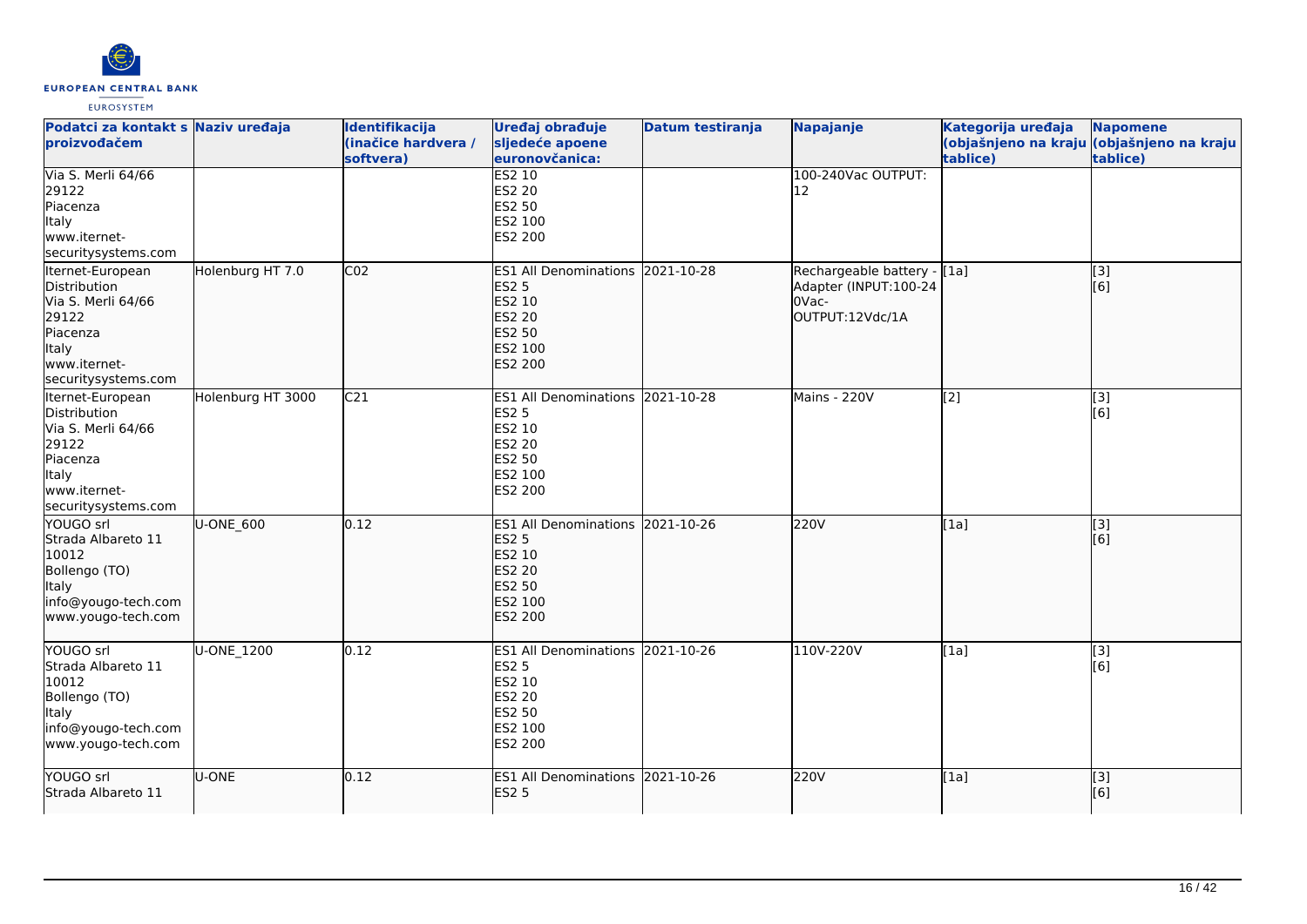

| Podatci za kontakt s Naziv uređaja<br>proizvođačem                                                                      |                       | Identifikacija<br>(inačice hardvera /<br>softvera) | Uređaj obrađuje<br>sljedeće apoene<br>euronovčanica:                                                                         | Datum testiranja | <b>Napajanje</b> | Kategorija uređaja<br>tablice) | <b>Napomene</b><br>(objašnjeno na kraju (objašnjeno na kraju<br>tablice) |
|-------------------------------------------------------------------------------------------------------------------------|-----------------------|----------------------------------------------------|------------------------------------------------------------------------------------------------------------------------------|------------------|------------------|--------------------------------|--------------------------------------------------------------------------|
| 10012<br>Bollengo (TO)<br>Italy<br>info@yougo-tech.com<br>www.yougo-tech.com                                            |                       |                                                    | <b>ES2 10</b><br><b>ES2 20</b><br>ES2 50<br>ES2 100<br><b>ES2 200</b>                                                        |                  |                  |                                |                                                                          |
| YOUGO srl<br>Strada Albareto 11<br>10012<br>Bollengo (TO)<br>Italy<br>info@yougo-tech.com<br>www.yougo-tech.com         | U-ONE 2000            | 0.12                                               | <b>ES1 All Denominations</b><br><b>ES2 5</b><br>ES2 10<br><b>ES2 20</b><br><b>ES2 50</b><br>ES2 100<br>ES2 200               | 2021-10-26       | 220V             | [1a]                           | [3]<br>[6]                                                               |
| YOUGO srl<br>Strada Albareto 11<br>10012<br>Bollengo (TO)<br><b>Italy</b><br>info@yougo-tech.com<br>www.yougo-tech.com  | U-ONE_5000            | 0.12                                               | <b>ES1 All Denominations</b><br><b>ES2 5</b><br>ES2 10<br><b>ES2 20</b><br><b>ES2 50</b><br>ES2 100<br><b>ES2 200</b>        | 2021-10-26       | 220V             | [[1a]                          | [3]<br>[[6]                                                              |
| Cummins-Allison Corp<br>891 Feehandville Drive<br>IL 60056<br>MT. Prospect<br><b>USA</b><br>www.cumminsallison.c<br>lom | let Scan iFX3 i136    | EURO REVISION 7.31                                 | <b>ES1 All Denominations</b><br><b>ES2 5</b><br>ES2 10<br><b>ES2 20</b><br><b>ES2 50</b><br>ES2 100<br>ES2 200               | 2021-10-22       | 110V, 220V       | $\overline{[2]}$               | $\overline{[3]}$<br>[6]                                                  |
| Cummins-Allison Corp<br>891 Feehandville Drive<br>IL 60056<br>MT. Prospect<br>USA<br>www.cumminsallison.c<br>lom        | let Scan iFX1-LC i126 | EURO REVISION 7.31                                 | <b>ES1 All Denominations</b><br><b>ES2 5</b><br>ES2 10<br><b>ES2 20</b><br><b>ES2 50</b><br><b>ES2 100</b><br><b>ES2 200</b> | 2021-10-22       | 110V, 220V       | [[2]                           | $\overline{[}$ [3]<br>[[6]                                               |
| Cummins-Allison Corp<br>891 Feehandville Drive                                                                          | let Scan iFX1 i104    | EURO REVISION 7.31                                 | ES1 All Denominations 2021-10-22<br><b>ES2 5</b>                                                                             |                  | 110V, 220V       | $\overline{[2]}$               | $\overline{[}3]$<br>[6]                                                  |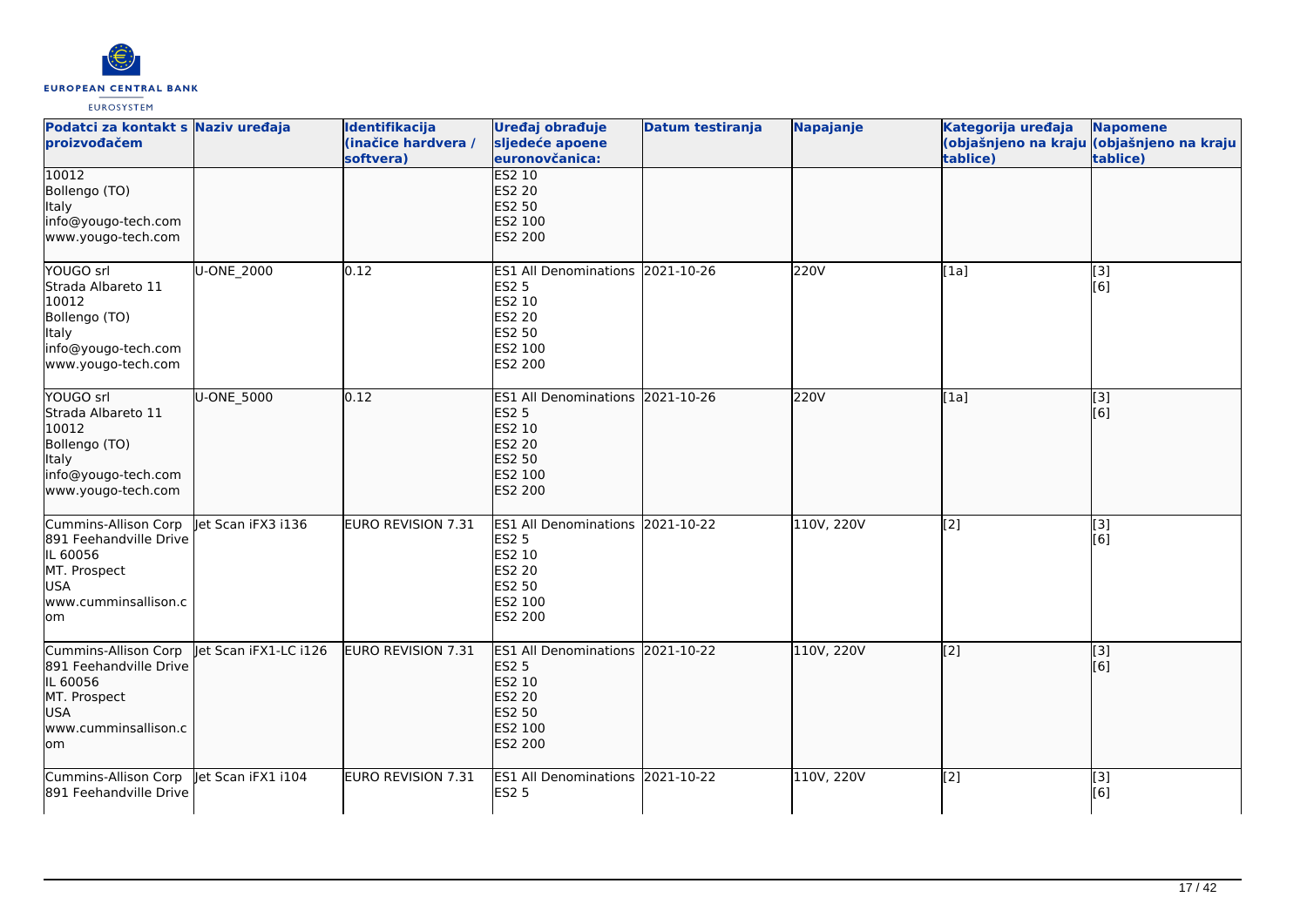

| Podatci za kontakt s Naziv uređaja<br>proizvođačem                                                                      |                    | Identifikacija<br>(inačice hardvera /<br>softvera) | Uređaj obrađuje<br>sljedeće apoene<br>euronovčanica:                                                                      | Datum testiranja | Napajanje      | Kategorija uređaja<br>tablice) | <b>Napomene</b><br>(objašnjeno na kraju (objašnjeno na kraju<br>tablice) |
|-------------------------------------------------------------------------------------------------------------------------|--------------------|----------------------------------------------------|---------------------------------------------------------------------------------------------------------------------------|------------------|----------------|--------------------------------|--------------------------------------------------------------------------|
| IL 60056<br>MT. Prospect<br><b>USA</b><br>www.cumminsallison.c<br>lom                                                   |                    |                                                    | <b>ES2 10</b><br><b>ES2 20</b><br>ES2 50<br>ES2 100<br>ES2 200                                                            |                  |                |                                |                                                                          |
| Cummins-Allison Corp<br>891 Feehandville Drive<br>IL 60056<br>MT. Prospect<br><b>USA</b><br>www.cumminsallison.c<br>lom | let Scan iFX1 i106 | EURO REVISION 7.31                                 | <b>ES1 All Denominations</b><br><b>ES2 5</b><br>ES2 10<br><b>ES2 20</b><br>ES2 50<br>ES2 100<br><b>ES2 200</b>            | 2021-10-22       | 110V, 220V     | [[2]                           | [3]<br>[[6]                                                              |
| Cummins-Allison Corp<br>891 Feehandville Drive<br>IL 60056<br>MT. Prospect<br><b>USA</b><br>www.cumminsallison.c<br>lom | let Scan iFX2 i106 | <b>EURO REVISION 7.31</b>                          | <b>ES1 All Denominations</b><br><b>ES2 5</b><br>ES2 10<br><b>ES2 20</b><br><b>ES2 50</b><br>ES2 100<br><b>ES2 200</b>     | 2021-10-22       | 110V, 220V     | [2]                            | $\overline{[3]}$<br>[6]                                                  |
| Cummins-Allison Corp<br>891 Feehandville Drive<br>IL 60056<br>MT. Prospect<br><b>USA</b><br>www.cumminsallison.c<br>lom | let Scan iFX3 i138 | EURO REVISION 7.31                                 | ES1 All Denominations 2021-10-22<br><b>ES2 5</b><br>ES2 10<br><b>ES2 20</b><br><b>ES2 50</b><br>ES2 100<br><b>ES2 200</b> |                  | 110V, 220V     | [2]                            | [3]<br>[6]                                                               |
| JCM Europe GmbH<br>Mündelheimer Weg 60<br>40472<br>Düsseldorf<br>Germany<br>info@jcmglobal.eu<br>www.jcmglobal.eu       | <b>VEGA-100</b>    | VEGA-10x<br>$V2.52 - 18$                           | <b>ES1 All Denominations</b><br><b>ES2 5</b><br>ES2 10<br><b>ES2 20</b><br><b>ES2 50</b><br>ES2 100<br>ES2 200            | 2021-10-20       | 12V            | [1b]                           | [3]<br>[6]                                                               |
| Volumatic Ltd<br>Taurus House,                                                                                          | CCi                | <b>EBA-40</b><br>V1.49-33                          | ES1 All Denominations 2021-10-19<br><b>ES2 5</b>                                                                          |                  | 12V AC Adapter | [1b]                           | [[3]<br>[[6]                                                             |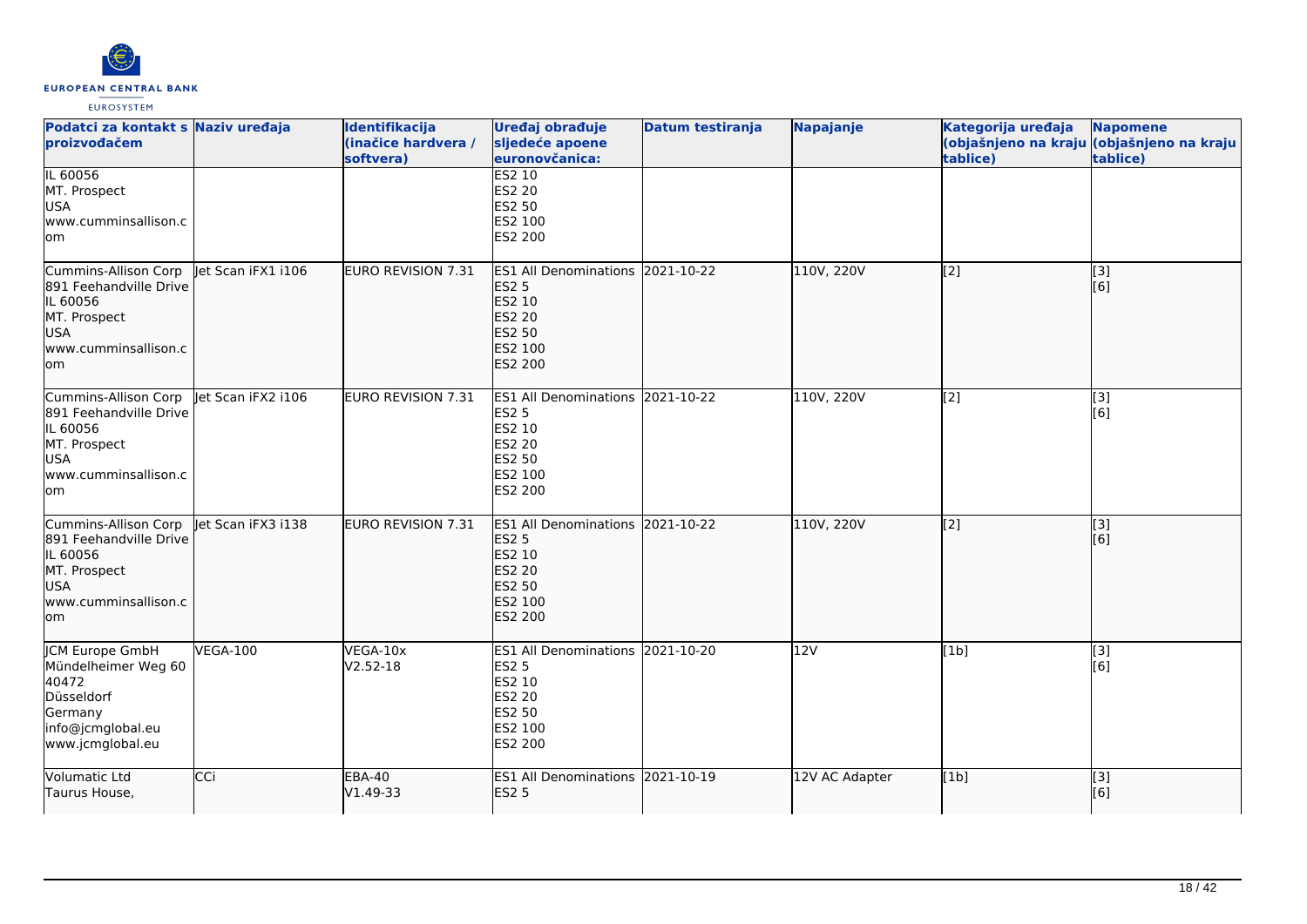

| Podatci za kontakt s Naziv uređaja<br>proizvođačem                                                                                                               |                | Identifikacija<br>(inačice hardvera /<br>softvera) | Uređaj obrađuje<br>sljedeće apoene<br>euronovčanica:                                                               | Datum testiranja | <b>Napajanje</b> | Kategorija uređaja<br>tablice) | <b>Napomene</b><br>(objašnjeno na kraju (objašnjeno na kraju<br>tablice) |
|------------------------------------------------------------------------------------------------------------------------------------------------------------------|----------------|----------------------------------------------------|--------------------------------------------------------------------------------------------------------------------|------------------|------------------|--------------------------------|--------------------------------------------------------------------------|
| <b>Endemere Road</b><br>Warwicks<br>CV6 5PY<br>Coventry<br>United Kingdom<br>www.volumatic.com                                                                   |                |                                                    | ES2 10<br><b>ES2 20</b><br><b>ES2 50</b><br>ES2 100<br>ES2 200                                                     |                  |                  |                                | $\overline{[8]}$                                                         |
| JCM Europe GmbH<br>Mündelheimer Weg 60<br>40472<br>Düsseldorf<br>Germany<br>info@jcmglobal.eu<br>www.jcmglobal.eu                                                | RDM-100 Series | 3590T0302607                                       | ES1 All Denominations 2021-10-19<br><b>ES2 5</b><br>ES2 10<br><b>ES2 20</b><br><b>ES2 50</b><br>ES2 100<br>ES2 200 |                  | other: 24V       | [1b]                           | [3]<br>[6]<br>[8]                                                        |
| JCM Europe GmbH<br>Mündelheimer Weg 60<br>40472<br>Düsseldorf<br>Germany<br>info@jcmglobal.eu<br>www.jcmglobal.eu                                                | MRX Series     | V110011-219                                        | ES1 All Denominations 2021-10-19<br><b>ES2 5</b><br>ES2 10<br><b>ES2 20</b><br>ES2 50<br>ES2 100<br>ES2 200        |                  | Other: 24V       | [1b]                           | [3]<br>[6]<br>[3]                                                        |
| Kobo Science &<br>Technology Co Ltd<br>Room 906 No.1<br>Building Runjie<br>Mansion Dengwei Rd<br>PC 215011<br>Suzhou Jiangsu<br>China<br>www.kobotechweb.co<br>m | BC-8EI         | DSP18                                              | ES1 All Denominations 2021-10-15<br><b>ES2 5</b><br>ES2 10<br><b>ES2 20</b><br>ES2 50<br>ES2 100<br>ES2 200        |                  | Mains, 220V      | [2]                            | $\overline{[3]}$                                                         |
| Kobo Science &<br>Technology Co Ltd<br>Room 906 No.1<br>Building Runjie<br>Mansion Dengwei Rd<br>PC 215011<br>Suzhou Jiangsu<br>China                            | <b>BT-6000</b> | <b>IMAGE 2.9.3.9</b>                               | ES1 All Denominations 2021-10-15<br><b>ES2 5</b><br>ES2 10<br><b>ES2 20</b><br>ES2 50<br>ES2 100<br>ES2 200        |                  | Mains, 220V      | $\overline{[2]}$               | $\overline{[}3]$                                                         |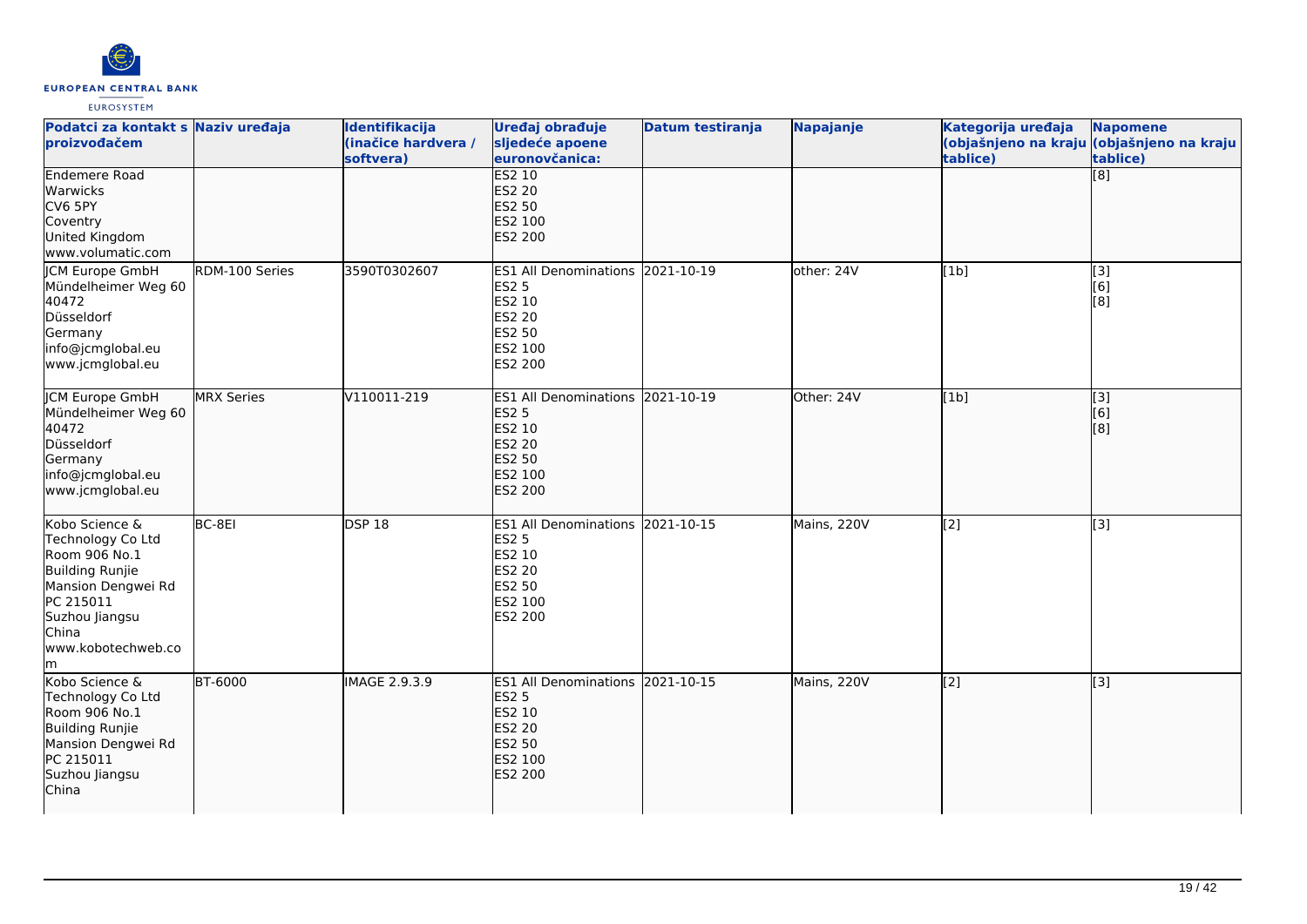

| Podatci za kontakt s Naziv uređaja<br>proizvođačem                                                                                   |                    | Identifikacija<br>(inačice hardvera /<br>softvera) | Uređaj obrađuje<br>sljedeće apoene<br>euronovčanica:                                                                                                        | <b>Datum testiranja</b> | Napajanje  | Kategorija uređaja<br>tablice) | <b>Napomene</b><br>(objašnjeno na kraju (objašnjeno na kraju<br>tablice) |
|--------------------------------------------------------------------------------------------------------------------------------------|--------------------|----------------------------------------------------|-------------------------------------------------------------------------------------------------------------------------------------------------------------|-------------------------|------------|--------------------------------|--------------------------------------------------------------------------|
| www.kobotechweb.co<br>lm.                                                                                                            |                    |                                                    |                                                                                                                                                             |                         |            |                                |                                                                          |
| Giesecke+Devrient<br>Currency Technology<br>GmbH<br>Prinzregentenstraße<br>159<br>81677<br>Munich<br>Germany<br>www.gi-de.com        | ProNote1           | 200.3                                              | ES1 All Denominations 2021-10-13<br><b>ES2 5</b><br>ES2 10<br>ES2 20<br>ES2 50<br>ES2 100<br>ES2 200                                                        |                         | 110V, 220V | [2]                            | $\begin{bmatrix} 3 \\ 6 \end{bmatrix}$                                   |
| Giesecke+Devrient<br>Currency Technology<br>GmbH<br>Prinzregentenstraße<br>159<br>81677<br>Munich<br>Germany<br>www.gi-de.com        | ProNote 200        | 200.4                                              | ES1 All Denominations 2021-10-12<br><b>ES2 5</b><br>ES2 10<br><b>ES2 20</b><br><b>ES2 50</b><br>ES2 100<br><b>ES2 200</b>                                   |                         | 110V, 220V | $\overline{[2]}$               | $\overline{[}3]$<br>[6]                                                  |
| Crane Payment<br>Innovations<br>109 Chemin du Pont-du-<br>Centenaire<br>CH-1228<br>Plan-les-Quates<br>Switzerland<br>www.CranePI.com | SCN series - SCN83 |                                                    | 520025431 SCN83 EU ES1 All Denominations 2021-10-05<br><b>ES2 5</b><br>ES2 10<br>ES2 20<br>ES2 50<br>ES2 100<br>ES2 200                                     |                         | 24V, 220V  | [1b]                           | [3]<br>[6]<br>[8]                                                        |
| <b>GO Europe GmbH</b><br>Zum Kraftwerk 1<br>45527<br>Hattingen<br>Germany<br>Bemd.koenig@go-<br>europe.com<br>www.go-europe.com      | Olympia NC 315     | $BT-112$<br>u6.04                                  | <b>ES15</b><br><b>ES1 10</b><br><b>ES1 20</b><br><b>ES1 50</b><br>ES1 200<br><b>ES2 5</b><br>ES2 10<br>ES2 20<br><b>ES2 50</b><br>ES2 100<br><b>ES2 200</b> | 2021-10-05              | 12V        | [1a]                           | $\overline{[2]}$<br>[3]<br>[6]<br>[8]                                    |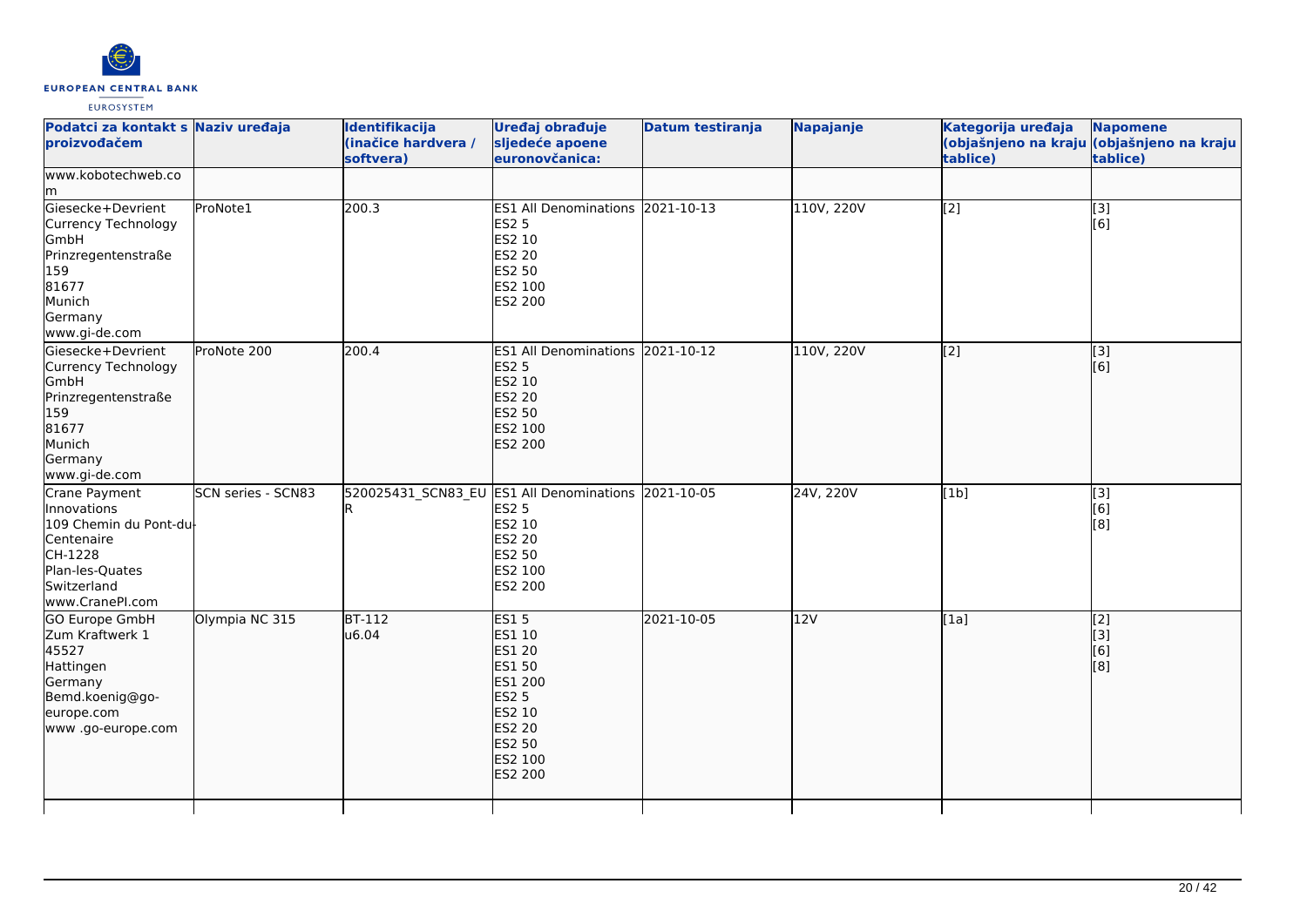

| Podatci za kontakt s Naziv uređaja<br>proizvođačem                                                                              |                 | Identifikacija<br>(inačice hardvera /<br>softvera) | Uređaj obrađuje<br>sljedeće apoene<br>euronovčanica:                                                                     | <b>Datum testiranja</b> | Napajanje         | Kategorija uređaja<br>tablice) | <b>Napomene</b><br>(objašnjeno na kraju <mark>(objašnjeno na kraju</mark>  <br>tablice) |
|---------------------------------------------------------------------------------------------------------------------------------|-----------------|----------------------------------------------------|--------------------------------------------------------------------------------------------------------------------------|-------------------------|-------------------|--------------------------------|-----------------------------------------------------------------------------------------|
| <b>GO Europe GmbH</b><br>Zum Kraftwerk 1<br>45527<br>Hattingen<br>Germany<br>Bemd.koenig@go-<br>europe.com<br>www.go-europe.com | Olympia NC 325  | $BT-112$<br>u6.04                                  | ES15<br>ES1 10<br>ES1 20<br>ES1 50<br>ES1 200<br><b>ES2 5</b><br>ES2 10<br><b>ES2 20</b><br>ES2 50<br>ES2 100<br>ES2 200 | 2021-10-05              | other: 12V        | $\overline{[1a]}$              | $\overline{[2]}$<br>[3]<br>[6]                                                          |
| GO Europe GmbH<br>Zum Kraftwerk 1<br>45527<br>Hattingen<br>Germany<br>Bemd.koenig@go-<br>europe.com<br>www.go-europe.com        | Olympia NC 335  | <b>BT-112</b><br>u6-07                             | <b>ES15</b><br>ES1 10<br>ES1 20<br>ES1 50<br>ES1 200<br><b>ES2 5</b><br>ES2 10<br>ES2 20<br>ES2 50<br>ES2 100<br>ES2 200 | 2021-10-05              | other: 12V        | [1a]                           | $\vert$ [2]<br>$\overline{[}3\overline{]}$<br>[6]                                       |
| Safescan B.V.<br>Heliumstraat 14<br>2718 SL<br>Zoetermeer<br>Holland<br>info@safescan.com<br>www.safescan.com                   | Safescan 185-S  | S32-81                                             | ES1 All Denominations 2021-09-30<br><b>ES2 5</b><br>ES2 10<br>ES2 20<br>ES2 50<br>ES2 100<br>ES2 200                     |                         | 110V 220V         | [1a]                           | $\overline{[}3]$<br>[6]                                                                 |
| <b>BellCon Aps</b><br>Messingvei 64A<br>8940<br>Randers SV<br>Denmark<br>www.bellcon.com                                        | SuperVision mc2 | FW 01.22, DM 01.36                                 | ES1 All Denominations 2021-09-29<br><b>ES2 5</b><br>ES2 10<br><b>ES2 20</b><br>ES2 50<br>ES2 100<br>ES2 200              |                         | Mains, 110V, 230V | [1a]                           | [[3]<br>[6]                                                                             |
|                                                                                                                                 |                 |                                                    |                                                                                                                          |                         |                   |                                |                                                                                         |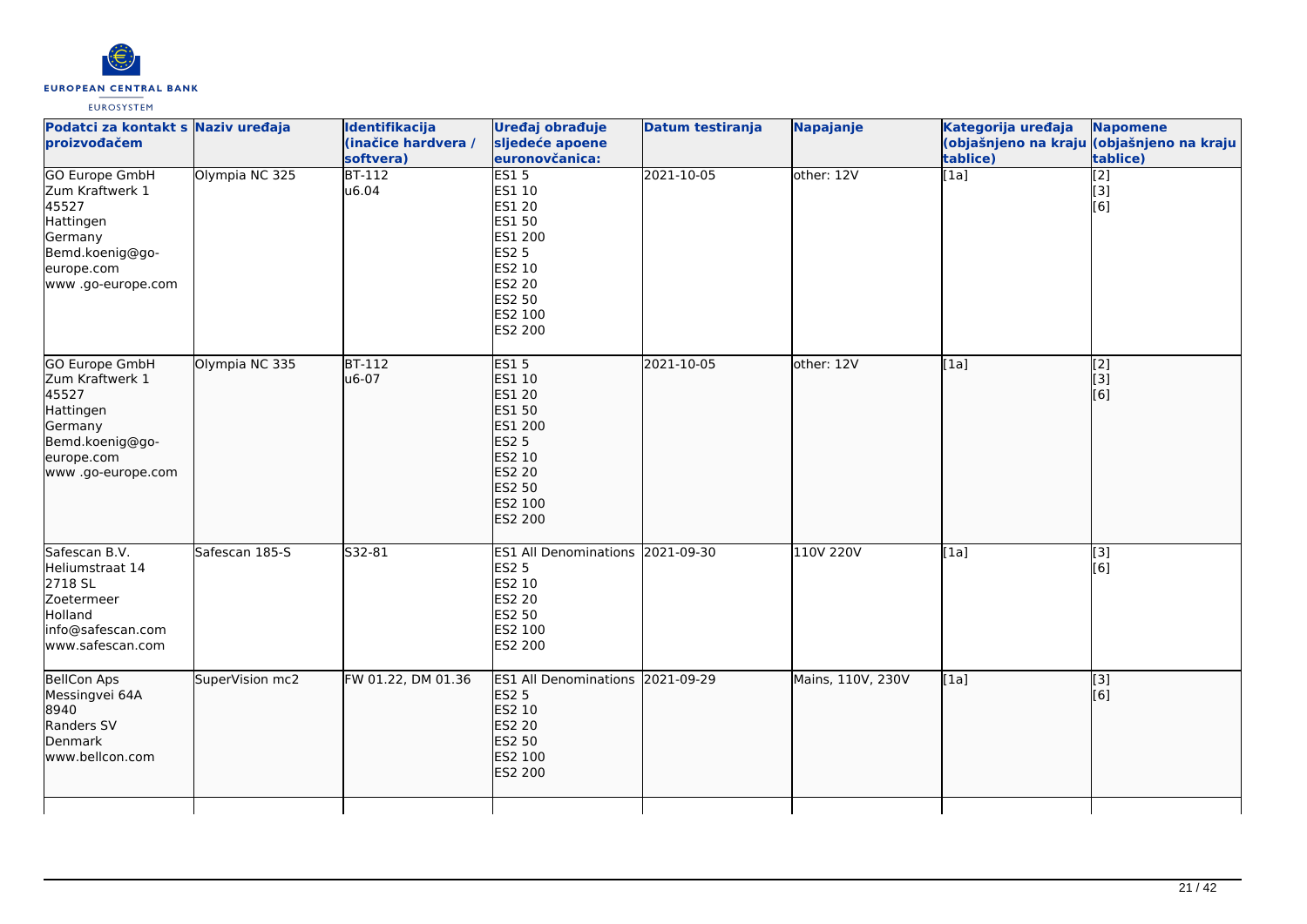

| Podatci za kontakt s Naziv uređaja<br><b>proizvođačem</b>                                                                                                           |                 | Identifikacija<br>(inačice hardvera /<br>softvera) | Uređaj obrađuje<br>sljedeće apoene<br>euronovčanica:                                                        | Datum testiranja | Napajanje         | Kategorija uređaja<br>tablice) | <b>Napomene</b><br>(objašnjeno na kraju (objašnjeno na kraju<br>tablice) |
|---------------------------------------------------------------------------------------------------------------------------------------------------------------------|-----------------|----------------------------------------------------|-------------------------------------------------------------------------------------------------------------|------------------|-------------------|--------------------------------|--------------------------------------------------------------------------|
| <b>BellCon Aps</b><br>Messingvei 64A<br>8940<br>Randers SV<br>Denmark<br>www.bellcon.com                                                                            | Evision 5       | $\overline{CO2}$                                   | ES1 All Denominations 2021-09-29<br><b>ES2 5</b><br>ES2 10<br>ES2 20<br>ES2 50<br>ES2 100<br>ES2 200        |                  | Mains, 230V       | $\overline{[1a]}$              | $\overline{[3]}$<br>[6]                                                  |
| <b>BellCon Aps</b><br>Messingvei 64A<br>8940<br>Randers SV<br>lDenmark<br>lwww.bellcon.com                                                                          | BellCount V2510 | C20 (EUR: V2.004a)                                 | ES1 All Denominations 2021-09-28<br><b>ES2 5</b><br>ES2 10<br>ES2 20<br><b>ES2 50</b><br>ES2 100<br>ES2 200 |                  | Mains, 110V, 220V | $\overline{[2]}$               | $\overline{[3]}$<br>[6]                                                  |
| Hilton Europe S.L.<br>Principe de Vergara<br>5-bajo dcha.<br>28001<br>Madrid<br>Spain<br>www.hiltoneurope.com                                                       | b330            | CO <sub>2</sub>                                    | ES1 All Denominations 2021-09-28<br><b>ES2 5</b><br>ES2 10<br>ES2 20<br>ES2 50<br>ES2 100<br>ES2 200        |                  | Mains, 220V       | [1a]                           | [3]                                                                      |
| SOUTH Automation<br>International GmbH<br>Waldeckerstr. 6<br>64546<br>Walldorf-Mörfelden<br>Germany<br>mjb@southautomation.<br>lnet<br>www.southautomation.<br>lnet | <b>TN10</b>     | <b>EUR SW: EUR.03.03</b>                           | ES1 All Denominations 2021-09-27<br><b>ES2 5</b><br>ES2 10<br><b>ES2 20</b><br>ES2 50<br>ES2 100<br>ES2 200 |                  | Mains: 110V, 220V | $\overline{[2]}$               | $\overline{[}3]$<br>[6]                                                  |
| Detectalia Europe<br>S.L.U.<br>C/Catalunya 25B<br>Poligono Industrial El<br>Pastoret<br>3640                                                                        | D7X             | CO <sub>2</sub>                                    | ES1 All Denominations 2021-09-24<br><b>ES2 5</b><br>ES2 10<br>ES2 20<br>ES2 50<br>ES2 100                   |                  | Mains, 220V       | [1a]                           | $\overline{[3]}$                                                         |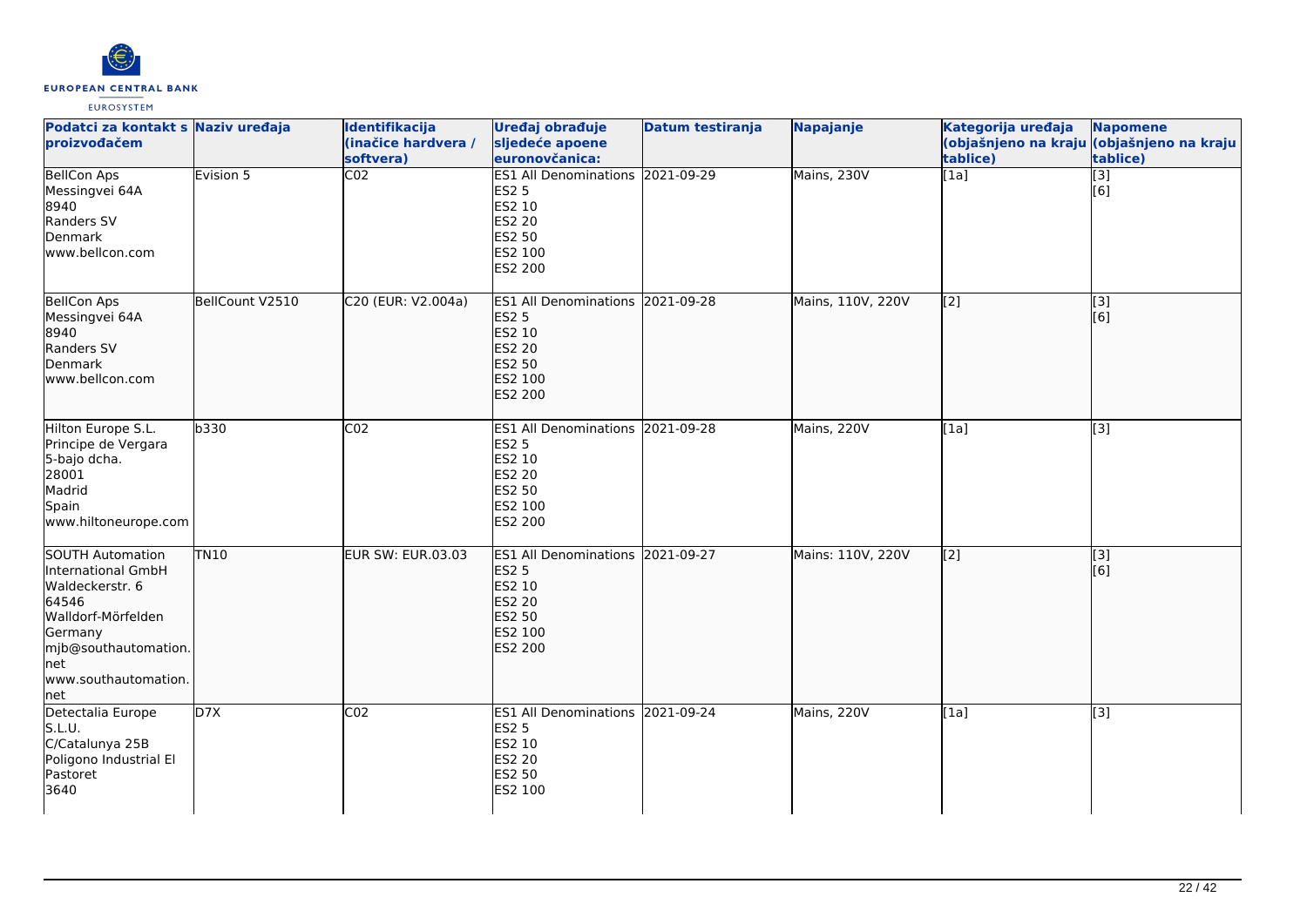

| Podatci za kontakt s Naziv uređaja<br>proizvođačem                                                                                                |                  | Identifikacija<br>(inačice hardvera /<br>softvera) | Uređaj obrađuje<br>sljedeće apoene<br>euronovčanica:                                                                  | <b>Datum testiranja</b> | Napajanje     | Kategorija uređaja<br>tablice) | <b>Napomene</b><br>(objašnjeno na kraju (objašnjeno na kraju<br>tablice) |
|---------------------------------------------------------------------------------------------------------------------------------------------------|------------------|----------------------------------------------------|-----------------------------------------------------------------------------------------------------------------------|-------------------------|---------------|--------------------------------|--------------------------------------------------------------------------|
| Monóvar (Alicante)<br>Spain<br>www.detectalia.com                                                                                                 |                  |                                                    | <b>ES2 200</b>                                                                                                        |                         |               |                                |                                                                          |
| Strongpoint AB<br>Torshamnsgatan 5<br>16440<br>Kista<br>Sweden<br>dario.costamagna@str<br>ongpoint.com<br>www.strongpoint.com                     | Note Cassette SV | (01.08.21)                                         | ES1 All Denominations 2021-09-23<br><b>ES2 5</b><br>ES2 10<br>ES2 20<br><b>ES2 50</b><br>ES2 100<br>ES2 200           |                         | Other: 12-24V | [1b]                           | $\overline{[3]}$<br>[6]                                                  |
| Strongpoint AB<br>Torshamnsgatan 5<br>16440<br>Kista<br>Sweden<br>dario.costamagna@str<br>ongpoint.com<br>www.strongpoint.com                     | Note Cassette SV | 11(01.09.21)                                       | ES1 All Denominations 2021-09-23<br><b>ES2 5</b><br>ES2 10<br><b>ES2 20</b><br>ES2 50<br>ES2 100<br>ES2 200           |                         | Other: 12-24V | [1b]                           | $\overline{[}3]$<br>[6]                                                  |
| Strongpoint AB<br>Torshamnsgatan 5<br>16440<br>Kista<br>Sweden<br>dario.costamagna@str<br>ongpoint.com<br>www.strongpoint.com                     | Note Cassette HV | <b>EUR</b><br>7(01.09.21)                          | ES1 All Denominations 2021-09-23<br><b>ES2 5</b><br>ES2 10<br><b>ES2 20</b><br>ES2 50<br>ES2 100<br><b>ES2 200</b>    |                         | Other: 12-24V | [1b]                           | $\overline{[}3]$<br>[6]                                                  |
| <b>GRG Banking</b><br>Equipment Co Ltd<br>9 Kelin Road Science<br>City<br>510663<br>Guangzhou, District<br>Luogang<br>China<br>www.grgbanking.com | <b>BA-08</b>     | M520040030                                         | <b>ES1 All Denominations</b><br><b>ES2 5</b><br>ES2 10<br><b>ES2 20</b><br><b>ES2 50</b><br>ES2 100<br><b>ES2 200</b> | 2021-09-23              | 12 V          | [1a]                           | [3]<br>[6]                                                               |
| Cima S.p.A.<br>Via di Mezzo 2/4<br>41037<br>Mirandola (MO)                                                                                        | <b>BV1000</b>    | <b>BV1000</b><br>B1-EUR-105001                     | ES1 All Denominations 2021-09-14<br><b>ES2 5</b><br>ES2 10<br><b>ES2 20</b>                                           |                         | Mains         | [1b]                           | [3]<br>[6]                                                               |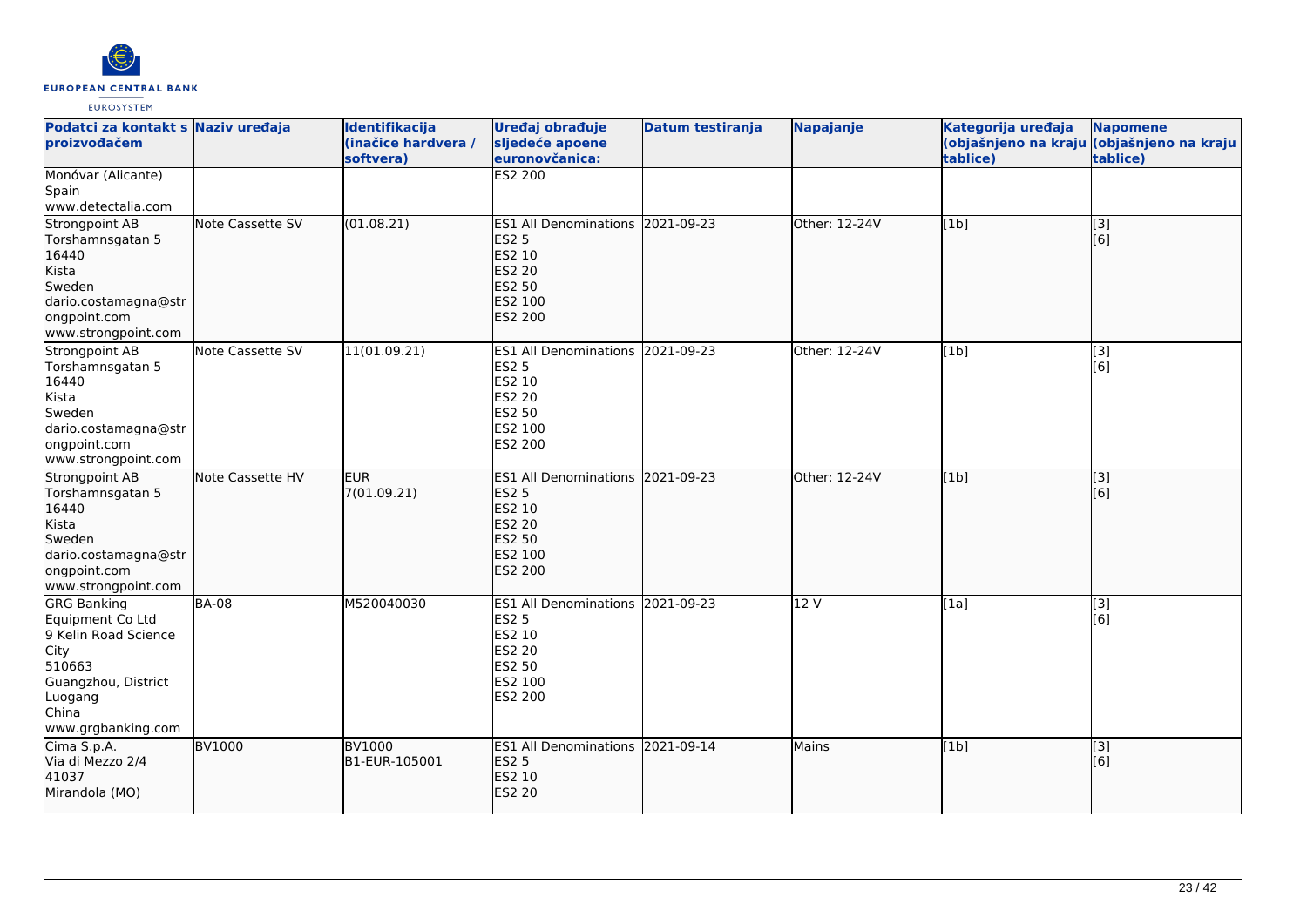

| Podatci za kontakt s Naziv uređaja<br>proizvođačem                                                                                                                                                                         |                | Identifikacija<br>(inačice hardvera /<br>softvera) | Uređaj obrađuje<br>sljedeće apoene<br>euronovčanica:                                                                      | <b>Datum testiranja</b> | Napajanje | Kategorija uređaja<br>tablice) | <b>Napomene</b><br>(objašnjeno na kraju <mark>(objašnjeno na kraju </mark><br>tablice) |
|----------------------------------------------------------------------------------------------------------------------------------------------------------------------------------------------------------------------------|----------------|----------------------------------------------------|---------------------------------------------------------------------------------------------------------------------------|-------------------------|-----------|--------------------------------|----------------------------------------------------------------------------------------|
| <b>Italy</b><br>info@cimaspa.it<br>www.cimaspa.it                                                                                                                                                                          |                |                                                    | <b>ES2 50</b><br>ES2 100<br><b>ES2 200</b>                                                                                |                         |           |                                |                                                                                        |
| Cima S.p.A.<br>Via di Mezzo 2/4<br>41037<br>Mirandola (MO)<br>Italy<br>info@cimaspa.it<br>www.cimaspa.it                                                                                                                   | <b>SDM-50</b>  | <b>BV1000L</b><br>B1-EUR-106001                    | ES1 All Denominations 2021-09-14<br><b>ES2 5</b><br>ES2 10<br>ES2 20<br><b>ES2 50</b><br>ES2 100<br>ES2 200               |                         | Mains     | [1a]                           | [3]<br>[6]                                                                             |
| Cima S.p.A.<br>Via di Mezzo 2/4<br>41037<br>Mirandola (MO)<br>Italy<br>info@cimaspa.it<br>www.cimaspa.it                                                                                                                   | <b>SDM-10</b>  | <b>BV1000L</b><br>B1-EUR-106001                    | ES1 All Denominations 2021-09-14<br><b>ES2 5</b><br><b>ES2 10</b><br><b>ES2 20</b><br>ES2 50<br>ES2 100<br><b>ES2 200</b> |                         | Mains     | [1a]                           | [3]<br>[6]                                                                             |
| Cima S.p.A.<br>Via di Mezzo 2/4<br>41037<br>Mirandola (MO)<br><b>Italy</b><br>info@cimaspa.it<br>www.cimaspa.it                                                                                                            | <b>BV1000</b>  | <b>BV1000</b><br>B1-EUR-106001                     | <b>ES1 All Denominations</b><br>ES2 5<br>ES2 10<br><b>ES2 20</b><br>ES2 50<br>ES2 100<br>ES2 200                          | 2021-09-14              | Mains     | [1b]                           | [3]<br>[6]                                                                             |
| <b>SHENZEN POLYFIT</b><br>TECHNOLOGY Co.Ltd.<br>6/F, Blk Hengtemei,<br>No. 3 Ganli Road,<br>Longgang District<br>518112<br>Shenzhen<br>China<br>info@futuremoneydete<br>ctor.com<br>http://www.futuremone<br>ydetector.com | <b>FMD-520</b> | <b>Banknote Detector</b><br>U15 108                | ES1 All Denominations 2021-09-06<br><b>ES2 5</b><br>ES2 10<br><b>ES2 20</b><br><b>ES2 50</b><br>ES2 100<br>ES2 200        |                         | 100V-240V | [1a]                           | $\sqrt{3}$<br>[6]                                                                      |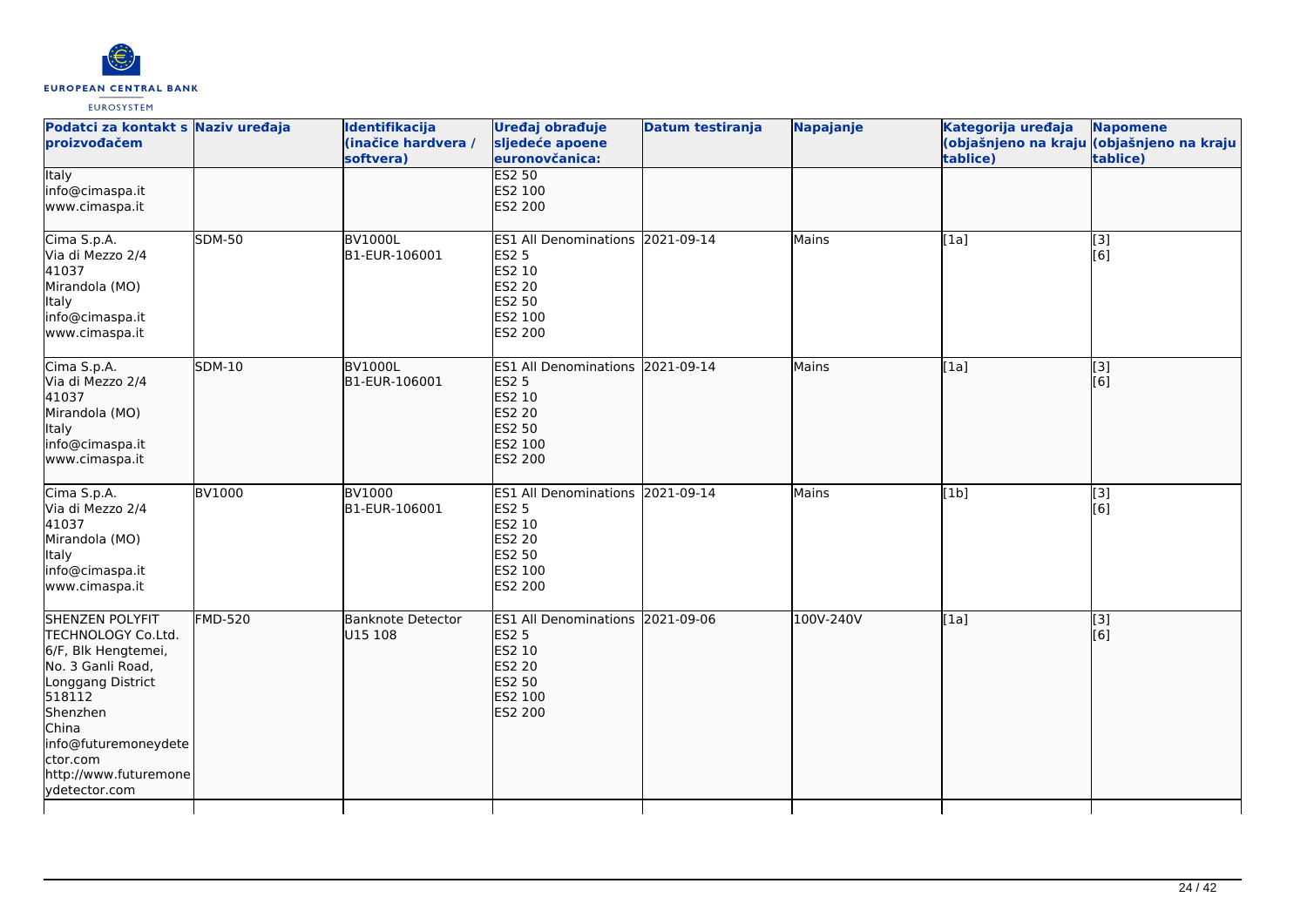

| Podatci za kontakt s Naziv uređaja<br>proizvođačem                                                                                                                                |                 | Identifikacija<br>(inačice hardvera /<br>softvera) | Uređaj obrađuje<br>sljedeće apoene<br>euronovčanica:                                                                      | <b>Datum testiranja</b> | <b>Napajanje</b>  | Kategorija uređaja<br>tablice) | <b>Napomene</b><br>(objašnjeno na kraju (objašnjeno na kraju<br>tablice) |
|-----------------------------------------------------------------------------------------------------------------------------------------------------------------------------------|-----------------|----------------------------------------------------|---------------------------------------------------------------------------------------------------------------------------|-------------------------|-------------------|--------------------------------|--------------------------------------------------------------------------|
| Francopost srl<br>Via Prina 15<br>20154<br>Milano<br>Italy<br>www.francopost.it                                                                                                   | Flash           | <b>FMD-520</b><br>U15 108                          | ES1 All Denominations 2021-09-06<br><b>ES2 5</b><br>ES2 10<br><b>ES2 20</b><br><b>ES2 50</b><br>ES2 100<br>ES2 200        |                         | 100V-240V         | [1a]                           | $\overline{[3]}$<br>[6]                                                  |
| Shenzhen Double<br>Power Electronics Co.,<br> Ltd<br>Rm 1281, 12/F,<br>Yunsong Building<br>Tairan 8rh Road<br>District Shenzen<br>Chegongmiao Futian<br>China<br>www.szdpower.com | DP-2258         | Software type?C22                                  | ES1 All Denominations 2021-09-02<br><b>ES2 5</b><br>ES2 10<br><b>ES2 20</b><br><b>ES2 50</b><br>ES2 100<br>ES2 200        |                         | 12V Adapter       | [1a]                           | [3]<br>[6]                                                               |
| CCE - Cash Concepts<br>Europe GmbH<br>Kemtener Strasse 99<br>88131<br>Lindau<br>Germany<br>www.cce.gmbh                                                                           | <b>CCE 6000</b> | Software type: C21-1                               | ES1 All Denominations 2021-09-02<br><b>ES2 5</b><br>ES2 10<br><b>ES2 20</b><br><b>ES2 50</b><br>ES2 100<br><b>ES2 200</b> |                         | Other: 100-240V   | [2]                            | [3]<br>[6]                                                               |
| Shenzhen Double<br>Power Electronics Co.,<br>Ltd<br>Rm 1281, 12/F,<br>Yunsong Building<br>Tairan 8rh Road<br>District Shenzen<br>Chegongmiao Futian<br>China<br>www.szdpower.com  | DP-2318         | Software type: C02                                 | <b>ES1 All Denominations</b><br><b>ES2 5</b><br>ES2 10<br><b>ES2 20</b><br><b>ES2 50</b><br>ES2 100<br><b>ES2 200</b>     | 2021-09-02              | other:12V Adapter | [1a]                           | [3]<br>[6]                                                               |
| Shenzhen Double<br>Power Electronics Co.,<br>Ltd<br>Rm 1281, 12/F,                                                                                                                | DP-7300Plus     | $C21-1$                                            | ES1 All Denominations 2021-08-31<br><b>ES2 5</b><br>ES2 10<br><b>ES2 20</b>                                               |                         | Other: 100-240V   | [2]                            | [3]<br>[6]                                                               |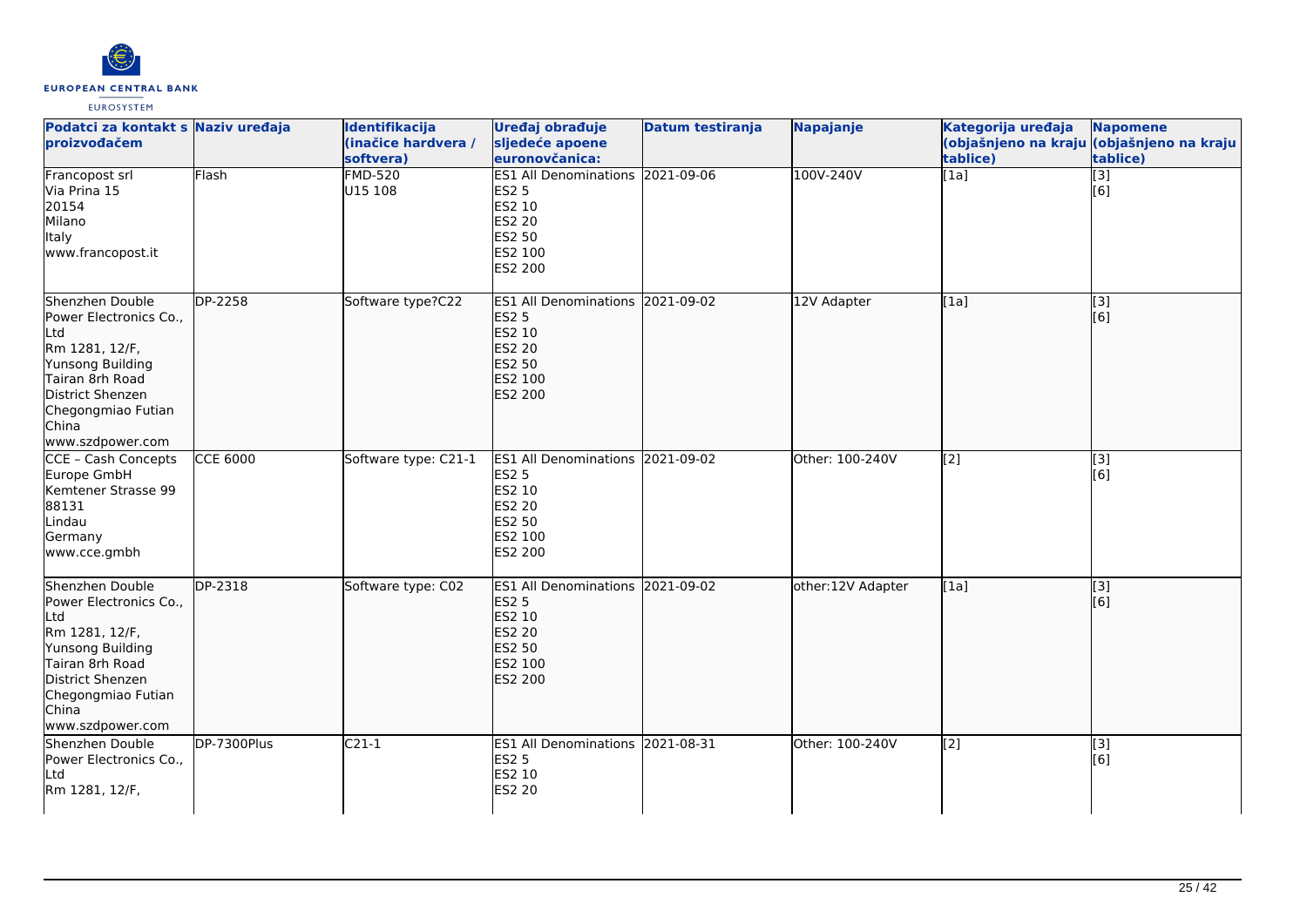

|                       | Identifikacija<br>(inačice hardvera /<br>softvera)                                    |                   |                                                                                                                                                                                                                                                                                                                                                                                                                                                                                                                |                                                                                                | Kategorija uređaja<br>tablice)  | <b>Napomene</b><br>(objašnjeno na kraju (objašnjeno na kraju<br>tablice) |
|-----------------------|---------------------------------------------------------------------------------------|-------------------|----------------------------------------------------------------------------------------------------------------------------------------------------------------------------------------------------------------------------------------------------------------------------------------------------------------------------------------------------------------------------------------------------------------------------------------------------------------------------------------------------------------|------------------------------------------------------------------------------------------------|---------------------------------|--------------------------------------------------------------------------|
|                       |                                                                                       |                   |                                                                                                                                                                                                                                                                                                                                                                                                                                                                                                                |                                                                                                |                                 |                                                                          |
|                       | C12                                                                                   |                   |                                                                                                                                                                                                                                                                                                                                                                                                                                                                                                                | 12V Adapter                                                                                    | [[1a]                           | [[6]<br>[[4a]                                                            |
|                       |                                                                                       |                   |                                                                                                                                                                                                                                                                                                                                                                                                                                                                                                                | Other: 12V Adapter                                                                             | [1a]                            | [3]<br>$\overline{[}6\overline{)}$                                       |
|                       | C <sub>01</sub>                                                                       |                   |                                                                                                                                                                                                                                                                                                                                                                                                                                                                                                                |                                                                                                | [1a]                            | $\overline{[3]}$<br>[[6]                                                 |
| <b>UBA Pro Series</b> | <b>UBA-500</b><br>V1.49-38                                                            |                   |                                                                                                                                                                                                                                                                                                                                                                                                                                                                                                                | 12/24V                                                                                         | [1b]                            | $\overline{[}3]$<br>[6]<br>[8]                                           |
|                       | Podatci za kontakt s Naziv uređaja<br><b>DP-2268</b><br>$CCE$ 10<br>CCE <sub>20</sub> | $\overline{C}$ 01 | Uređaj obrađuje<br>sljedeće apoene<br>euronovčanica:<br><b>ES2 50</b><br>ES2 100<br>ES2 200<br><b>ES1 All Denominations</b><br><b>ES2 5</b><br>ES2 10<br><b>ES2 20</b><br>ES2 50<br>ES2 100<br><b>ES2 200</b><br><b>ES1 All Denominations</b><br><b>ES2 5</b><br>ES2 10<br><b>ES2 20</b><br>ES2 50<br>ES2 100<br>ES2 200<br><b>ES2 5</b><br>ES2 10<br><b>ES2 20</b><br>ES2 50<br>ES2 100<br><b>ES2 200</b><br><b>ES1 All Denominations</b><br><b>ES2 5</b><br>ES2 10<br>ES2 20<br>ES2 50<br>ES2 100<br>ES2 200 | Datum testiranja<br>2021-08-31<br>2021-08-27<br>ES1 All Denominations 2021-08-27<br>2021-08-20 | Napajanje<br>Other: 12V Adapter |                                                                          |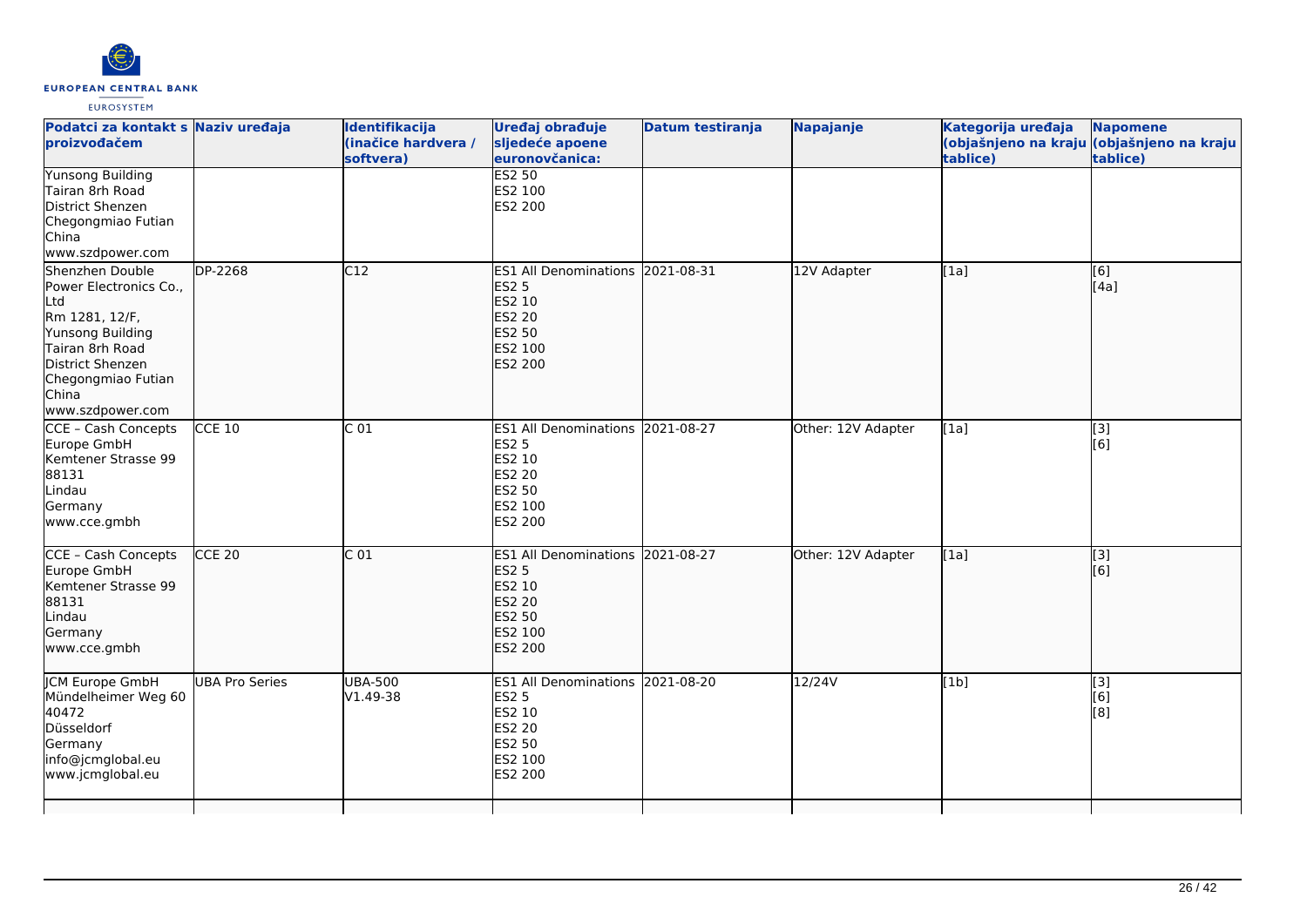

| Podatci za kontakt s Naziv uređaja<br>proizvođačem                                                                       |                          | Identifikacija<br>(inačice hardvera /<br>softvera) | Uređaj obrađuje<br>sljedeće apoene<br>euronovčanica:                                                                      | <b>Datum testiranja</b> | Napajanje | Kategorija uređaja<br>tablice) | <b>Napomene</b><br>(objašnjeno na kraju (objašnjeno na kraju<br>tablice) |
|--------------------------------------------------------------------------------------------------------------------------|--------------------------|----------------------------------------------------|---------------------------------------------------------------------------------------------------------------------------|-------------------------|-----------|--------------------------------|--------------------------------------------------------------------------|
| <b>JCM Europe GmbH</b><br>Mündelheimer Weg 60<br>40472<br>Düsseldorf<br>Germany<br>info@jcmglobal.eu<br>www.jcmglobal.eu | <b>UBA-10</b>            | <b>UBA-10</b><br>V3.04-52                          | ES1 All Denominations 2021-08-20<br><b>ES2 5</b><br>ES2 10<br><b>ES2 20</b><br>ES2 50<br>ES2 100<br>ES2 200               |                         | 12V       | $\overline{[1b]}$              | $\overline{[}3]$<br>[6]                                                  |
| <b>JCM Europe GmbH</b><br>Mündelheimer Weg 60<br>40472<br>Düsseldorf<br>Germany<br>info@jcmglobal.eu<br>www.jcmglobal.eu | UBA-10-RC                | <b>UBA-10</b><br>V2.01-23                          | ES1 All Denominations 2021-08-20<br><b>ES2 5</b><br>ES2 10<br>ES2 20<br><b>ES2 50</b><br>ES2 100<br>ES2 200               |                         | 24V       | [1b]                           | $\begin{bmatrix} 3 \\ 6 \end{bmatrix}$<br>$\overline{[}8\overline{]}$    |
| <b>ICM Europe GmbH</b><br>Mündelheimer Weg 60<br>40472<br>Düsseldorf<br>Germany<br>info@jcmglobal.eu<br>www.jcmglobal.eu | iVizion-100              | iVIZION-100<br>V2.98-44                            | ES1 All Denominations 2021-08-19<br><b>ES2 5</b><br>ES2 10<br>ES2 20<br>ES2 50<br>ES2 100<br><b>ES2 200</b>               |                         | 12V/24V   | [1b]                           | $\begin{bmatrix} 3 \\ 6 \end{bmatrix}$<br>[8]                            |
| <b>JCM Europe GmbH</b><br>Mündelheimer Weg 60<br>40472<br>Düsseldorf<br>Germany<br>info@jcmglobal.eu<br>www.jcmglobal.eu | <b>UBA-Pro RC Series</b> | UBA-500-SH2-RT<br>V1.49-38                         | ES1 All Denominations 2021-08-19<br><b>ES2 5</b><br>ES2 10<br><b>ES2 20</b><br>ES2 50<br>ES2 100<br>ES2 200               |                         | 24V       | [1b]                           | [3]<br>[6]<br>[8]                                                        |
| <b>JCM Europe GmbH</b><br>Mündelheimer Weg 60<br>40472<br>Düsseldorf<br>Germany<br>info@jcmglobal.eu<br>www.jcmglobal.eu | TBV-100 Series           | <b>TBV-100-FSH</b><br>V1.28-93                     | ES1 All Denominations 2021-08-19<br><b>ES2 5</b><br>ES2 10<br><b>ES2 20</b><br><b>ES2 50</b><br>ES2 100<br><b>ES2 200</b> |                         | 24V       | $\overline{[2]}$               | [3]<br>[6]<br>[8]                                                        |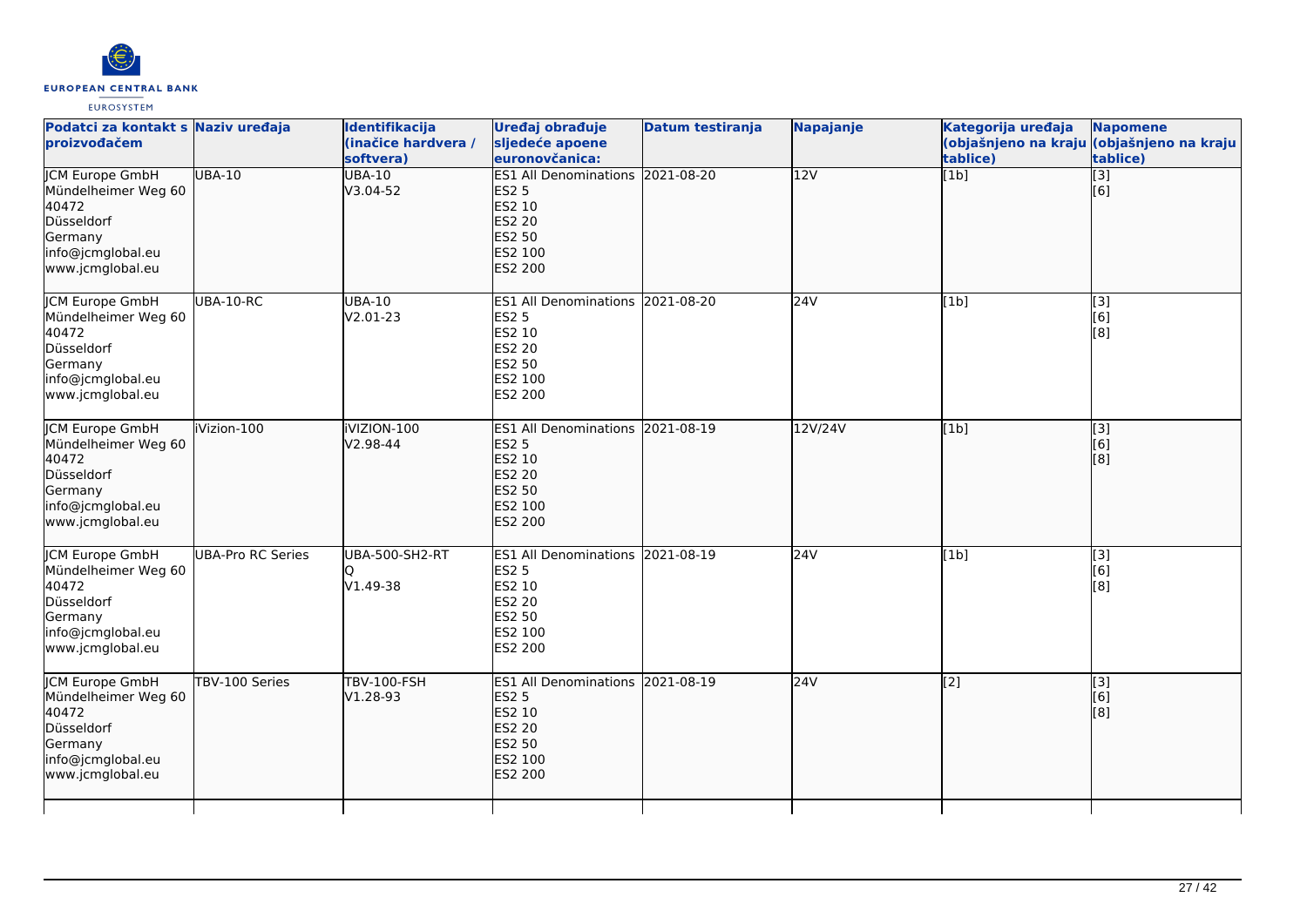

| Podatci za kontakt s Naziv uređaja<br>proizvođačem                                                                                   |                        | Identifikacija<br>(inačice hardvera /<br>softvera) | Uređaj obrađuje<br>sljedeće apoene<br>euronovčanica:                                                                                      | Datum testiranja | <b>Napajanje</b> | Kategorija uređaja<br>tablice) | <b>Napomene</b><br>(objašnjeno na kraju (objašnjeno na kraju<br>tablice) |
|--------------------------------------------------------------------------------------------------------------------------------------|------------------------|----------------------------------------------------|-------------------------------------------------------------------------------------------------------------------------------------------|------------------|------------------|--------------------------------|--------------------------------------------------------------------------|
| <b>JCM Europe GmbH</b><br>Mündelheimer Weg 60<br>40472<br>Düsseldorf<br>Germany<br>info@jcmglobal.eu<br>www.jcmglobal.eu             | <b>iPRO-100 Series</b> | V3.06-38                                           | ES1 All Denominations 2021-08-18<br><b>ES2 5</b><br>ES2 10<br><b>ES2 20</b><br>ES2 50<br>ES2 100<br>ES2 200                               |                  | 12V              | [1b]                           | $\overline{[}3]$<br>[6]<br>[8]                                           |
| Cashtester/Amwit<br>Security B.V.<br>De Corridor 9<br>3621 ZA<br>Breukelen<br>Netherlands<br>mw@cashtester.com<br>www.cashtester.com | <b>CT 432 SD</b>       | CO <sub>2</sub>                                    | ES1 All Denominations 2021-08-18<br><b>ES2 5</b><br>ES2 10<br><b>ES2 20</b><br><b>ES2 50</b><br>ES2 100<br>ES2 200                        |                  | 12V              | [1a]                           | $\overline{[3]}$<br>[6]                                                  |
| Cashtester/Amwit<br>Security B.V.<br>De Corridor 9<br>3621 ZA<br>Breukelen<br>Netherlands<br>mw@cashtester.com<br>www.cashtester.com | <b>CT 433 SD</b>       | CO <sub>2</sub>                                    | <b>ES1 All Denominations</b><br><b>ES2 5</b><br>ES2 10<br><b>ES2 20</b><br>ES2 50<br>ES2 100<br>ES2 200                                   | 2021-08-18       | 12V              | [1a]                           | $\overline{[3]}$<br>[6]                                                  |
| JCM Europe GmbH<br>Mündelheimer Weg 60<br>40472<br>Düsseldorf<br>Germany<br>info@jcmglobal.eu<br>www.jcmglobal.eu                    | <b>DBV-500</b>         | <b>DBV-50x</b><br>V1.54-38                         | <b>ES15</b><br>ES1 10<br><b>ES1 20</b><br><b>ES1 50</b><br><b>ES2 5</b><br>ES2 10<br><b>ES2 20</b><br><b>ES2 50</b><br>ES2 100<br>ES2 200 | 2021-08-18       | 12V/24V          | [1b]                           | [2]<br>[3]<br>[6]<br>[8]                                                 |
| <b>CM Europe GmbH</b><br>Mündelheimer Weg 60<br>40472<br>Düsseldorf<br>Germany                                                       | iPRO-SH2-RC            | iPRO-100<br>V3.08-38                               | ES1 All Denominations 2021-08-18<br><b>ES2 5</b><br>ES2 10<br><b>ES2 20</b><br><b>ES2 50</b>                                              |                  | 24V              | [1b]                           | [3]<br>[6]<br>[8]                                                        |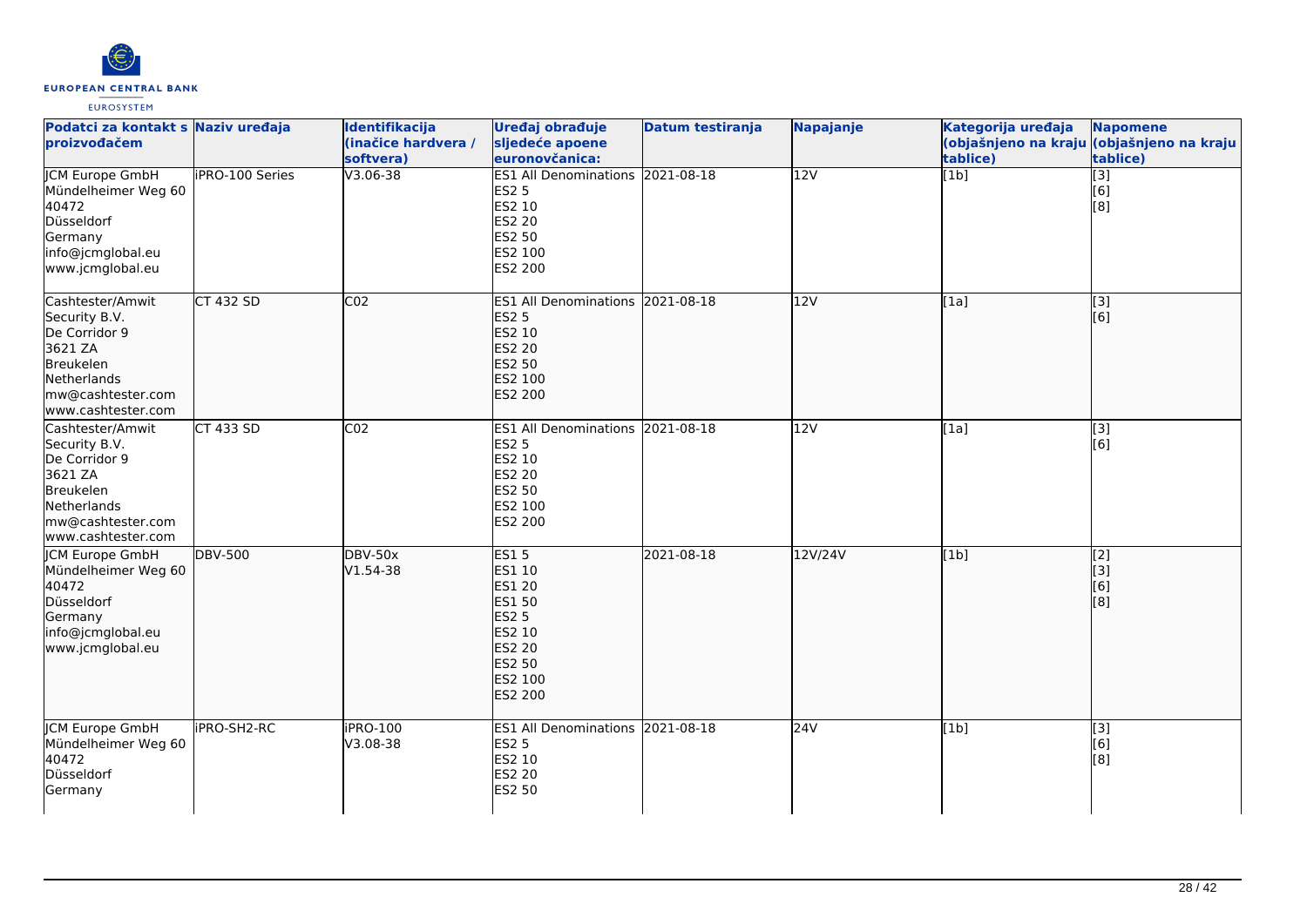

| Podatci za kontakt s Naziv uređaja<br>proizvođačem                                                                            |                | Identifikacija<br>(inačice hardvera /<br>softvera) | Uređaj obrađuje<br>sljedeće apoene<br>euronovčanica:                                                                                          | <b>Datum testiranja</b> | Napajanje   | Kategorija uređaja<br>tablice) | <b>Napomene</b><br>(objašnjeno na kraju (objašnjeno na kraju<br>tablice) |
|-------------------------------------------------------------------------------------------------------------------------------|----------------|----------------------------------------------------|-----------------------------------------------------------------------------------------------------------------------------------------------|-------------------------|-------------|--------------------------------|--------------------------------------------------------------------------|
| info@jcmglobal.eu<br>www.jcmglobal.eu                                                                                         |                |                                                    | <b>ES2 100</b><br>ES2 200                                                                                                                     |                         |             |                                |                                                                          |
| Giesecke+Devrient<br>Currency Technology<br>GmbH<br>Prinzregentenstraße<br>159<br>81677<br>Munich<br>Germany<br>www.gi-de.com | ProNote 300    | <b>EUR V1.010</b>                                  | ES1 All Denominations 2021-08-12<br><b>ES2 5</b><br>ES2 10<br><b>ES2 20</b><br>ES2 50<br>ES2 100<br><b>ES2 200</b>                            |                         | 110V, 220V  | $\overline{[2]}$               | $\begin{bmatrix} 3 \\ 6 \end{bmatrix}$                                   |
| GO Europe GmbH<br>Zum Kraftwerk 1<br>45527<br>Hattingen<br>Germany<br>Bemd.koenig@go-<br>europe.com<br>www .go-europe.com     | Olympia NC 355 | BJ-219<br>V11                                      | ES1 All Denominations 2021-08-06<br><b>ES2 5</b><br>ES2 10<br>ES2 20<br>ES2 50<br>ES2 100<br>ES2 200                                          |                         | DC12V       | [1a]                           | $[3]$<br>[6]                                                             |
| Arca Technologies srl<br>Via Statale 17<br>10012<br>Bollengo (TO)<br><b>Italy</b><br>www.arca.com                             | CS1one         | CS1 Ver 1.1<br>EUR_06_00                           | <b>ES15</b><br>ES1 10<br><b>ES1 20</b><br><b>ES1 50</b><br>ES1 200<br><b>ES2 5</b><br>ES2 10<br>ES2 20<br>ES2 50<br>ES2 100<br><b>ES2 200</b> | 2021-07-26              | 110V - 220V | [1a]                           | $\begin{bmatrix} 2 \\ 3 \end{bmatrix}$<br>[6]                            |
| Arca Technologies srl<br>Via Statale 17<br>10012<br>Bollengo (TO)<br>Italy<br>www.arca.com                                    | <b>CS1oneT</b> | CS1 Ver 1.1<br>EUR_06_00                           | <b>ES15</b><br>ES1 10<br>ES1 20<br>ES1 50<br>ES1 200<br><b>ES2 5</b><br>ES2 10<br>ES2 20                                                      | 2021-07-26              | 110V - 220V | [1a]                           | [3]<br>[6]                                                               |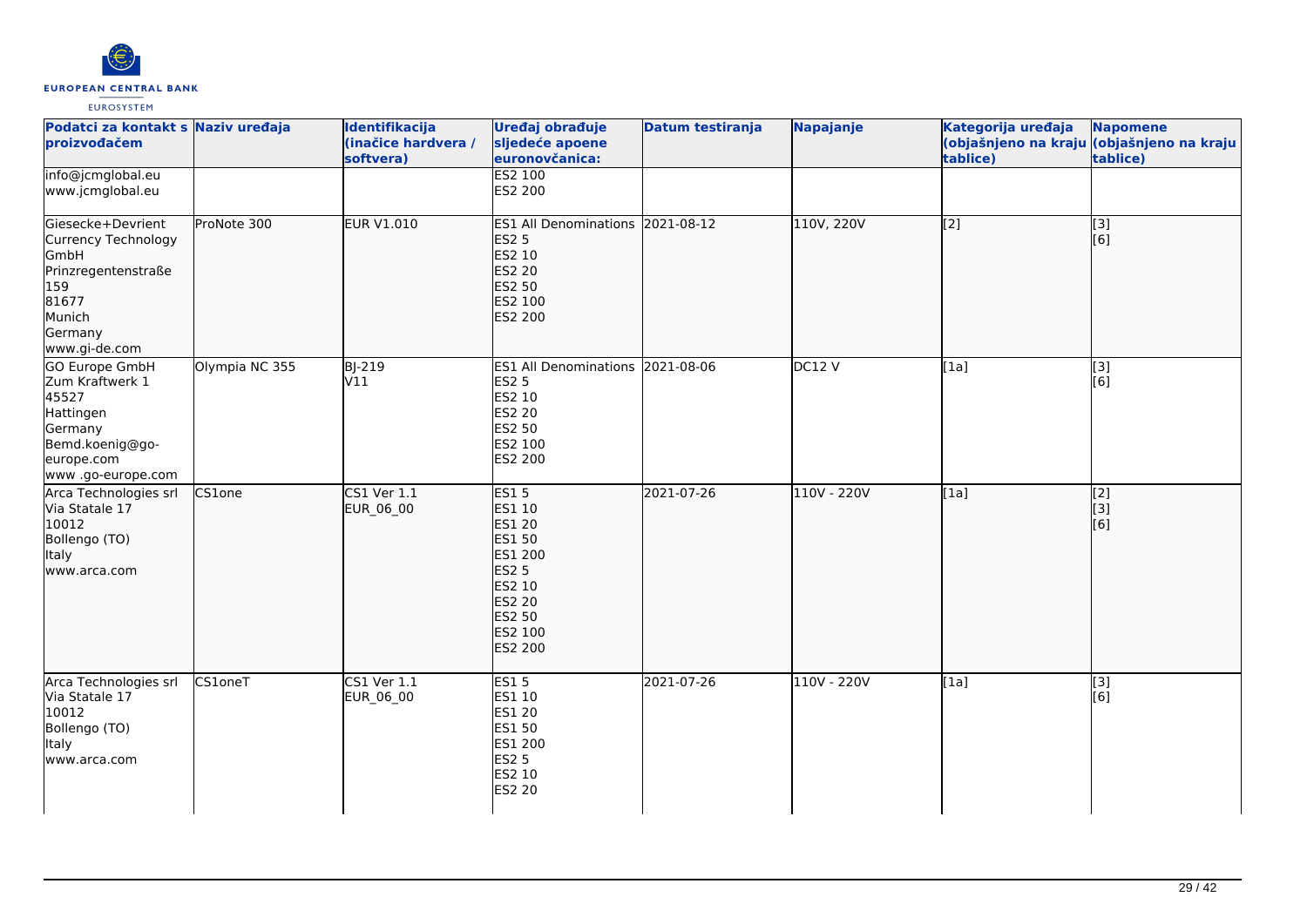

| Podatci za kontakt s Naziv uređaja<br>proizvođačem                                                                                                      |                           | Identifikacija<br>(inačice hardvera /<br>softvera) | Uređaj obrađuje<br>sljedeće apoene<br>euronovčanica:                                                                  | <b>Datum testiranja</b> | Napajanje                                            | Kategorija uređaja<br>tablice) | <b>Napomene</b><br>(objašnjeno na kraju (objašnjeno na kraju<br>tablice) |
|---------------------------------------------------------------------------------------------------------------------------------------------------------|---------------------------|----------------------------------------------------|-----------------------------------------------------------------------------------------------------------------------|-------------------------|------------------------------------------------------|--------------------------------|--------------------------------------------------------------------------|
|                                                                                                                                                         |                           |                                                    | <b>ES2 50</b><br>ES2 100<br>ES2 200                                                                                   |                         |                                                      |                                |                                                                          |
| Ratiotec GmbH & Co<br>kg<br>Max Keith Strasse 66<br>D-45136<br>Essen<br>Germany<br>www.ratio-tec.de                                                     | <b>Smart Protect</b>      | $C-03$                                             | <b>ES1 All Denominations</b><br><b>ES2 5</b><br>ES2 10<br><b>ES2 20</b><br>ES2 50<br>ES2 100<br><b>ES2 200</b>        | 2021-07-26              | 12V                                                  | [1a]                           | $\overline{[}3]$<br>[6]<br>[8]                                           |
| Ratiotec GmbH & Co<br>kG<br>Max Keith Strasse 66<br>D-45136<br>Essen<br>Germany<br>www.ratio-tec.de                                                     | <b>Smart Protect Plus</b> | 020                                                | ES1 All Denominations 2021-07-26<br><b>ES2 5</b><br>ES2 10<br><b>ES2 20</b><br>ES2 50<br>ES2 100<br>ES2 200           |                         | 12V                                                  | [1a]                           | [3]<br>[6]                                                               |
| Kisan Electronics Co<br>Ltd<br>273-1 Sungsoo-Dong<br>2GA 3 Dong<br>Sungdong-Gu 133, 831<br>Seoul<br>South Korea<br>yshin21@kisane.com<br>www.kisane.com | NEWTON mini               | Main: v1.3, Reco: v1.3                             | <b>ES1 All Denominations</b><br><b>ES2 5</b><br>ES2 10<br><b>ES2 20</b><br><b>ES2 50</b><br>ES2 100<br><b>ES2 200</b> | 2021-07-22              | 110-220V                                             | [2]                            | [3]<br>[6]                                                               |
| CI Tech Components<br>AG<br>Oberburgstrasse 10<br>3400<br>Burgdorf<br>Switzerland<br>info@citech.com<br>www.citech.com                                  | CI Note Line Recycle      | CI Note Line Recycle<br>13-EU-16                   | ES1 All Denominations 2021-07-21<br><b>ES2 5</b><br>ES2 10<br><b>ES2 20</b><br>ES2 50<br>ES2 100<br>ES2 200           |                         | other: 24V; 220 V with [1b]<br>external power supply |                                | $[3]$<br>[6]                                                             |
| Francopost srl<br>Via Prina 15<br>20154                                                                                                                 | 920                       | CIS20D5:ALC<br>02021000                            | <b>ES1 All Denominations</b><br><b>ES2 5</b><br>ES2 10                                                                | 2021-07-19              | 100V-240V                                            | [2]                            | [3]<br>[6]                                                               |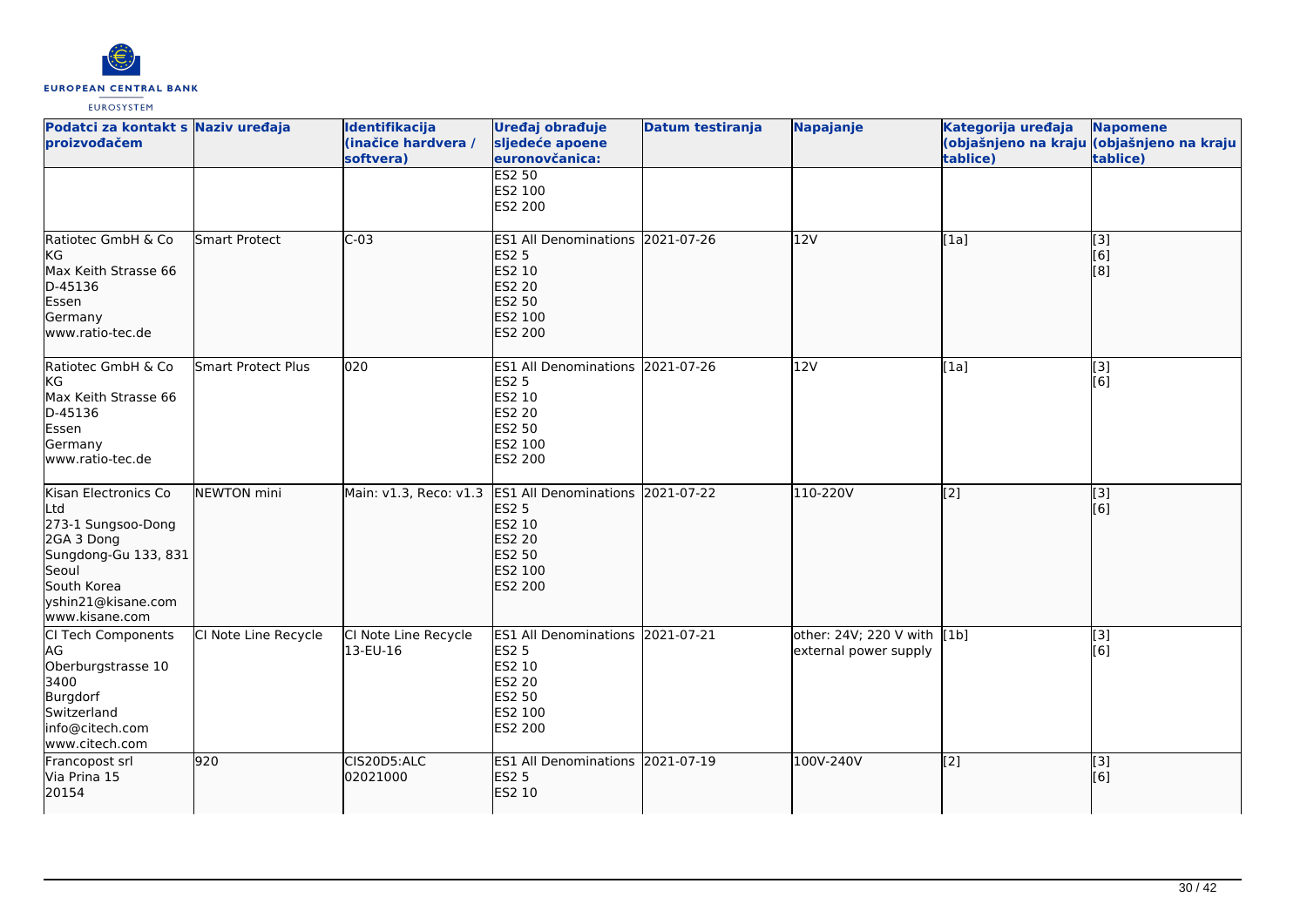

| Podatci za kontakt s Naziv uređaja<br>proizvođačem                                                                                                                                                                         |                | Identifikacija<br>(inačice hardvera /<br>softvera) | Uređaj obrađuje<br>sljedeće apoene<br>euronovčanica:                                                           | Datum testiranja | Napajanje | Kategorija uređaja<br>tablice) | <b>Napomene</b><br>(objašnjeno na kraju (objašnjeno na kraju<br>tablice) |
|----------------------------------------------------------------------------------------------------------------------------------------------------------------------------------------------------------------------------|----------------|----------------------------------------------------|----------------------------------------------------------------------------------------------------------------|------------------|-----------|--------------------------------|--------------------------------------------------------------------------|
| Milano<br>Italy<br>www.francopost.it                                                                                                                                                                                       |                |                                                    | <b>ES2 20</b><br>ES2 50<br>ES2 100<br><b>ES2 200</b>                                                           |                  |           |                                |                                                                          |
| <b>SHENZEN POLYFIT</b><br>TECHNOLOGY Co.Ltd.<br>6/F, Blk Hengtemei,<br>No. 3 Ganli Road,<br>Longgang District<br>518112<br>Shenzhen<br>China<br>info@futuremoneydete<br>ctor.com<br>http://www.futuremone<br>ydetector.com | FMD-920CIS     | CIS20D5:ALC<br>02021000                            | ES1 All Denominations 2021-07-19<br><b>ES2 5</b><br>ES2 10<br><b>ES2 20</b><br>ES2 50<br>ES2 100<br>ES2 200    |                  | 100-240V  | [2]                            | [3]<br>[6]                                                               |
| <b>GO Europe GmbH</b><br>Zum Kraftwerk 1<br>45527<br>Hattingen<br>Germany<br>Bemd.koenig@go-<br>europe.com<br>www.go-europe.com                                                                                            | Olympia NC 345 | <b>BJ-219</b><br>V11                               | <b>ES1 All Denominations</b><br><b>ES2 5</b><br>ES2 10<br><b>ES2 20</b><br><b>ES2 50</b><br>ES2 100<br>ES2 200 | 2021-07-14       | DC12V     | [[1a]                          | $\overline{[3]}$<br>[[6]                                                 |
| GO Europe GmbH<br>Zum Kraftwerk 1<br>45527<br>Hattingen<br>Germany<br>Bemd.koenig@go-<br>europe.com<br>www.go-europe.com                                                                                                   | Olympia NC 365 | <b>BJ-219</b><br>V11                               | <b>ES1 All Denominations</b><br><b>ES2 5</b><br>ES2 10<br><b>ES2 20</b><br>ES2 50<br>ES2 100<br>ES2 200        | 2021-07-14       | DC12V     | [1a]                           | [3]<br>[6]                                                               |
| Ratiotec GmbH & Co<br>kG<br>Max Keith Strasse 66<br>D-45136<br>Essen<br>Germany<br>www.ratio-tec.de                                                                                                                        | Smart Protect  | $C-02$                                             | <b>ES15</b><br><b>ES1 10</b><br>ES1 20<br><b>ES1 50</b><br>ES1 100<br>ES1 200<br><b>ES2 5</b>                  | 2021-07-12       | 12V       | [1a]                           | [2]<br>[[3]<br>[6]<br>[8]                                                |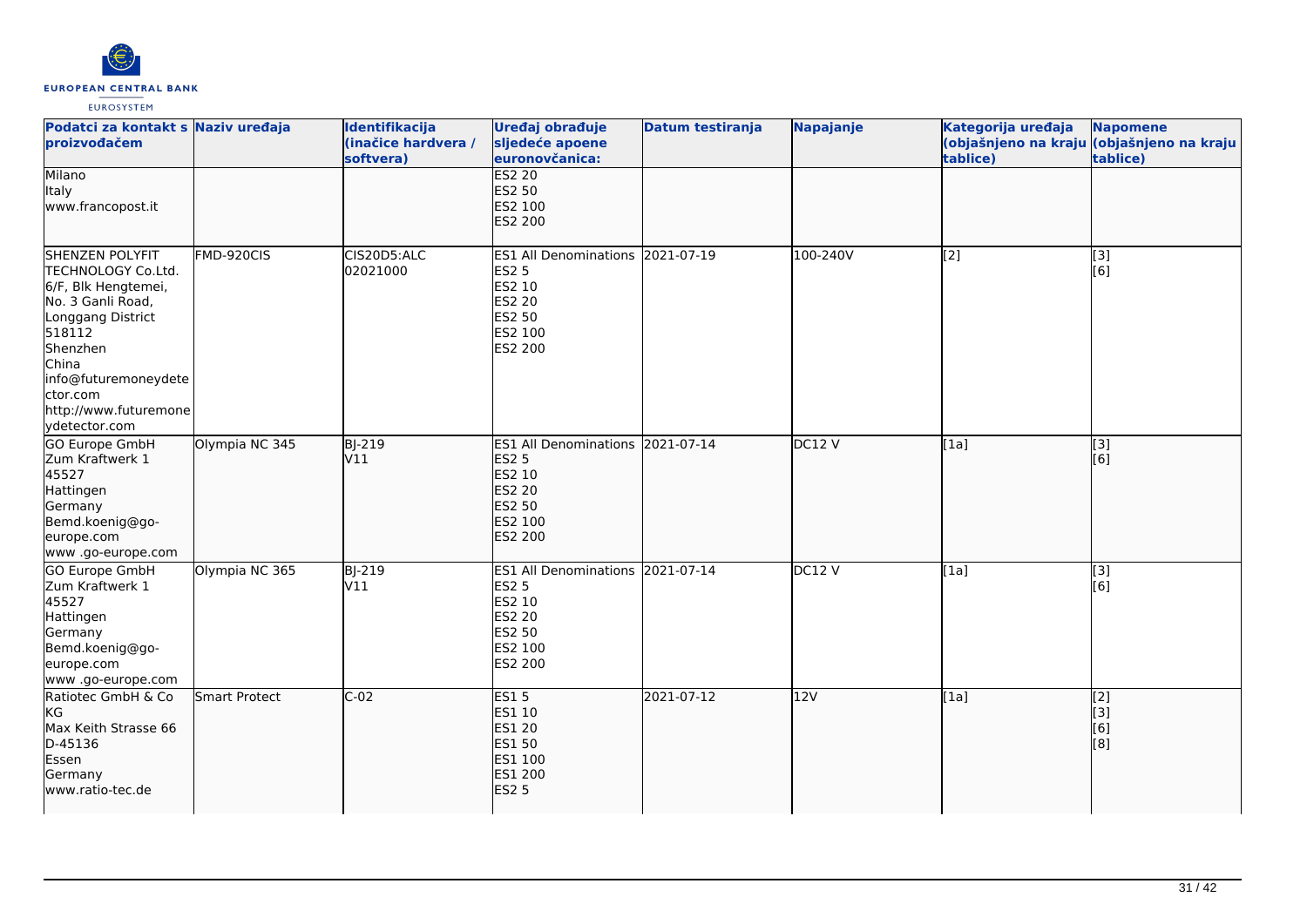

| Podatci za kontakt s Naziv uređaja<br>proizvođačem                                                  |                    | Identifikacija<br>(inačice hardvera /<br>softvera) | Uređaj obrađuje<br>sljedeće apoene<br>euronovčanica:                                                                         | Datum testiranja | Napajanje | Kategorija uređaja<br>tablice) | <b>Napomene</b><br>(objašnjeno na kraju (objašnjeno na kraju<br>tablice) |
|-----------------------------------------------------------------------------------------------------|--------------------|----------------------------------------------------|------------------------------------------------------------------------------------------------------------------------------|------------------|-----------|--------------------------------|--------------------------------------------------------------------------|
|                                                                                                     |                    |                                                    | <b>ES2 10</b><br><b>ES2 20</b><br>ES2 50<br>ES2 100<br><b>ES2 200</b>                                                        |                  |           |                                |                                                                          |
| Ratiotec GmbH & Co<br>KG<br>Max Keith Strasse 66<br>D-45136<br>Essen<br>Germany<br>www.ratio-tec.de | Rapidcount T 575   | 2.001                                              | ES1 All Denominations 2021-07-12<br><b>ES2 5</b><br>ES2 10<br>ES2 20<br><b>ES2 50</b><br>ES2 100<br>ES2 200                  |                  | 220V      | [2]                            | [3]<br>[6]                                                               |
| Ratiotec GmbH & Co<br>KG<br>Max Keith Strasse 66<br>D-45136<br>Essen<br>Germany<br>www.ratio-tec.de | Rapidcount X 400   | 1.4.0.4                                            | <b>ES1 All Denominations</b><br><b>ES2 5</b><br>ES2 10<br><b>ES2 20</b><br>ES2 50<br>ES2 100<br><b>ES2 200</b>               | 2021-07-12       | 220V      | $\overline{[2]}$               | $\overline{[}3]$<br>[6]                                                  |
| Ratiotec GmbH & Co<br>KG<br>Max Keith Strasse 66<br>D-45136<br>Essen<br>Germany<br>www.ratio-tec.de | Smart Protect Plus | $ 016\rangle$                                      | ES15<br>ES1 10<br>ES1 20<br>ES1 50<br>ES1 100<br>ES1 200<br><b>ES2 5</b><br>ES2 10<br>ES2 20<br>ES2 50<br>ES2 100<br>ES2 200 | 2021-07-12       | 12V       | [1a]                           | [2]<br>[3]<br>[6]                                                        |
| Gunnebo Cash<br>Automation AB<br>Stora Åvägen 1<br>SE-436 34<br>Askim                               | NVA                | <b>EUR 3.7</b>                                     | ES1 All Denominations 2021-07-08<br><b>ES2 5</b><br>ES2 10<br><b>ES2 20</b><br><b>ES2 50</b>                                 |                  | 24VDC     | [1b]                           | $\overline{[}3]$<br>[6]                                                  |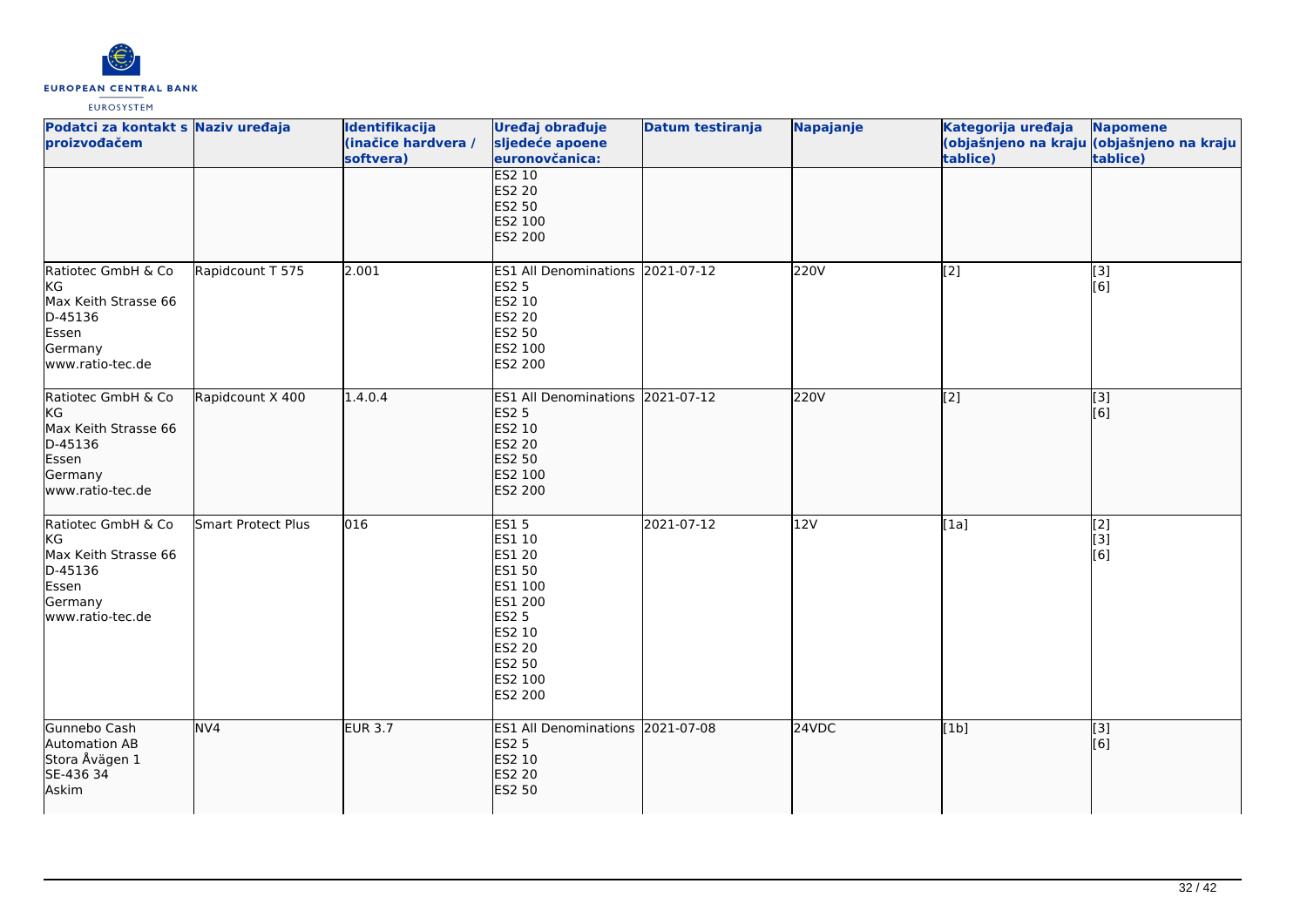

| Podatci za kontakt s Naziv uređaja<br>proizvođačem                                                                                 |                    | Identifikacija<br>(inačice hardvera /<br>softvera) | Uređaj obrađuje<br>sljedeće apoene<br>euronovčanica:                                                                      | <b>Datum testiranja</b> | Napajanje       | Kategorija uređaja<br>tablice) | <b>Napomene</b><br>(objašnjeno na kraju <i>(objašnjeno na kraju</i><br>tablice) |
|------------------------------------------------------------------------------------------------------------------------------------|--------------------|----------------------------------------------------|---------------------------------------------------------------------------------------------------------------------------|-------------------------|-----------------|--------------------------------|---------------------------------------------------------------------------------|
| Sweden<br>www.gunnebo.com                                                                                                          |                    |                                                    | <b>ES2 100</b><br>ES2 200                                                                                                 |                         |                 |                                |                                                                                 |
| Azkoyen S.A.<br>Adva San Silvestre S/N<br>31550<br>Peralta Navarra<br>Spain<br>www.azkoyen.com                                     | <b>POS 1500 EU</b> | $V$ 5.7                                            | ES1 All Denominations 2021-06-25<br><b>ES2 5</b><br>ES2 10<br><b>ES2 20</b><br>ES2 50<br>ES2 100<br>ES2 200               |                         | Mains, 220V     | $\overline{[1a]}$              | [3]                                                                             |
| Azkoyen S.A.<br>Adva San Silvestre S/N<br>31550<br>Peralta Navarra<br>Spain<br>www.azkoyen.com                                     | <b>POS 1000 EU</b> | V <sub>15.5</sub>                                  | ES1 All Denominations 2021-06-24<br><b>ES2 5</b><br>ES2 10<br><b>ES2 20</b><br><b>ES2 50</b><br>ES2 100<br><b>ES2 200</b> |                         | Mains, 220V     | [1a]                           | $\overline{[}3]$                                                                |
| Iternet-European<br>Distribution<br>Via S. Merli 64/66<br>29122<br>Piacenza<br><b>Italy</b><br>www.iternet-<br>securitysystems.com | HolenBecky HT 2800 | C <sub>41</sub>                                    | ES1 All Denominations 2021-06-10<br><b>ES2 5</b><br>ES2 10<br><b>ES2 20</b><br>ES2 50<br>ES2 100<br>ES2 200               |                         | Mains - 220V    | $\overline{[2]}$               | $\overline{[3]}$<br>[6]                                                         |
| Iternet-European<br>Distribution<br>Via S. Merli 64/66<br>29122<br>Piacenza<br><b>Italy</b><br>www.iternet-<br>securitysystems.com | Holenburg HT-2320  | C41                                                | ES1 All Denominations 2021-06-10<br><b>ES2 5</b><br>ES2 10<br><b>ES2 20</b><br><b>ES2 50</b><br>ES2 100<br>ES2 200        |                         | Other: 100-240V | $\overline{[2]}$               | $\vert$ [3]<br>[6]                                                              |
| Iternet-European<br>Distribution<br>Via S. Merli 64/66<br>29122<br>Piacenza                                                        | Holenburg HT-6600  | $\overline{C41}$                                   | ES1 All Denominations 2021-06-10<br><b>ES2 5</b><br>ES2 10<br><b>ES2 20</b><br>ES2 50                                     |                         | 220V            | $\overline{[2]}$               | $\overline{[3]}$<br>[6]                                                         |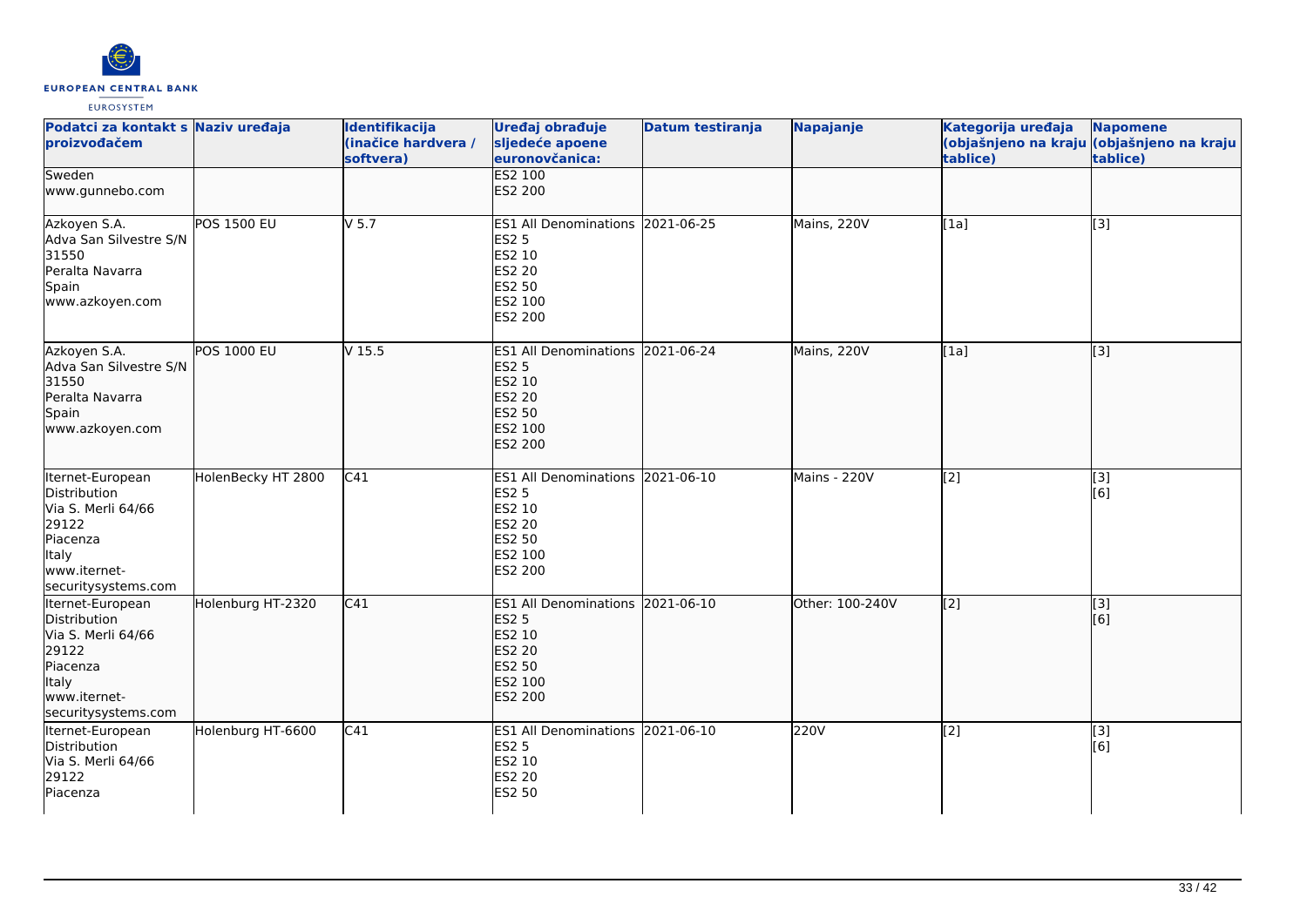

| Podatci za kontakt s Naziv uređaja<br>proizvođačem                                                                      |               | Identifikacija<br>(inačice hardvera /<br>softvera) | Uređaj obrađuje<br>sljedeće apoene<br>euronovčanica:                                                        | Datum testiranja | Napajanje           | Kategorija uređaja<br>tablice) | <b>Napomene</b><br>(objašnjeno na kraju (objašnjeno na kraju<br>tablice) |
|-------------------------------------------------------------------------------------------------------------------------|---------------|----------------------------------------------------|-------------------------------------------------------------------------------------------------------------|------------------|---------------------|--------------------------------|--------------------------------------------------------------------------|
| <b>Italy</b><br>www.iternet-<br>securitysystems.com                                                                     |               |                                                    | <b>ES2 100</b><br>ES2 200                                                                                   |                  |                     |                                |                                                                          |
| <b>CM Europe GmbH</b><br>Mündelheimer Weg 60<br>40472<br>Düsseldorf<br>Germany<br>info@jcmglobal.eu<br>www.jcmglobal.eu | <b>EBA-40</b> | EBA-4x<br>V1.55-38                                 | ES1 All Denominations 2021-05-28<br><b>ES2 5</b><br>ES2 10<br><b>ES2 20</b><br>ES2 50<br>ES2 100<br>ES2 200 |                  | Other: 12V/24V      | [1b]                           | $\overline{[3]}$<br>$\overline{[}6\overline{)}$<br>[8]                   |
| <b>Buic VIP srl</b><br>Via Marconi 11<br>20080<br>Vermezzo (MI)<br>Italy<br>info@buicvip.it<br>www.buicvip.it           | CD330         | 329                                                | ES1 All Denominations 2021-05-20<br><b>ES2 5</b><br>ES2 10<br><b>ES2 20</b><br>ES2 50<br>ES2 100<br>ES2 200 |                  | Mains - 110V - 220V | [1a]                           | $\overline{[3]}$<br>[6]                                                  |
| <b>Buic VIP srl</b><br>Via Marconi 11<br>20080<br>Vermezzo (MI)<br>Italy<br>info@buicvip.it<br>www.buicvip.it           | CD350         | 329                                                | ES1 All Denominations 2021-05-20<br><b>ES2 5</b><br>ES2 10<br><b>ES2 20</b><br>ES2 50<br>ES2 100<br>ES2 200 |                  | Mains - 110V - 220V | [1a]                           | [3]<br>[6]                                                               |
| <b>HBW Cash Solutions</b><br>GmbH<br>Jurastrasse 1<br>73119<br>Zell<br>Germany<br>Info@hbw-cs.de<br>www.hbw-cs.de       | <b>BT 500</b> | 329                                                | <b>ES1 All Denominations</b><br><b>ES2 5</b><br>ES2 10<br><b>ES2 20</b><br>ES2 50<br>ES2 100<br>ES2 200     | 2021-05-20       | 220V                | [1a]                           | [3]<br>[6]                                                               |
| <b>HBW Cash Solutions</b><br>GmbH<br>Jurastrasse 1<br>73119<br>Zell                                                     | <b>BT 600</b> | 329                                                | ES1 All Denominations 2021-05-20<br><b>ES2 5</b><br>ES2 10<br><b>ES2 20</b><br><b>ES2 50</b>                |                  | 220V                | [1a]                           | [3]<br>[6]                                                               |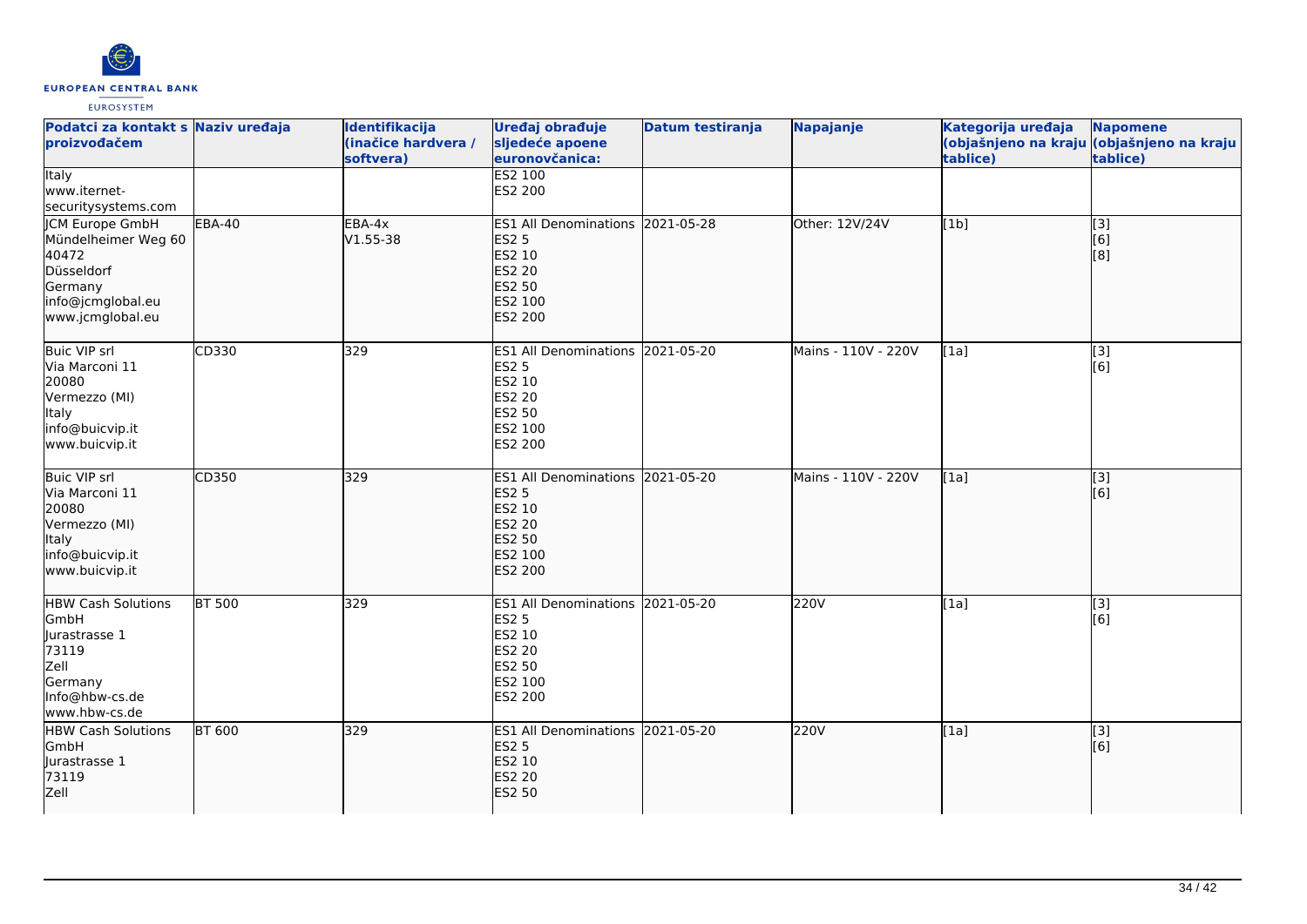

| Podatci za kontakt s Naziv uređaja<br>proizvođačem                                                                                                                                                                     |       | Identifikacija<br>(inačice hardvera /<br>softvera) | Uređaj obrađuje<br>sljedeće apoene<br>euronovčanica:                                                           | Datum testiranja | <b>Napajanje</b>               | Kategorija uređaja<br>tablice) | <b>Napomene</b><br>(objašnjeno na kraju (objašnjeno na kraju<br>tablice) |
|------------------------------------------------------------------------------------------------------------------------------------------------------------------------------------------------------------------------|-------|----------------------------------------------------|----------------------------------------------------------------------------------------------------------------|------------------|--------------------------------|--------------------------------|--------------------------------------------------------------------------|
| Germany<br>Info@hbw-cs.de<br>www.hbw-cs.de                                                                                                                                                                             |       |                                                    | <b>ES2 100</b><br><b>ES2 200</b>                                                                               |                  |                                |                                |                                                                          |
| Shenzhen Easycount<br>Technology Co., Ltd.<br>Building A2, YiFang<br>Huigu Technology Park<br>LingNan Road, Tanxia<br>Town<br>523729<br>Dongguan<br>China<br>sales@easycount.com.<br>lcn<br>www.easycount.com.c<br>In. | EC330 | 329                                                | ES1 All Denominations 2021-05-20<br><b>ES2 5</b><br>ES2 10<br><b>ES2 20</b><br>ES2 50<br>ES2 100<br>ES2 200    |                  | Mains, 110V, 220V              | [1a]                           | [3]<br>[6]                                                               |
| Shenzhen Easycount<br>Technology Co., Ltd.<br>Building A2, YiFang<br>Huigu Technology Park<br>LingNan Road, Tanxia<br>Town<br>523729<br>Dongguan<br>China<br>sales@easycount.com.<br>lcn<br>www.easycount.com.c<br>In. | EC350 | 329                                                | <b>ES1 All Denominations</b><br><b>ES2 5</b><br>ES2 10<br><b>ES2 20</b><br>ES2 50<br>ES2 100<br><b>ES2 200</b> | 2021-05-20       | Mains, 110V, 220V              | [1a]                           | [3]<br>[6]                                                               |
| Shenzhen Easycount<br>Technology Co., Ltd.<br>Building A2, YiFang<br>Huigu Technology Park<br>LingNan Road, Tanxia<br>Town<br>523729<br>Dongguan<br>China<br>sales@easycount.com.<br>lcn<br>www.easycount.com.c        | EC500 | 329                                                | ES1 All Denominations 2021-05-20<br><b>ES2 5</b><br>ES2 10<br><b>ES2 20</b><br>ES2 50<br>ES2 100<br>ES2 200    |                  | 220V - Rechargeable<br>battery | [1a]                           | [3]<br>[6]                                                               |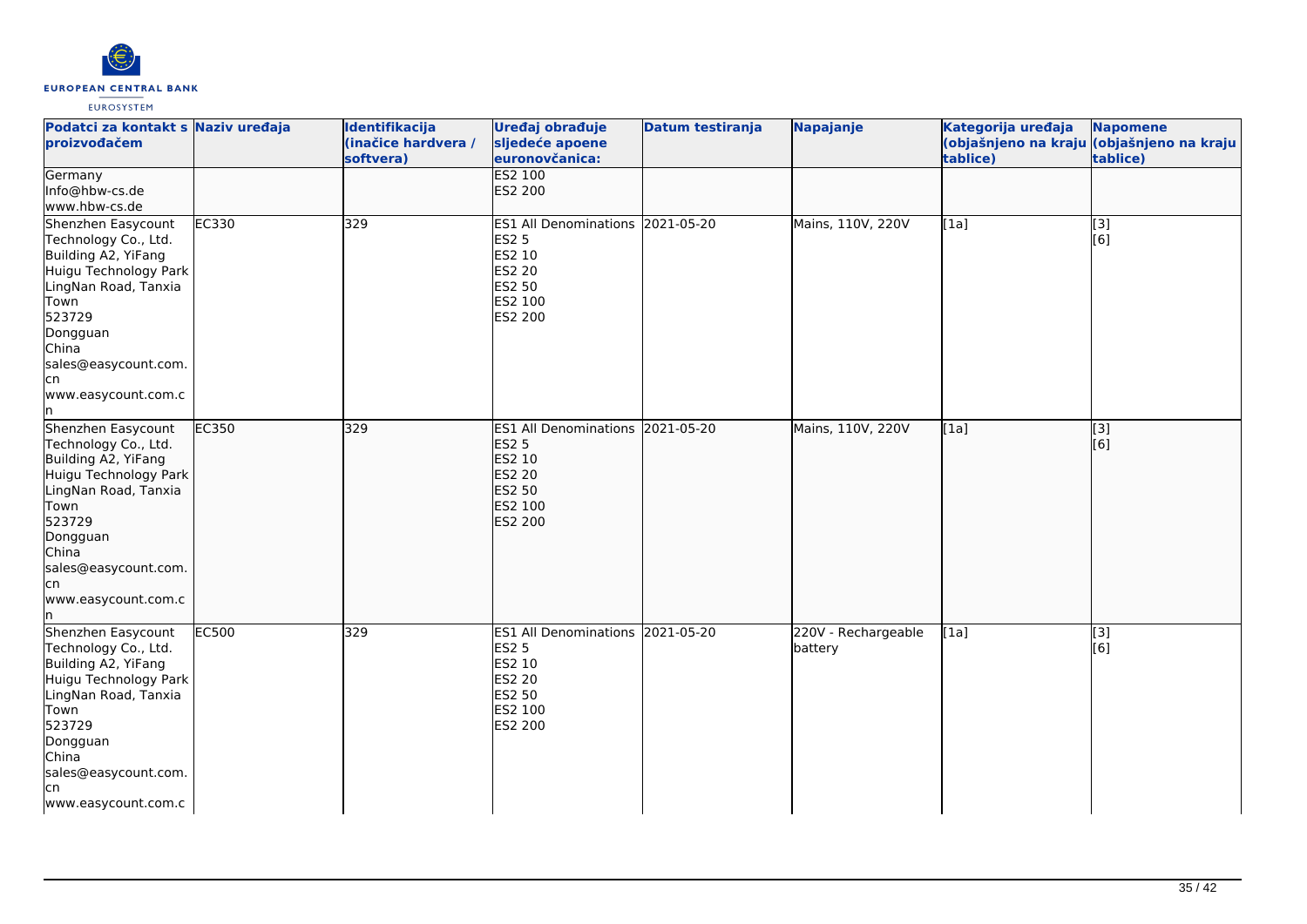

| Podatci za kontakt s Naziv uređaja<br>proizvođačem<br>In.                                                                                                                                                              |                | Identifikacija<br>(inačice hardvera /<br>softvera) | Uređaj obrađuje<br>sljedeće apoene<br>euronovčanica:                                                        | Datum testiranja | Napajanje                      | Kategorija uređaja<br>tablice) | Napomene<br>(objašnjeno na kraju <mark>(objašnjeno na kraju </mark><br>tablice) |
|------------------------------------------------------------------------------------------------------------------------------------------------------------------------------------------------------------------------|----------------|----------------------------------------------------|-------------------------------------------------------------------------------------------------------------|------------------|--------------------------------|--------------------------------|---------------------------------------------------------------------------------|
| Shenzhen Easycount<br>Technology Co., Ltd.<br>Building A2, YiFang<br>Huigu Technology Park<br>LingNan Road, Tanxia<br>Town<br>523729<br>Dongguan<br>China<br>sales@easycount.com.<br>lcn<br>www.easycount.com.c<br>In. | EC580          | 329                                                | ES1 All Denominations 2021-05-20<br><b>ES2 5</b><br>ES2 10<br>ES2 20<br>ES2 50<br>ES2 100<br><b>ES2 200</b> |                  | 220V - Rechargeable<br>battery | [1a]                           | [3]<br>[6]                                                                      |
| Shenzhen Easycount<br>Technology Co., Ltd.<br>Building A2, YiFang<br>Huigu Technology Park<br>LingNan Road, Tanxia<br>Town<br>523729<br>Dongguan<br>China<br>sales@easycount.com.<br>lcn<br>www.easycount.com.c<br>In. | <b>EC 1800</b> | 1.9                                                | ES1 All Denominations 2021-05-20<br><b>ES2 5</b><br>ES2 10<br><b>ES2 20</b><br>ES2 50<br>ES2 100<br>ES2 200 |                  | Mains, 110V, 220V              | $[2]$                          | $\overline{[}3]$<br>[6]                                                         |
| Sourxing Ltd<br>G1, 13/F, World Tech<br>Centre<br>95 How Ming Street<br>Kwun Tong<br>Kowloon<br>Hong Kong<br>China<br>info@sourxing.com<br>www.sourxing.com                                                            | SX530          | 329                                                | ES1 All Denominations 2021-05-20<br><b>ES2 5</b><br>ES2 10<br>ES2 20<br>ES2 50<br>ES2 100<br><b>ES2 200</b> |                  | 220V - rechargeable<br>battery | [1a]                           | $\overline{[3]}$<br>[6]                                                         |
| <b>HBW Cash Solutions</b><br>GmbH<br>Jurastrasse 1                                                                                                                                                                     | <b>BT 700</b>  | 329                                                | ES1 All Denominations 2021-05-20<br><b>ES2 5</b><br>ES2 10                                                  |                  | 220V                           | $\overline{[1a]}$              | $\overline{[3]}$<br>[6]                                                         |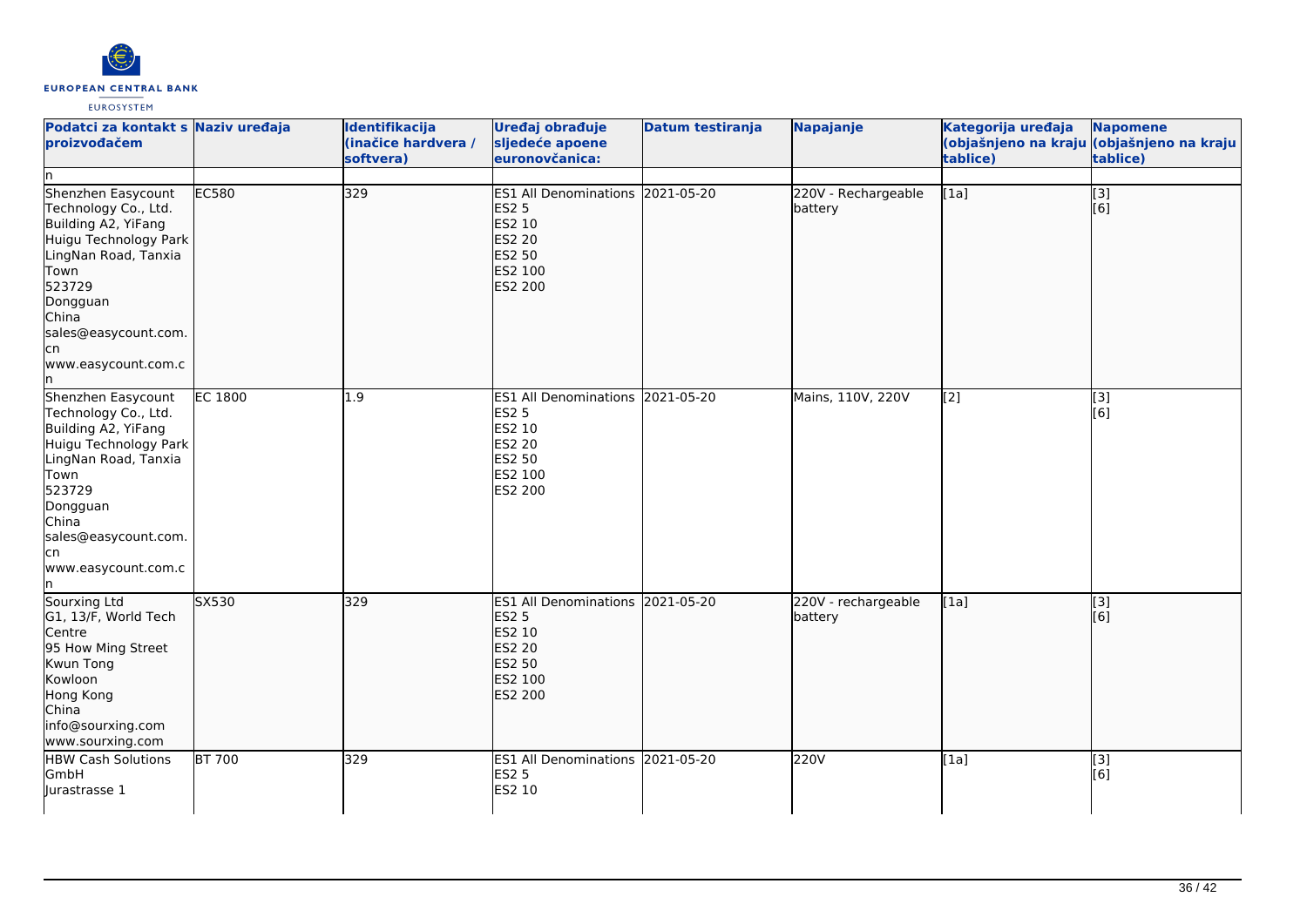

| Podatci za kontakt s Naziv uređaja<br>proizvođačem                                                                                                                                                              |       | Identifikacija<br>(inačice hardvera /<br>softvera) | Uređaj obrađuje<br>sljedeće apoene<br>euronovčanica:                                                        | Datum testiranja | Napajanje                      | Kategorija uređaja<br>tablice) | <b>Napomene</b><br>(objašnjeno na kraju (objašnjeno na kraju<br>tablice) |
|-----------------------------------------------------------------------------------------------------------------------------------------------------------------------------------------------------------------|-------|----------------------------------------------------|-------------------------------------------------------------------------------------------------------------|------------------|--------------------------------|--------------------------------|--------------------------------------------------------------------------|
| 73119<br>Zell<br>Germany<br>Info@hbw-cs.de<br>www.hbw-cs.de                                                                                                                                                     |       |                                                    | <b>ES2 20</b><br>ES2 50<br>ES2 100<br>ES2 200                                                               |                  |                                |                                |                                                                          |
| Sourxing Ltd<br>G1, 13/F, World Tech<br>Centre<br>95 How Ming Street<br>Kwun Tong<br>Kowloon<br>Hong Kong<br>China<br>info@sourxing.com<br>www.sourxing.com                                                     | SX333 | 329                                                | ES1 All Denominations 2021-05-20<br><b>ES2 5</b><br>ES2 10<br>ES2 20<br>ES2 50<br>ES2 100<br><b>ES2 200</b> |                  | Mains - 110V - 220v            | [1a]                           | [3]<br>[6]                                                               |
| Sourxing Ltd<br>G1, 13/F, World Tech<br>Centre<br>95 How Ming Street<br>Kwun Tong<br>Kowloon<br>Hong Kong<br>China<br>info@sourxing.com<br>www.sourxing.com                                                     | SX580 | 329                                                | ES1 All Denominations 2021-05-20<br><b>ES2 5</b><br>ES2 10<br>ES2 20<br>ES2 50<br>ES2 100<br>ES2 200        |                  | 220V - rechargeable<br>battery | [1a]                           | $\overline{[}3]$<br>[6]                                                  |
| Shenzhen Easycount<br>Technology Co., Ltd.<br>Building A2, YiFang<br>Huigu Technology Park<br>LingNan Road, Tanxia<br>Town<br>523729<br>Dongguan<br>China<br>sales@easycount.com.<br>lcn<br>www.easycount.com.c | EC600 | 329                                                | ES1 All Denominations 2021-05-20<br><b>ES2 5</b><br>ES2 10<br>ES2 20<br><b>ES2 50</b><br>ES2 100<br>ES2 200 |                  | Mains, 110V, 220V              | [1a]                           | $\vert$ [3]<br>[6]                                                       |
| POSIFLEX NORESTE SL Mustek D8<br>C/ Entenza, 202                                                                                                                                                                |       | 329                                                | ES1 All Denominations 2021-05-20<br><b>ES2 5</b>                                                            |                  | 220V                           | [1a]                           | [3]<br>[6]                                                               |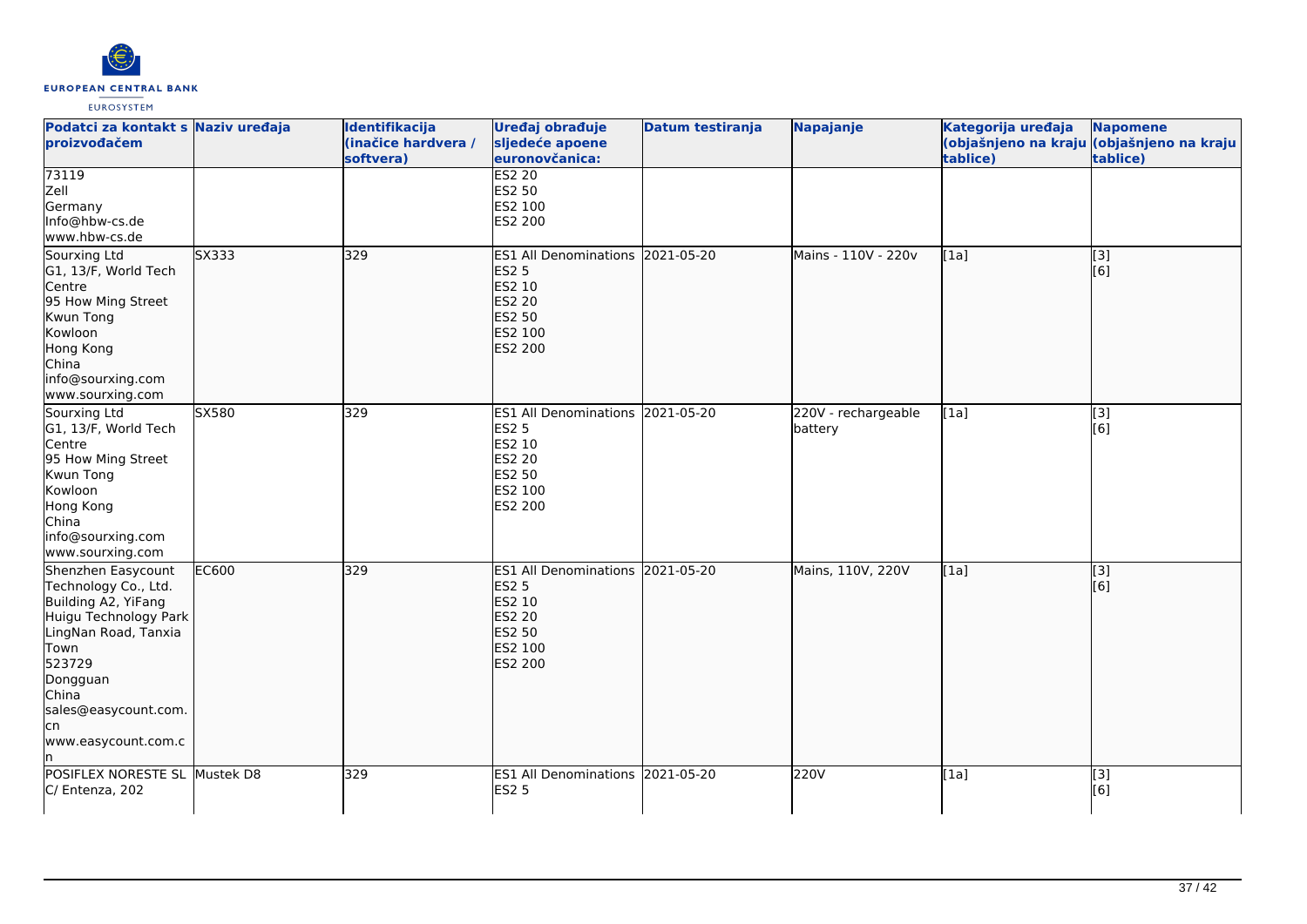

| Podatci za kontakt s Naziv uređaja<br>proizvođačem                                                                           |                  | Identifikacija<br>(inačice hardvera /<br>softvera) | Uređaj obrađuje<br>sljedeće apoene<br>euronovčanica:                                                               | Datum testiranja | Napajanje                      | Kategorija uređaja<br>tablice) | <b>Napomene</b><br>(objašnjeno na kraju (objašnjeno na kraju<br>tablice) |
|------------------------------------------------------------------------------------------------------------------------------|------------------|----------------------------------------------------|--------------------------------------------------------------------------------------------------------------------|------------------|--------------------------------|--------------------------------|--------------------------------------------------------------------------|
| 08029<br>Barcelona<br>Spain<br>compras@posiflex.es<br>www.posiflex.es                                                        |                  |                                                    | <b>ES2 10</b><br><b>ES2 20</b><br>ES2 50<br>ES2 100<br>ES2 200                                                     |                  |                                |                                |                                                                          |
| <b>HBW Cash Solutions</b><br>GmbH<br>Jurastrasse 1<br>73119<br>Zell<br>Germany<br>Info@hbw-cs.de<br>www.hbw-cs.de            | VC 4040          | 1.9                                                | ES1 All Denominations 2021-05-20<br><b>ES2 5</b><br>ES2 10<br><b>ES2 20</b><br><b>ES2 50</b><br>ES2 100<br>ES2 200 |                  | Mains - 110V - 220V            | $\left[2\right]$               | [[3]<br>[6]                                                              |
| POSIFLEX NORESTE SL Mustek C1800<br>C/ Entenza, 202<br>08029<br>Barcelona<br>Spain<br>compras@posiflex.es<br>www.posiflex.es |                  | 1.9                                                | ES1 All Denominations 2021-05-20<br><b>ES2 5</b><br><b>ES2 10</b><br><b>ES2 20</b><br>ES2 50<br>ES2 100<br>ES2 200 |                  | Mains-110V-220V                | [2]                            | $\overline{[3]}$<br>[6]                                                  |
| POSIFLEX NORESTE SL Mustek D9<br>C/ Entenza, 202<br>08029<br>Barcelona<br>Spain<br>compras@posiflex.es<br>www.posiflex.es    |                  | 329                                                | ES1 All Denominations 2021-05-20<br><b>ES2 5</b><br>ES2 10<br><b>ES2 20</b><br>ES2 50<br>ES2 100<br>ES2 200        |                  | 220V                           | [1a]                           | [3]<br>[6]                                                               |
| Francopost srl<br>Via Prina 15<br>20154<br>Milano<br>Italy<br>www.francopost.it                                              | <b>SPEEDY UV</b> | 329                                                | ES1 All Denominations 2021-05-20<br><b>ES2 5</b><br>ES2 10<br><b>ES2 20</b><br><b>ES2 50</b><br>ES2 100<br>ES2 200 |                  | 220V - Rechargeable<br>battery | [1a]                           | [3]<br>[6]                                                               |
| Francopost srl<br>Via Prina 15                                                                                               | <b>SPEEDY</b>    | 329                                                | ES1 All Denominations 2021-05-20<br><b>ES2 5</b>                                                                   |                  | 220V - Rechargeable<br>battery | [1a]                           | [3]<br>[6]                                                               |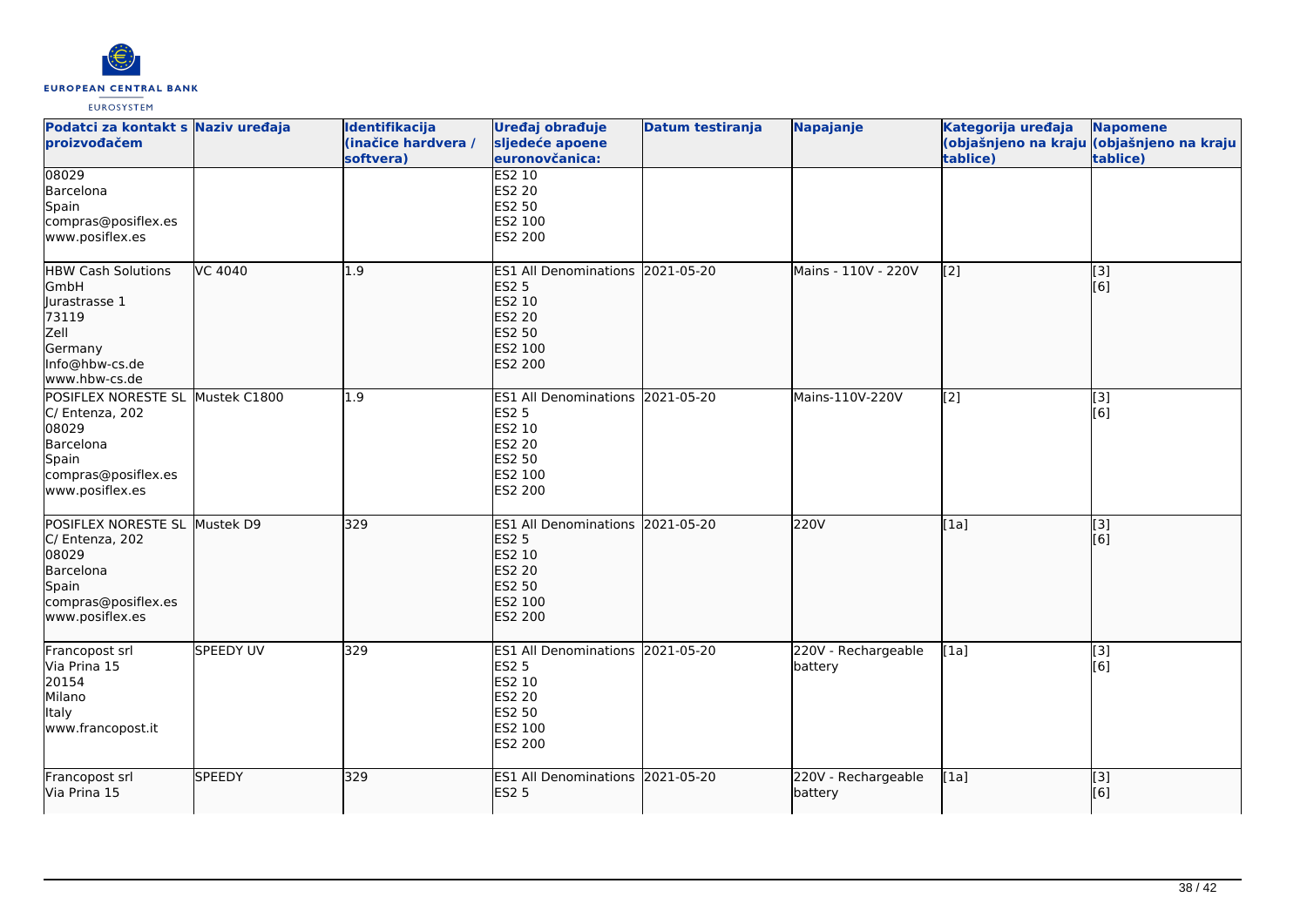

| Podatci za kontakt s Naziv uređaja<br>proizvođačem                                                                                                                      |                                          | Identifikacija<br>(inačice hardvera /<br>softvera) | Uređaj obrađuje<br>sljedeće apoene<br>euronovčanica:                                                                      | Datum testiranja | Napajanje           | Kategorija uređaja<br>tablice) | <b>Napomene</b><br>(objašnjeno na kraju (objašnjeno na kraju<br>tablice) |
|-------------------------------------------------------------------------------------------------------------------------------------------------------------------------|------------------------------------------|----------------------------------------------------|---------------------------------------------------------------------------------------------------------------------------|------------------|---------------------|--------------------------------|--------------------------------------------------------------------------|
| 20154<br>Milano<br>Italy<br>www.francopost.it                                                                                                                           |                                          |                                                    | <b>ES2 10</b><br><b>ES2 20</b><br><b>ES2 50</b><br>ES2 100<br>ES2 200                                                     |                  |                     |                                |                                                                          |
| MBS s.r.l.<br>Via Cosenza, 5<br>81030<br>Succivo (CE)<br>Italy<br>info@mbs-srl.com<br>www.mbs-srl.com                                                                   | <b>EASYCONTROL NEW</b><br><b>AGE PRO</b> | 329                                                | <b>ES1 All Denominations</b><br><b>ES2 5</b><br>ES2 10<br>ES2 20<br><b>ES2 50</b><br>ES2 100<br>ES2 200                   | 2021-05-20       | 220v                | [1a]                           | [3]<br>[6]                                                               |
| MBS s.r.l.<br>Via Cosenza, 5<br>81030<br>Succivo (CE)<br><b>Italy</b><br>info@mbs-srl.com<br>lwww.mbs-srl.com                                                           | <b>MBS 1800N</b>                         | $\overline{1.9}$                                   | ES1 All Denominations 2021-05-20<br><b>ES2 5</b><br>ES2 10<br><b>ES2 20</b><br><b>ES2 50</b><br>ES2 100<br><b>ES2 200</b> |                  | mains-110v-220v     | $\overline{[2]}$               | $\overline{[}3]$<br>[[6]                                                 |
| <b>DISTRIBUCIONES</b><br>MYLAR S.A.U.<br>Avda. De la Industria 1,<br>Pol. Ind. Guadalquivir<br>41120<br>Gelves<br>Spain<br>mariaj@mylar.es<br>www.mylar.es              | appBILLDETECTOR                          | 329                                                | ES1 All Denominations 2021-05-20<br><b>ES2 5</b><br>ES2 10<br><b>ES2 20</b><br>ES2 50<br>ES2 100<br>ES2 200               |                  | Mains - 110V - 220V | [1a]                           | $\boxed{[3]}$<br>[6]                                                     |
| Guangzhou SuperEyes SE330<br>Electronics Technology<br>Co. Ltd<br>3/F, No. 5, East Eleven<br>Heng Road, Xingye<br>Avenue, Chenchong Vil<br>511400<br>Guangzhou<br>China |                                          | 329                                                | ES1 All Denominations 2021-05-20<br><b>ES2 5</b><br>ES2 10<br><b>ES2 20</b><br>ES2 50<br>ES2 100<br>ES2 200               |                  | Mains - 110V - 220V | [1a]                           | [3]<br>[6]                                                               |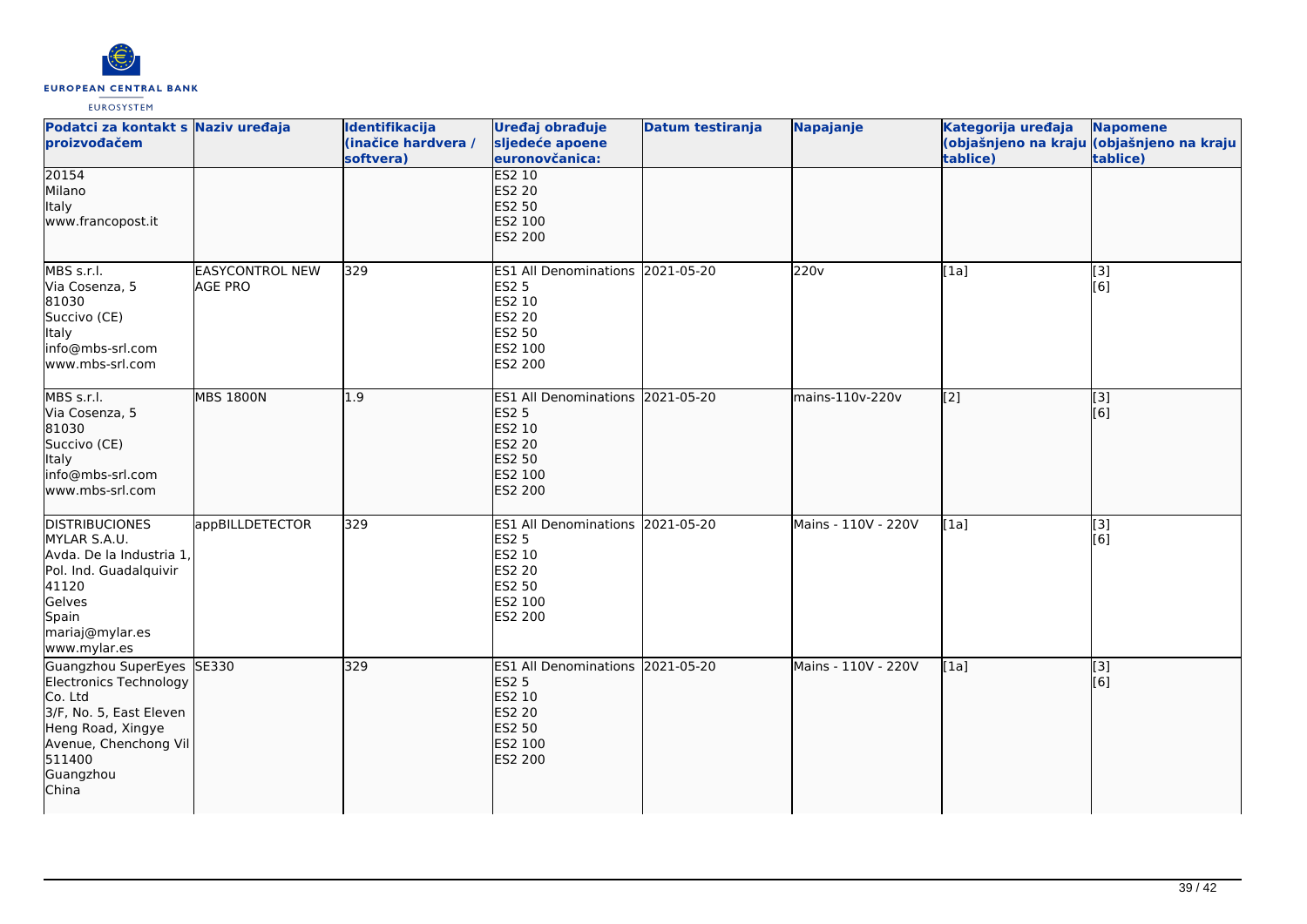

| Podatci za kontakt s Naziv uređaja<br>proizvođačem                                                                                                                                                                   |       | Identifikacija<br>(inačice hardvera /<br>softvera) | Uređaj obrađuje<br>sljedeće apoene<br>euronovčanica:                                                           | <b>Datum testiranja</b> | <b>Napajanje</b>    | Kategorija uređaja<br>tablice) | <b>Napomene</b><br>(objašnjeno na kraju (objašnjeno na kraju<br>tablice) |
|----------------------------------------------------------------------------------------------------------------------------------------------------------------------------------------------------------------------|-------|----------------------------------------------------|----------------------------------------------------------------------------------------------------------------|-------------------------|---------------------|--------------------------------|--------------------------------------------------------------------------|
| info@super-eyes.com<br>www.super-eyes.com                                                                                                                                                                            |       |                                                    |                                                                                                                |                         |                     |                                |                                                                          |
| Guangzhou SuperEyes SE350<br>Electronics Technology<br>Co. Ltd<br>3/F, No. 5, East Eleven<br>Heng Road, Xingye<br>Avenue, Chenchong Vil<br>511400<br>Guangzhou<br>China<br>info@super-eyes.com<br>www.super-eyes.com |       | 329                                                | ES1 All Denominations 2021-05-20<br><b>ES2 5</b><br>ES2 10<br><b>ES2 20</b><br>ES2 50<br>ES2 100<br>ES2 200    |                         | Mains - 110V - 220V | [1a]                           | [3]<br>[6]                                                               |
| Guangzhou SuperEyes SE500<br>Electronics Technology<br>Co. Ltd<br>3/F, No. 5, East Eleven<br>Heng Road, Xingye<br>Avenue, Chenchong Vil<br>511400<br>Guangzhou<br>China<br>info@super-eyes.com<br>www.super-eyes.com |       | 329                                                | <b>ES1 All Denominations</b><br><b>ES2 5</b><br>ES2 10<br><b>ES2 20</b><br><b>ES2 50</b><br>ES2 100<br>ES2 200 | 2021-05-20              | Mains - 110V - 220V | [1a]                           | [3]<br>[6]                                                               |
| Guangzhou SuperEyes SE580<br>Electronics Technology<br>Co. Ltd<br>3/F, No. 5, East Eleven<br>Heng Road, Xingye<br>Avenue, Chenchong Vil<br>511400<br>Guangzhou<br>China<br>info@super-eyes.com<br>www.super-eyes.com |       | 329                                                | ES1 All Denominations 2021-05-20<br><b>ES2 5</b><br>ES2 10<br>ES2 20<br>ES2 50<br>ES2 100<br>ES2 200           |                         | Mains - 110V - 220V | [1a]                           | $\overline{[3]}$<br>[6]                                                  |
| Guangzhou SuperEyes<br>Electronics Technology<br>Co. Ltd<br>3/F, No. 5, East Eleven<br>Heng Road, Xingye                                                                                                             | SE600 | 329                                                | ES1 All Denominations 2021-05-20<br><b>ES2 5</b><br>ES2 10<br><b>ES2 20</b><br><b>ES2 50</b>                   |                         | Mains - 110V - 220V | [1a]                           | $\overline{[}3]$<br>[6]                                                  |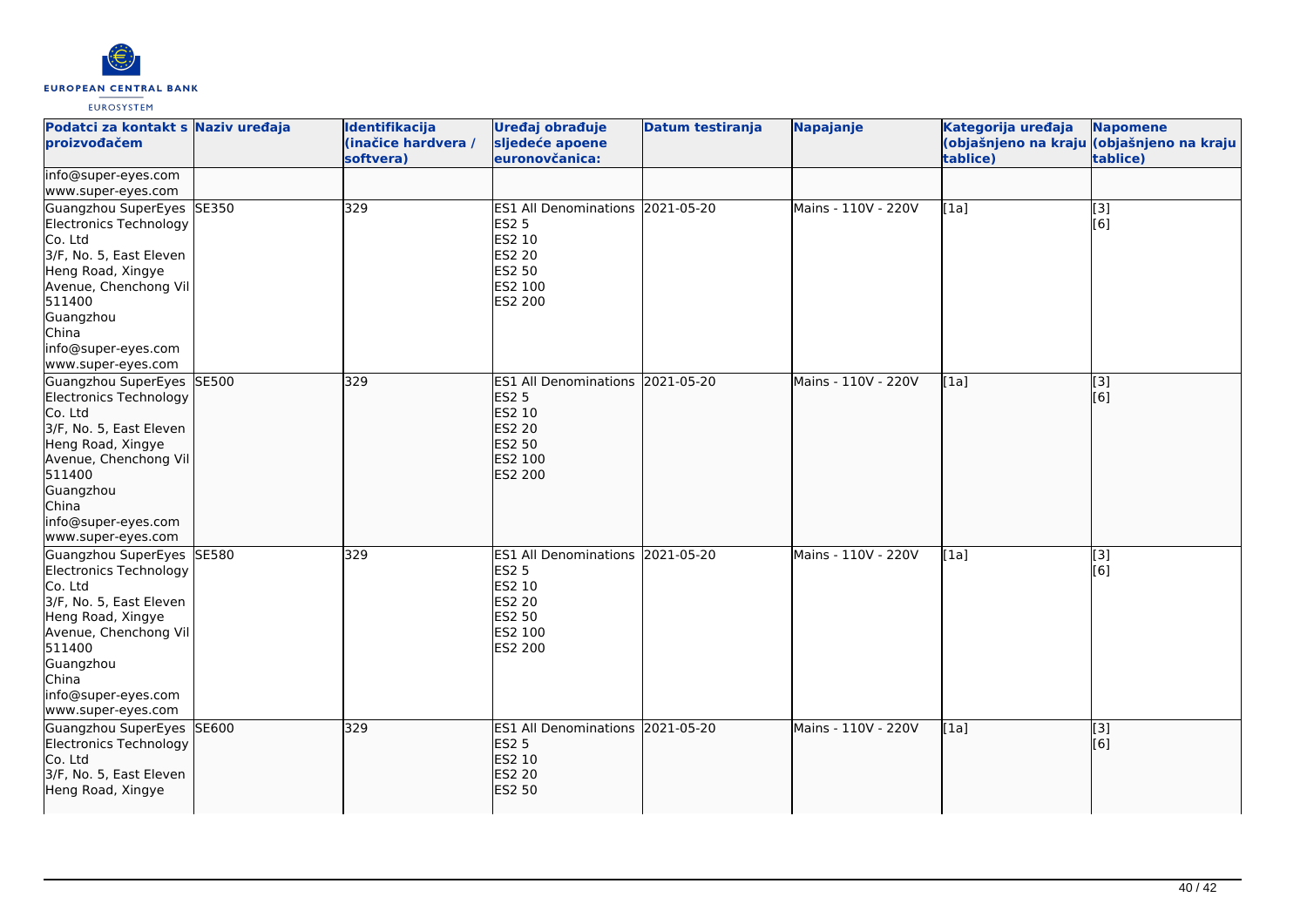

| Podatci za kontakt s Naziv uređaja<br>proizvođačem                                                                                                                                                                     |        | Identifikacija<br>(inačice hardvera /<br>softvera) | Uređaj obrađuje<br>sljedeće apoene<br>euronovčanica:                                                                               | Datum testiranja | Napajanje           | Kategorija uređaja<br>tablice) | <b>Napomene</b><br>(objašnjeno na kraju (objašnjeno na kraju<br>tablice) |
|------------------------------------------------------------------------------------------------------------------------------------------------------------------------------------------------------------------------|--------|----------------------------------------------------|------------------------------------------------------------------------------------------------------------------------------------|------------------|---------------------|--------------------------------|--------------------------------------------------------------------------|
| Avenue, Chenchong Vil<br>511400<br>Guangzhou<br><b>China</b><br>info@super-eyes.com<br>www.super-eyes.com                                                                                                              |        |                                                    | <b>ES2 100</b><br><b>ES2 200</b>                                                                                                   |                  |                     |                                |                                                                          |
| Guangzhou SuperEyes SE3020<br>Electronics Technology<br>Co. Ltd<br>3/F, No. 5, East Eleven<br>Heng Road, Xingye<br>Avenue, Chenchong Vil<br>511400<br>Guangzhou<br>China<br>info@super-eyes.com<br>www.super-eyes.com  |        | .9                                                 | ES1 All Denominations 2021-05-20<br><b>ES2 5</b><br><b>ES2 10</b><br><b>IES2 20</b><br><b>ES2 50</b><br><b>IES2 100</b><br>ES2 200 |                  | Mains - 110V - 220V | $\left[2\right]$               | $\begin{bmatrix} 3 \\ 6 \end{bmatrix}$                                   |
| Hyundai MIB<br>International Co. Ltd.<br>3301, A Bld, 17, Gosan-<br>ro 148beon-gil<br>15850<br>Gunpo-si, Gyeonggi-do,<br>15850, Gunpo City<br>KOREA (Republic)<br>sjpark5423@hyundaim<br>lib.com<br>www.hyundaimib.com | MIB-1S | Main: 5.5; Image: 3.0                              | ES1 All Denominations 2021-05-17<br><b>ES2 5</b><br><b>ES2 10</b><br>ES2 20<br><b>ES2 50</b><br><b>ES2 100</b><br><b>ES2 200</b>   |                  | <b>Mains</b>        | [2]                            | $\vert$ [3]<br>[6]                                                       |

# **Kategorija uređaja**

- [1a] 1.a samostojeći uređaj za pojedinačne novčanice, automatski.
- [1b] 1.b modul za prihvat pojedinačnih novčanica.
- [2] 2. uređaj za obradu novčanica u svežnjevima.

# **Napomene**

- [1] Nije jasno je li uređaj u skladu s nacionalnim zakonodavstvom ili zakonodavstvom Europske unije u vezi sa zdravstvenim i sigurnosnim uvjetima.
- [2] Uređaj ne podržava sve apoene. Obratite se dobavljaču kako biste saznali koje apoene uređaj podržava.
- [3] Uređaj podržava sve orijentacije novčanice.